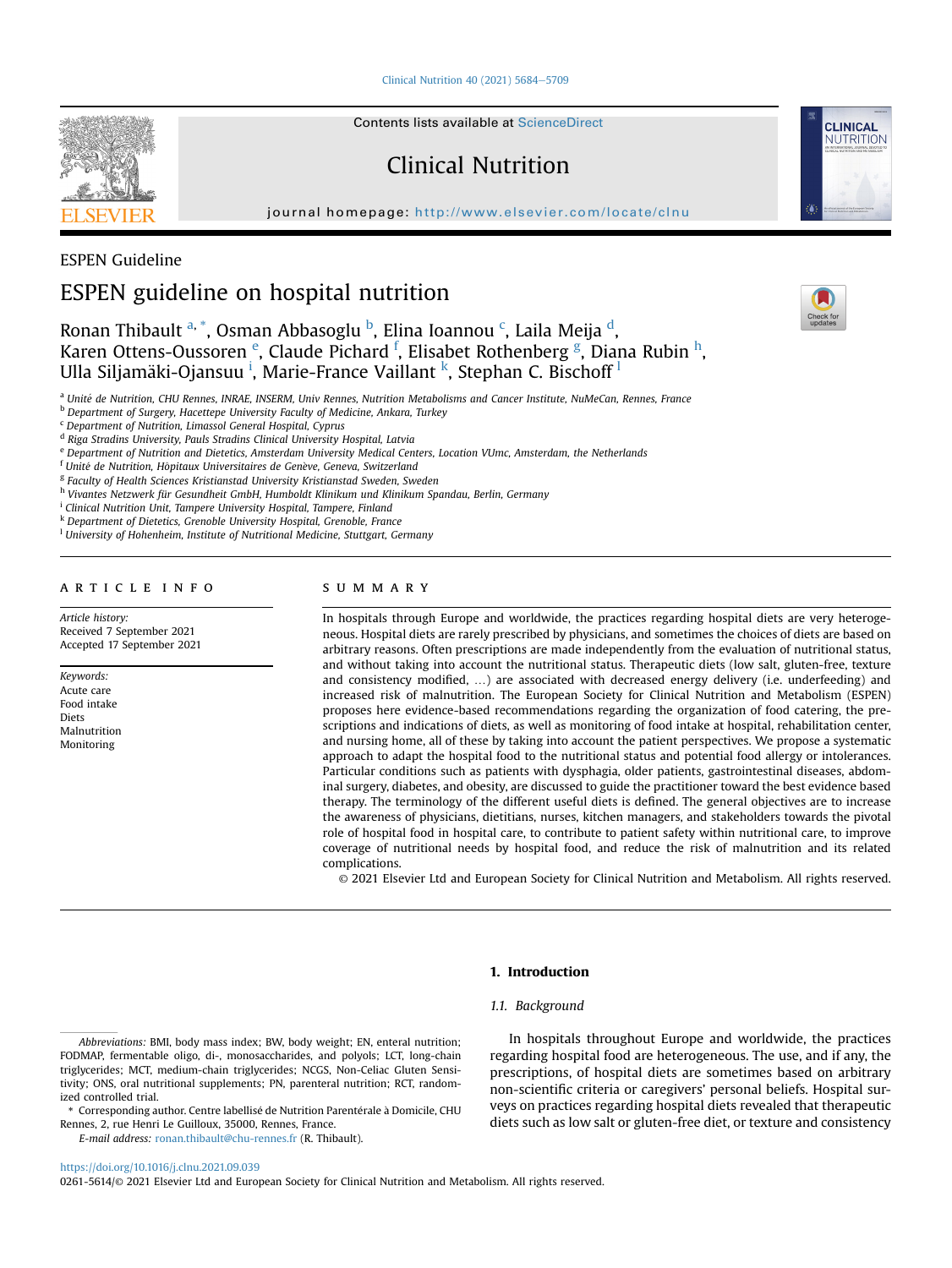modified diets, are associated with decreased energy delivery and thus associated with an increased risk of malnutrition [\[1,](#page-21-0)[2\]](#page-21-1). In many clinics, prescriptions of hospital diets are made independently from the evaluation of nutritional status, and without taking into account the nutritional status.

## 1.2. Objectives

With the present guideline, ESPEN aims to provide as much as possible evidence-based recommendations regarding the diets needed in hospitals, rehabilitation centers, and nursing homes, their particular indications, the management of diet supply to improve the prescription of hospital diets and to reduce the risk of malnutrition, and to achieve good patient safety within nutritional care. Where evidence is not available yet, clear recommendations based on best knowledge and consensus among the experts are given. A thorough terminology of the needed diets is also provided. The recommendations are aimed at physicians, dietitians, nurses, and kitchen managers, in hospitals and nursing homes. The recommendations aim to cover all areas of the hospital, except the surgical intensive care unit and major burns units that are out of the scope of this guideline.

The present European guideline, which is to our knowledge the first on this topic on an European level, emphasizes the importance of proper nutritional assessment as a prerequisite for the prescription of a diet [\[3](#page-21-2)]. Furthermore, the prescription should be accompanied by nutritionist physicians and dietitians and be integrated into the hospital's nutrition care plan for appropriate evaluation [[3](#page-21-2)].

## 2. Methodology

#### 2.1. General methodology

The present guideline was developed according to the standard operating procedure for ESPEN guidelines [[4](#page-21-3)]. The guideline was developed by an expert group of six physicians and five dietitians. Based on the standard operating procedures for ESPEN guidelines and consensus papers, the first development step of this guideline was the formulation of so-called PICO questions to address specific patient groups (or problems), interventions, compare different therapies and be outcome-related [[5\]](#page-21-4). In total, 24 PICO questions were created; to answer these PICO questions, a literature search was performed to identify suitable meta-analyses, systematic reviews, and primary studies (for details see below, "search strategy"). Each PICO question was allocated to subgroups/experts for the different topics and 57 recommendations answering the PICO questions were formulated. The grading system of the Scottish Intercollegiate Guidelines Network (SIGN) was used to grade the literature [\[6](#page-21-5)]. The allocation of studies to the different levels of evidence is shown in [Table 1.](#page-1-0) Supporting the recommendations, the working group added commentaries to the recommendations to explain the basis of the recommendations.

According to the levels of evidence assigned, the grades of recommendation were decided ([Table 2](#page-1-1)). In some cases, a downgrading from the generated grades of recommendation was necessary based on the levels of evidence according to [Tables 1 and](#page-1-0) [2](#page-1-0), e. g. due to a lack of quality of primary studies included in a metaanalysis. Such cases are described in the commentaries accompanying the respective recommendations. The wording of the recommendations reflects the grades of recommendations since level A is indicated by the use of the word "shall", level B by the word "should" and level 0 by the word "can" or "may". The good practice points (GPP) are based on experts' opinions due to the lack of studies, for which the choice of wording was not restricted.

<span id="page-1-0"></span>

| Table 1                           |
|-----------------------------------|
| Definition of levels of evidence. |

| $1 + +$ | High quality meta-analyses, systematic reviews of RCTs, or                                                                                                                                                                    |
|---------|-------------------------------------------------------------------------------------------------------------------------------------------------------------------------------------------------------------------------------|
| $1+$    | RCTs with a very low risk of bias<br>Well-conducted meta-analyses, systematic reviews, or RCTs<br>with a low risk of bias                                                                                                     |
| $1 -$   | Meta-analyses, systematic reviews, or RCTs with a high risk<br>of bias                                                                                                                                                        |
| $2++$   | High quality systematic reviews of case control or cohort or<br>studies. High quality case control or cohort studies with a<br>very low risk of confounding or bias and a high probability<br>that the relationship is causal |
| $2+$    | Well-conducted case control or cohort studies with a low<br>risk of confounding or bias and a moderate probability that<br>the relationship is causal                                                                         |
| $2 -$   | Case control or cohort studies with a high risk of<br>confounding or bias and a significant risk that the<br>relationship is not causal                                                                                       |
| 3       | Non-analytic studies, e.g. case reports, case series                                                                                                                                                                          |
| 4       | Expert opinion                                                                                                                                                                                                                |

According to the Scottish Intercollegiate Guidelines Network (SIGN) grading system [[6\]](#page-21-5).

Between 13th February and 15th March 2020, online voting on the recommendations was performed using the [guideline-services.](http://guideline-services.com) [com](http://guideline-services.com) platform. All ESPEN members were invited to agree or disagree with the recommendations and to provide comments. A first draft of the guideline was also made available to the participants on that occasion. Twenty-nine recommendations reached an agreement  $>90\%$ , 22 recommendations reached an agreement of  $>75-90\%$ , and six recommendations an agreement  $\leq$ 75%. Those recommendations with an agreement higher than 90% (indicating a strong consensus, [Table 3](#page-2-0)) were directly passed, and all others were revised according to the comments and voted on again. Two recommendations were deleted based on the comments given in the voting. An originally planned physical consensus conference was canceled due to the Covid-19 pandemic. Instead, a second online voting took place between 7th July and 31st August 2020. Some recommendations which originally had received more than 90% agreement were also voted on during the second online voting due to major changes in wording. During the second voting, all recommendations except for eleven of them received an agreement higher than 90%. Of those below 90%, ten received an agreement >75%, one an agreement >50%. The final guideline comprises 56 recommendations. To support the recommendations and the assigned grades of recommendation, the ESPEN guideline office created evidence tables of relevant meta-analyses, systematic reviews, and (randomized) controlled trials. These evidence tables are available online as supplemental material to this guideline.

#### <span id="page-1-1"></span>Table 2

Definition of grades of recommendation [[5](#page-21-4)].

| At least one meta-analysis, systematic review, or RCT rated<br>as $1++$ , and directly applicable to the target population; or<br>A body of evidence consisting principally of studies rated as<br>$1+$ , directly applicable to the target population, and |
|-------------------------------------------------------------------------------------------------------------------------------------------------------------------------------------------------------------------------------------------------------------|
| demonstrating overall consistency of results                                                                                                                                                                                                                |
| A body of evidence including studies rated as $2++$ , directly<br>applicable to the target population; or A body of evidence<br>including studies rated as $2+$ , directly applicable to the                                                                |
| target population and demonstrating overall consistency of<br>results; or and demonstrating overall consistency of results;                                                                                                                                 |
| or Extrapolated evidence from studies rated as $1++$ or $1+$                                                                                                                                                                                                |
|                                                                                                                                                                                                                                                             |
| Evidence level 3 or 4; or Extrapolated evidence from studies                                                                                                                                                                                                |
| rated as $2++$ or $2+$                                                                                                                                                                                                                                      |
| Good practice points/expert consensus: Recommended best<br>practice based on the clinical experience of the guideline<br>development group                                                                                                                  |
|                                                                                                                                                                                                                                                             |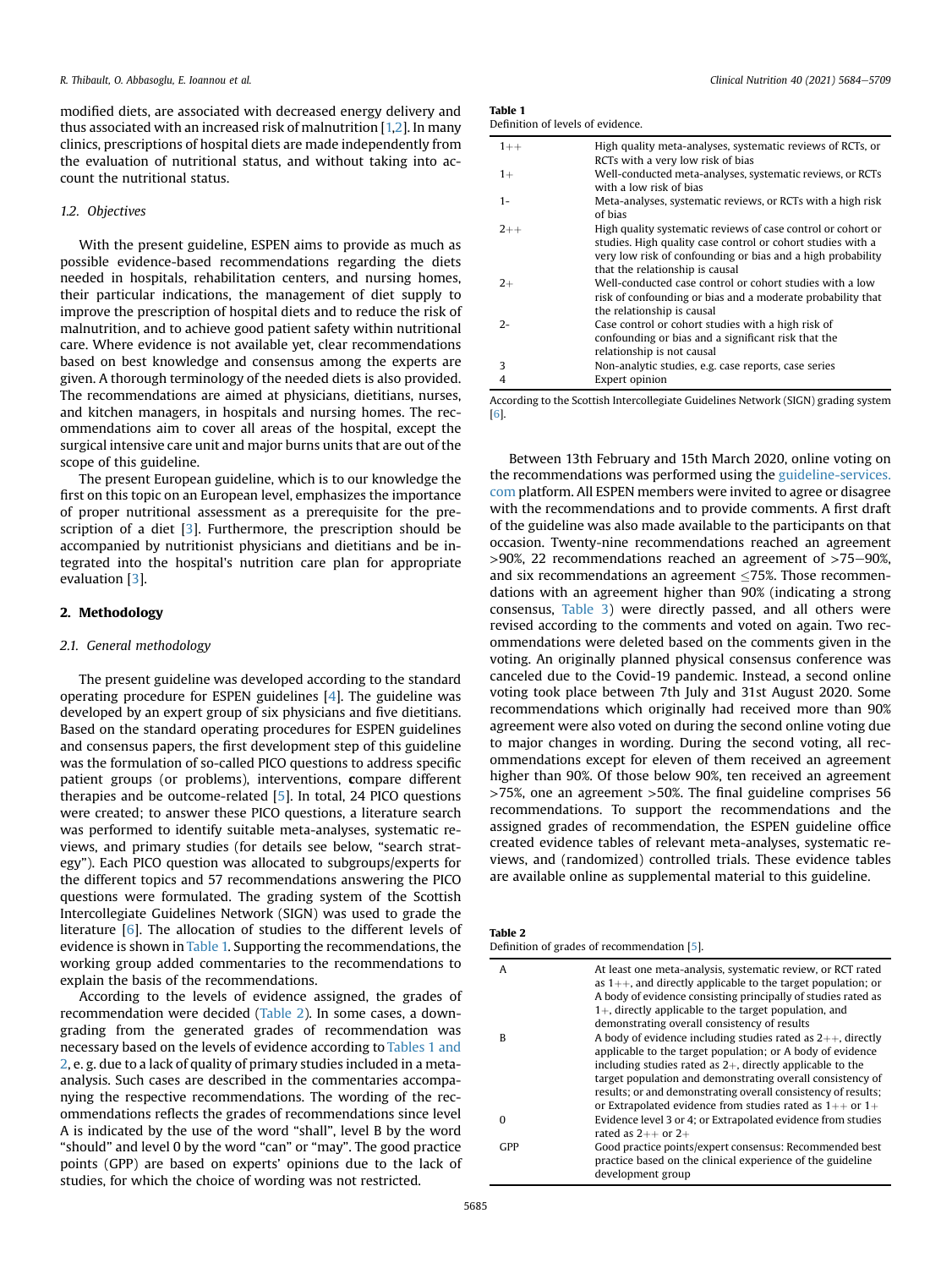#### <span id="page-2-0"></span>Table 3

Classification of the strength of consensus.

| Strong consensus   | Agreement of >90% of the participants       |  |
|--------------------|---------------------------------------------|--|
| Consensus          | Agreement of $>75-90\%$ of the participants |  |
| Majority agreement | Agreement of $>50-75\%$ of the participants |  |
| No consensus       | Agreement of <50% of the participants       |  |

According to the AWMF methodology [\[7](#page-21-8)].

#### 2.2. Search strategy

The literature search was performed separately for each PICO question in May 2019 by using the Pubmed and Cochrane databases with the search terms presented in [Table 4](#page-3-0). Existing guidelines were also considered. The aim was to give clear recommendations regarding the indications of therapeutic diets at hospital, rehabilitation center, and nursing home in different settings: e. g. gastroenterology (low-fiber diet, realimentation after gastrointestinal bleeding, pancreatitis, gluten-free diet, FODMAPs, chyle leakage, intestinal lymphagectasia …), endocrinology and nutrition (lowcalorie diet, low sugar diet, particularly in the setting of the risk of malnutrition in acute care obese patients, rare metabolic diseases), cardiology - nephrology-hepatology (low salt diet), geriatrics (diets with texture and consistency modified), hematology (neutropenic diet), as well as indications for high-protein diets. This guideline also proposes methods for semi-quantitative assessment of food intake as now recommended by the GLIM consensus [[8](#page-21-6)].

#### 3. Glossary

#### 3.1. Diet(ary) counselling

Diet(ary) counselling, in accordance with the professional lanuage for dietitians, is « a supportive process, characterized by a collaborative counselor-client relationship, to establish food, nutrition and physical activity priorities, goals, and action plans that acknowledge and foster responsibility for self-care to treat an existing condition and promote health » [[9](#page-21-7)].

#### 3.2. Oral nutritional supplements (ONS)

Oral nutritional supplements (ONS) are developed to provide energy and nutrient-dense solutions that are provided as ready-todrink liquids, cremes, or powder supplements that can be prepared as drinks or added to drinks and foods. Liquid ONS (either ready to drink or made up from powders) are sometimes referred to as sip feeds.

## 3.3. Standard diet

The standard diet should cover nutrient and energy requirements according to recommendations based on scientific evidence for the general population. Diet composition takes local food habits and food patterns into account ([Table 5\)](#page-4-0), as long as there are no specific therapeutic requirements, in which cases a therapeutic diet is required. This diet is aimed mainly at younger patients without disease-related metabolic stress.

## 3.4. Hospital diet

The hospital diet should cover individual patient's nutrient and energy requirements according to recommendations based on scientific evidence for 65 years and older patients, patients with an acute or chronic disease at risk for or with malnutrition or with disease-related metabolic stress. Diet composition takes local food habits and food patterns into account ([Table 5\)](#page-4-0).

## 3.5. Therapeutic diet

Therapeutic diets are prescribed according to the specific disease or needs of a patient.

## 3.6. Food product

A food product is any food that is suitable for human consumption which provides energy-containing macronutrients (e.g. carbohydrates, proteins, fats), and/or micronutrients (e.g. vitamins, minerals), and/or other substances which may contribute to fulfilling the nutritional requirements of the patient.

#### 3.7. Food modification

Some conditions or disorders, e.g. diabetes, hyperlipidemia, hepatic encephalopathy, renal or celiac disease, may require food modifications that could include adjustments of carbohydrate, fat, protein, and micronutrient intake, or the avoidance of specific allergens.

## 3.8. Food fortification

Fortified food is a food product to which vitamins, minerals, energy, protein, or other nutrients, or a combination of them, have been added to increase energy or nutrient density.

#### 3.9. Food supplement

A food supplement is a food product that supplements a normal diet. It is a concentrated source of nutrients (e.g. vitamins or minerals) or other substances with a nutritional or physiological effect, alone or in combination, marketed in various dose forms: capsules, tablets and similar forms, sachets of powder, ampoules of liquids, drop dispensing bottles, and other similar forms oral dosage forms, liquids, and powders designed to be taken in measured small unit quantities.

#### 3.10. Texture modified food and thickened fluids

Texture modification of food and/or drink is an important intervention used so that people with dysphagia can swallow effectively and safely. However, the different names for and number of levels of modification and the characteristics used within and across countries all increase the risk to patient safety. One internationally recognized standardized system for evaluating and describing different levels of texture modified food and thickened fluids is the International Dysphagia Diet Standardisation Initiative (IDDSI), which provides a common terminology for food textures and drink thickness ([https://iddsi.org\)](https://iddsi.org/). Although there are no harmonized descriptors, they could be described as follows:

- Liquidized/thin puree; homogenous consistency that does not hold its shape after serving.
- Thick puree/soft and smooth; thickened, homogenous consistency that holds its shape after serving and does not separate into a liquid and solid component during swallowing, i.e., cohesive.
- Timbal: homogenous smooth consistency that is omelette-like in texture and made from smooth purees mixed with egg and then baked. Timbal holds its shape after serving, is not sticky and does not separate into a liquid and solid component after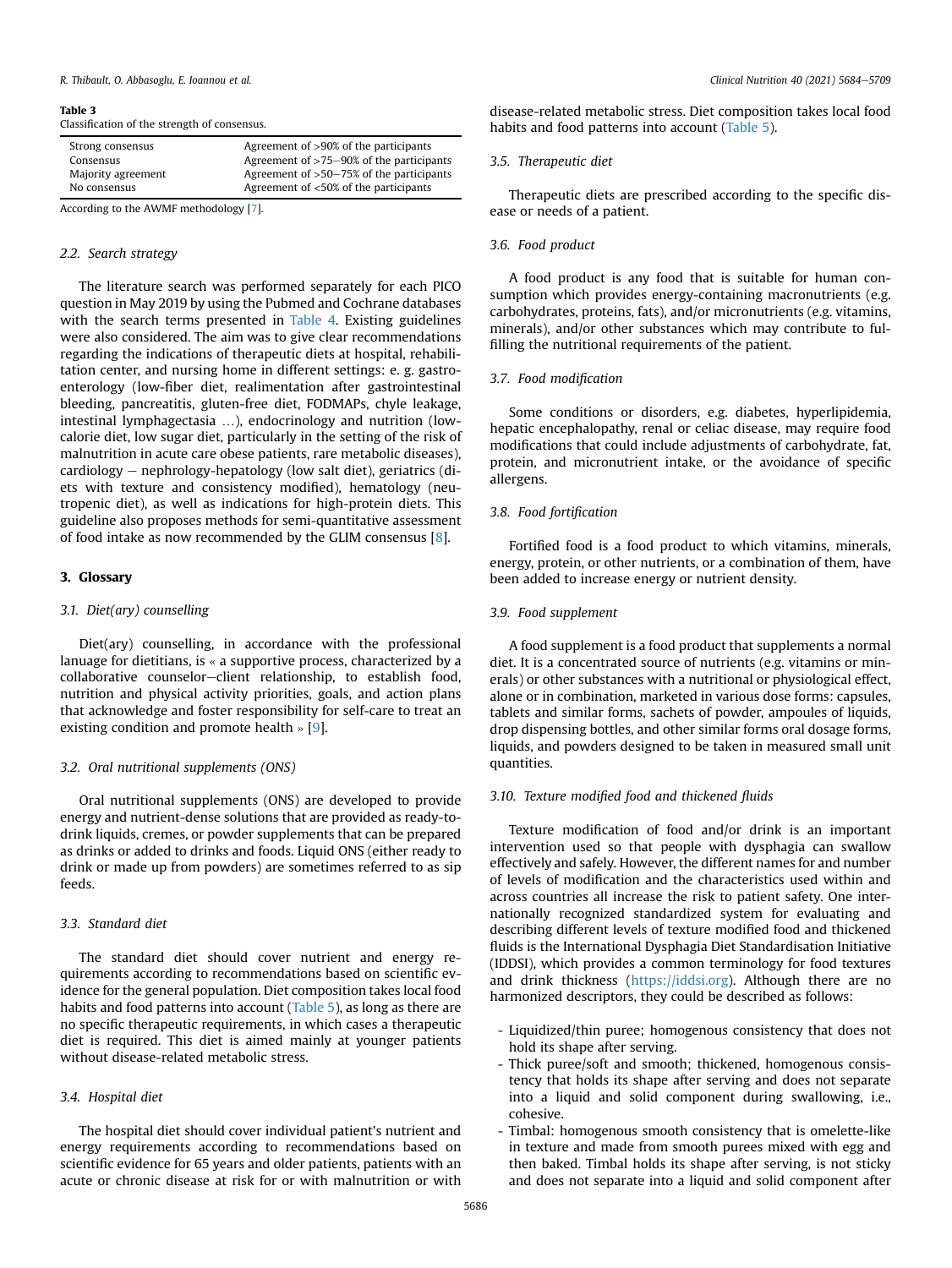## <span id="page-3-0"></span>Table 4

| Search terms.     |                                                                                                                                                                                                                                                                                                                                                                                                                                                                                                                                                                                                                                                                                                                                                                                                                                                                                                                                                                                                                                                                                                                                                                                                                                                                                                                                                             |  |  |  |
|-------------------|-------------------------------------------------------------------------------------------------------------------------------------------------------------------------------------------------------------------------------------------------------------------------------------------------------------------------------------------------------------------------------------------------------------------------------------------------------------------------------------------------------------------------------------------------------------------------------------------------------------------------------------------------------------------------------------------------------------------------------------------------------------------------------------------------------------------------------------------------------------------------------------------------------------------------------------------------------------------------------------------------------------------------------------------------------------------------------------------------------------------------------------------------------------------------------------------------------------------------------------------------------------------------------------------------------------------------------------------------------------|--|--|--|
| PICO question No. | Search terms                                                                                                                                                                                                                                                                                                                                                                                                                                                                                                                                                                                                                                                                                                                                                                                                                                                                                                                                                                                                                                                                                                                                                                                                                                                                                                                                                |  |  |  |
| $\mathbf{1}$      | hospital food (review <10yr), hospital nutrition, energy requirements hospital, protein requirements hospital, nutritional requirements                                                                                                                                                                                                                                                                                                                                                                                                                                                                                                                                                                                                                                                                                                                                                                                                                                                                                                                                                                                                                                                                                                                                                                                                                     |  |  |  |
|                   | hospital, hospital meal.                                                                                                                                                                                                                                                                                                                                                                                                                                                                                                                                                                                                                                                                                                                                                                                                                                                                                                                                                                                                                                                                                                                                                                                                                                                                                                                                    |  |  |  |
| 2                 | diet fractioning, fractionation, fractioned meals, meal frequency, meal timing, snacks, hospital                                                                                                                                                                                                                                                                                                                                                                                                                                                                                                                                                                                                                                                                                                                                                                                                                                                                                                                                                                                                                                                                                                                                                                                                                                                            |  |  |  |
| 3                 | hospital distribution system, hospital food service, patient catering, hospital catering, hospital food delivery, logistics                                                                                                                                                                                                                                                                                                                                                                                                                                                                                                                                                                                                                                                                                                                                                                                                                                                                                                                                                                                                                                                                                                                                                                                                                                 |  |  |  |
| 4                 | hospital & vegan, vegetarian diet, religious diet, food preferences, malnutrition                                                                                                                                                                                                                                                                                                                                                                                                                                                                                                                                                                                                                                                                                                                                                                                                                                                                                                                                                                                                                                                                                                                                                                                                                                                                           |  |  |  |
| 5<br>6            | gluten free diet, celiac gluten, malnutrition, lactose intolerance, review                                                                                                                                                                                                                                                                                                                                                                                                                                                                                                                                                                                                                                                                                                                                                                                                                                                                                                                                                                                                                                                                                                                                                                                                                                                                                  |  |  |  |
|                   | (((Randomized controlled trial[Publication Type] OR Controlled clinical trial[Publication Type]) OR (Randomized[Title/Abstract] OR Placebo<br>[Title/Abstract] OR Randomly[Title/Abstract] OR Trial[Title/Abstract] OR Groups[Title/Abstract])) OR Drug therapy[MeSH Subheading])) OR<br>((meta-analysis[MeSH Terms]) AND (systematic* review*[Title/Abstract] OR meta-anal*[Title/Abstract] OR metaanal*[Title/Abstract])))<br>AND Humans[Mesh])) NOT (((((((Randomized controlled trial[Publication Type] OR Controlled clinical trial[Publication Type])) OR<br>(Randomized[Title/Abstract] OR Placebo[Title/Abstract] OR Randomly[Title/Abstract] OR Trial[Title/Abstract] OR Groups[Title/Abstract])) OR<br>Drug therapy [MeSH Subheading])) OR ((meta-analysis [MeSH Terms]) AND (systematic* review* [Title/Abstract] OR meta-anal* [Title/<br>Abstract] OR metaanal*[Title/Abstract]))) AND Animals[Mesh:noexp]))) NOT ((((Adolescent OR middle aged OR young adult OR child OR<br>infant[MeSH Terms]))) NOT Aged[MeSH Terms])))<br>AND ((malnutrition[mesh] OR malnutrition[tiab] OR "nutritional deficiencies"[tiab] OR "nutritional deficiency"[tiab] OR malnourishment<br>[tiab] OR undernutrition[tiab]))                                                                                                                                      |  |  |  |
|                   | AND ((diet therapy[mh] OR diet[tiab] OR dietary[tiab] OR "hospital food"[tiab]))                                                                                                                                                                                                                                                                                                                                                                                                                                                                                                                                                                                                                                                                                                                                                                                                                                                                                                                                                                                                                                                                                                                                                                                                                                                                            |  |  |  |
| 7                 | Indication for high protein diet AND hospital                                                                                                                                                                                                                                                                                                                                                                                                                                                                                                                                                                                                                                                                                                                                                                                                                                                                                                                                                                                                                                                                                                                                                                                                                                                                                                               |  |  |  |
| 8                 | Indication for low calorie diet AND low Protein diet AND hospital                                                                                                                                                                                                                                                                                                                                                                                                                                                                                                                                                                                                                                                                                                                                                                                                                                                                                                                                                                                                                                                                                                                                                                                                                                                                                           |  |  |  |
| 9                 | low protein diet AND liver disease, low protein diet AND hepatic encephalopathy, low protein diet AND chronic kidney disease, restricted<br>protein diet AND liver disease, restricted protein diet AND hepatic encephalopathy, restricted protein diet AND chronic kidney disease,<br>nutrition AND liver, nutrition AND kidney, diet AND kidney disease, diet AND liver.                                                                                                                                                                                                                                                                                                                                                                                                                                                                                                                                                                                                                                                                                                                                                                                                                                                                                                                                                                                  |  |  |  |
| 10                | Chyle leakage AND diet, chyle AND nutrition, chyle leakage pancreatectomy, chyle leakage esophagectomy, chylous ascites, low fat diet                                                                                                                                                                                                                                                                                                                                                                                                                                                                                                                                                                                                                                                                                                                                                                                                                                                                                                                                                                                                                                                                                                                                                                                                                       |  |  |  |
| 11                | FODMAP AND hospital diet, FODMAP AND hospital menu, FODMAP AND diet, FODMAP AND hospital food, Irritable bowel disease AND<br>hospital diet, fermentable oligo-, di-, mono-saccharides AND polyols, FODMAP diet, irritable bowel syndrome diet, FODMAP OR (fermentable<br>oligo-, di-, mono-saccharides and polyols) OR (fermentable, poorly absorbed, shot-chain carbohydrates) AND (Nutritional Status) OR<br>(nutrition assessment) OR (nutritional requirements/or recommended dietary allowances), FODMAP OR (fermentable oligo-, di-, mono-<br>saccharides and polyols) OR (fermentable, poorly absorbed, shot-chain carbohydrates) AND (parenteral nutrition, total) OR (parenteral<br>nutrition) OR (Enteral nutrition) OR (exp Diet) OR (diet)                                                                                                                                                                                                                                                                                                                                                                                                                                                                                                                                                                                                     |  |  |  |
| 12                | low fiber diet, low fibre diet, low fiber AND nutrition, low fibre AND nutrition, low fiber AND food                                                                                                                                                                                                                                                                                                                                                                                                                                                                                                                                                                                                                                                                                                                                                                                                                                                                                                                                                                                                                                                                                                                                                                                                                                                        |  |  |  |
| 13                | Neutropenic diet AND cancer, Neutropenic diet AND haematopoietic stem cell transplantation.                                                                                                                                                                                                                                                                                                                                                                                                                                                                                                                                                                                                                                                                                                                                                                                                                                                                                                                                                                                                                                                                                                                                                                                                                                                                 |  |  |  |
| 14                | sodium restriction AND chronic cardiac failure; sodium restriction AND chronic heart failure; sodium restriction AND chronic renal failure;<br>sodium restriction AND chronic kidney failure; sodium restriction AND chronic kidney disease; sodium restriction AND arterial<br>hypertension; sodium restriction AND liver cirrhosis                                                                                                                                                                                                                                                                                                                                                                                                                                                                                                                                                                                                                                                                                                                                                                                                                                                                                                                                                                                                                        |  |  |  |
| 15                | corticosteroid therapy AND diet; corticosteroid therapy AND sodium restriction; prednisolone AND diet; prednisolone AND calorie<br>restriction; corticosteroid therapy AND malnutrition                                                                                                                                                                                                                                                                                                                                                                                                                                                                                                                                                                                                                                                                                                                                                                                                                                                                                                                                                                                                                                                                                                                                                                     |  |  |  |
| 16                | diabetes AND low carbohydrate diet; diabetes AND diet; diabetes AND malnutrition; insulinotherapy AND diet                                                                                                                                                                                                                                                                                                                                                                                                                                                                                                                                                                                                                                                                                                                                                                                                                                                                                                                                                                                                                                                                                                                                                                                                                                                  |  |  |  |
| 17                | ("texture diet"[tiab] OR "modified diet"[tiab] OR "texture modified"[tiab] OR "modified food"[tiab] OR "texture food"[tiab] OR "food<br>consistency"[tiab] OR "diet consistency"[tiab] OR "diet texture"[tiab] OR "food texture"[tiab] OR "modified texture"[tiab])<br>AND (((((((((((((((((((((((((((((((()))))) OR ((andomized controlled trial[Publication Type) OR (Controlled clinical trial[Publication Type])) OR ((Randomized[Title/Abstract]<br>OR Placebo[Title/Abstract] OR Randomly[Title/Abstract] OR Trial[Title/Abstract] OR Groups[Title/Abstract])) OR Drug therapy[MeSH<br>Subheading])) OR ((meta-analysis[MeSH Terms]) AND (systematic* review*[Title/Abstract] OR meta-anal*[Title/Abstract] OR metaanal*<br>[Title/Abstract]))) AND Humans[Mesh])) NOT (((((((Randomized controlled trial[Publication Type] OR Controlled clinical trial[Publication<br>Type])) OR (Randomized[Title/Abstract] OR Placebo[Title/Abstract] OR Randomly[Title/Abstract] OR Trial[Title/Abstract] OR Groups[Title/<br>Abstract])) OR Drug therapy[MeSH Subheading])) OR ((meta-analysis[MeSH Terms]) AND (systematic* review*[Title/Abstract] OR meta-<br>anal*[Title/Abstract] OR metaanal*[Title/Abstract]))) AND Animals[Mesh:noexp]))) NOT ((((Adolescent OR middle aged OR young adult OR<br>child OR infant[MeSH Terms]))) NOT Aged[MeSH Terms]))) |  |  |  |
| 18                | Dysphagia AND (Hospital food OR diet), dysphagia AND modification of food consistency, dysphagia AND modification of fluid consistency,<br>dysphagia AND thickening agent, dysphagia AND spinal cord injuries, dysphagia AND als, dysphagia AND tetraplegia, swallowing disorders<br>AND (hospital food OR diet)                                                                                                                                                                                                                                                                                                                                                                                                                                                                                                                                                                                                                                                                                                                                                                                                                                                                                                                                                                                                                                            |  |  |  |
| 19                | acute pancreatitis AND hospital food, acute pancreatitis AND hospital nutrition, acute pancreatitis AND oral feeding, acute pancreatitis AND<br>oral nutrition                                                                                                                                                                                                                                                                                                                                                                                                                                                                                                                                                                                                                                                                                                                                                                                                                                                                                                                                                                                                                                                                                                                                                                                              |  |  |  |
| 20                | gastrointestinal surgery AND diet, gastrointestinal surgery AND nutrition, gastrointestinal surgery AND hospital food, gastric surgery AND<br>diet, gastric surgery AND nutrition, pancreatic surgery AND diet, pancreatic surgery AND nutrition, colorectal surgery AND diet, colorectal<br>surgery AND nutrition, oesophageal surgery AND diet, oesophageal surgery AND nutrition                                                                                                                                                                                                                                                                                                                                                                                                                                                                                                                                                                                                                                                                                                                                                                                                                                                                                                                                                                         |  |  |  |
| 21                | gastrointestinal bleeding AND hospital food, gastrointestinal bleeding AND hospital nutrition, gastrointestinal bleeding AND oral feeding,<br>gastrointestinal bleeding AND oral nutrition, gastrointestinal haemorrhage AND hospital food, gastrointestinal haemorrhage AND hospital<br>nutrition, gastrointestinal haemorrhage AND oral feeding, gastrointestinal haemorrhage AND oral nutrition                                                                                                                                                                                                                                                                                                                                                                                                                                                                                                                                                                                                                                                                                                                                                                                                                                                                                                                                                          |  |  |  |
| 22                | For studies and systematic reviews published between 2010 and 2020 using keywords realimentation AND endoscopy; realimentation AND<br>gastrostomy; realimentation AND colonoscopy; diet AND endoscopy; diet AND gastrostomy; diet AND colonoscopy.                                                                                                                                                                                                                                                                                                                                                                                                                                                                                                                                                                                                                                                                                                                                                                                                                                                                                                                                                                                                                                                                                                          |  |  |  |
| 23<br>24          | restrictive diet, modified diet, multiple diet, combination diet, malnutrition, hospital, elderly<br>Food intake assessment AND hospital, food energy AND evaluation, dietary intakes AND evaluation AND hospital                                                                                                                                                                                                                                                                                                                                                                                                                                                                                                                                                                                                                                                                                                                                                                                                                                                                                                                                                                                                                                                                                                                                           |  |  |  |

serving or during swallowing, i.e., cohesive. Can be eaten with a spoon or fork.

- Finely minced; soft diet of cohesive, consistent textures requiring some chewing (particle size most often described as 0.5 \* 0.5 cm).
- Modified normal; normal foods of varied textures that require chewing, avoiding particulate foods that pose a choking hazard (particle size most often described as 1.5 \* 1.5 cm).

## 3.11. Care catering or hospital catering

Care catering or hospital catering is the provision of menu services (in-house or outsourced) in health care facilities. The minimum requirements of hospital and care catering are to serve a variety of foods that are suitable and adapted to all types of patients with a variety of energy and nutrient densities. Special diets, food texture, allergies, and specific cultural aspects have to be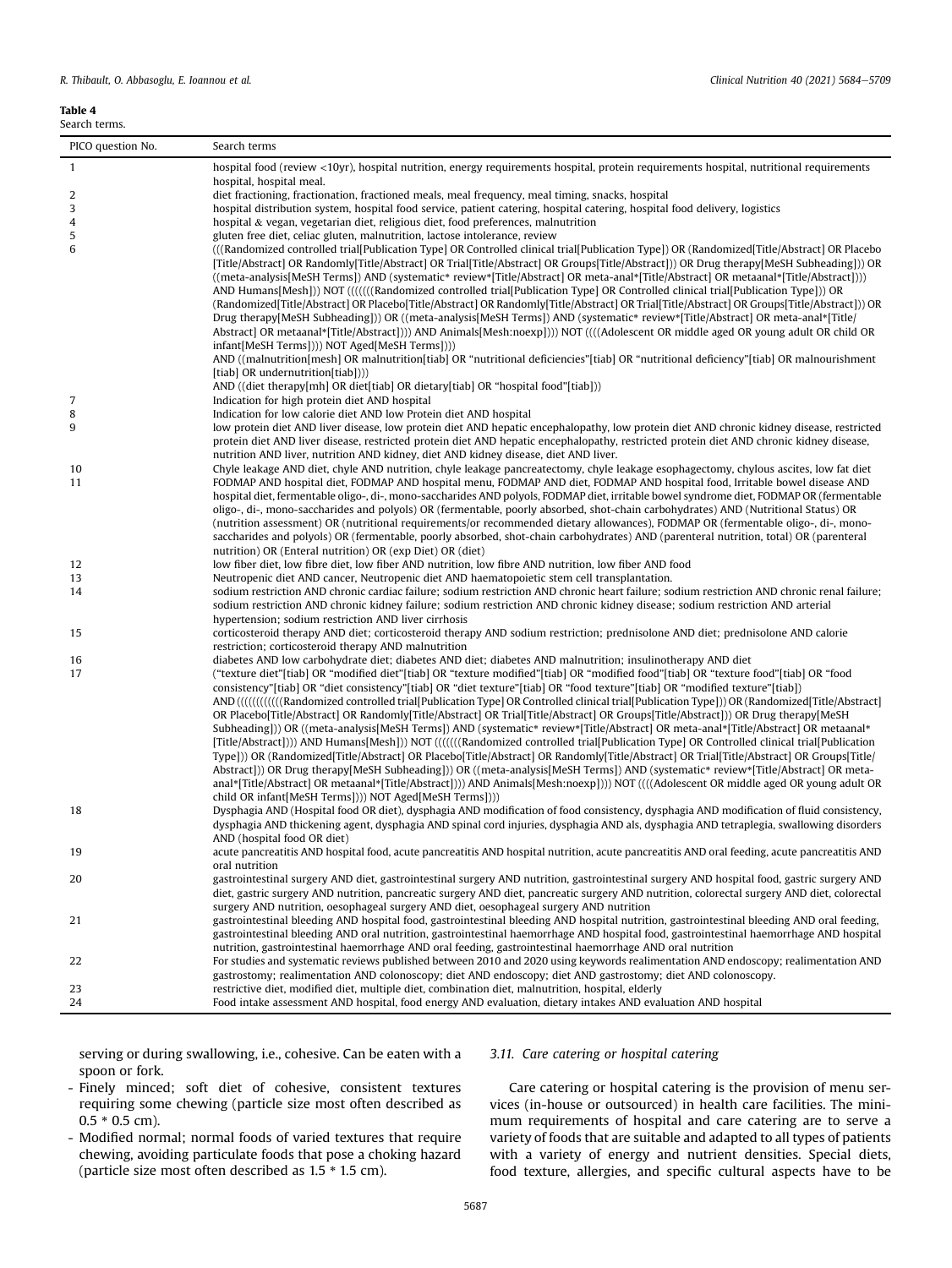#### <span id="page-4-0"></span>Table 5

Nutrient content in the standard and hospital diets. According to countries and hospitals, these nutritional objectives can be reached using different number and size of served portions (see Suppl Table 7).

| Nutrient                 | Standard Diet | Hospital Diet |
|--------------------------|---------------|---------------|
| Energy (kcal/kg BW)      | 25            | 30            |
| Protein (g/kg BW)        | $0.8 - 1.0$   | $1.2 - 2.0*$  |
| Carbohydrate (E%)        | $50 - 60$     | $45 - 50$     |
| Lipids $(E%)$            | $30 - 35$     | $35 - 40$     |
| Protein (E%)             | $15 - 20$     | $20 - 25$     |
| Added sugar (E%)         | <10           |               |
| Saturated fat (E%)       | <10           |               |
| Monounsaturated fat (E%) | $10 - 20$     |               |
| Polyunsaturated fat (E%) | $5 - 10$      |               |
| n-3 fatty acids (E%)     | >1            |               |
| EPA and DHA $(mg/d)$     | 500           |               |
| Fibre $(g/d)$            | 30            | $0 - 30$      |

BW, body weight; d, day; DHA, docosahexaenoic acid; EPA, eicopentaenoic acid; E%, percentage of daily total energy; n-3, omega3. \*Oral nutritional supplements are likely to be used in case the objective of 2 g/kg/day of protein needs to be achieved.

considered at all times. For patients with, or at risk for, malnutrition, informed choices concerning food items and portion sizes have to be ensured. Daily (at least from 7 am to 7 pm) access to nutritionally relevant and well-prepared food should be mandatory, and served portions must appear appetizing for the individual. Energy-dense small-size portions should be available as an option for patients at nutritional risk.

## 3.12. Protein intake

Protein intake is indicated in g/kg body weight/day. In obese individuals, body weight (BW) can be replaced by adjusted BW according to the formula "Ideal BW plus (actual BW minus ideal BW) x 0,33", whereas ideal BW can be calculated as the BW that corresponds to a body mass index (BMI) of 25 kg/m<sup>2</sup>.

The following terms have been established:

- extra low protein intake: under  $0.6$  g/kg BW/day
- low protein intake:  $0.6-0.79$  g/kg BW/day
- normal protein intake:  $0.8-1.0$  g/kg BW/day
- high protein intake:  $1.1-1.3$  g/kg BW/day
- extra high protein intake: over 1.3 g/kg BW/day

Independent of protein intake, sodium chloride intake should be between 6 and 8 g/day.

#### 4. Results

#### 4.1 General statements

#### 4.1.1. Recommendation 1

Each hospital, rehabilitation center, and nursing home should have a list of available diets visible for patients and personnel.

Grade of recommendation GPP  $-$  strong consensus (96.5%) agreement).

Commentary.

At the hospital, and surely outside too, food is part of patient care. Meals should also be associated with pleasure, even at hospital, rehabilitation center, and nursing home. To ensure hospital food is adapted to patient disease and care, a diet list should be made available for both patients and personal. Ideally, patients should have the possibility to choose between several menus. An objective of the present guideline is to advise decision-makers which diets are mandatory for a hospital menu.

#### 412 Recommendation 2

Each hospital shall have a structured hospital food facility consisting of a kitchen, a delivery system, and an ordering system.

Grade of recommendation GPP  $-$  consensus (89.5% agreement). Commentary.

As all other recommendations within the first chapter of the guideline, this recommendation is obvious and based on "good practice point" (GPP) instead of evidence from the literature. The different facilities should have well-defined responsibilities and persons to contact in case of problems (see next recommendation). The wording 'hospital' includes hospitals, rehabilitation centers, and nursing homes.

### 4.1.3. Recommendation 3

Clear responsibilities for hospital food production and delivery are necessary for all areas of food supply (ward, kitchen, delivery).

Grade of recommendation  $GPP -$  strong consensus (98.3%) agreement).

Commentary.

For centers such as small hospitals, rehabilitation centers, or nursing homes that have not their own kitchen, a catering system is providing food, and sometimes hospital central kitchen could distribute the food to several hospitals, rehabilitation centers, or nursing homes. This could not be the case for large hospitals. In some European countries, it could be that catering companies are designing meals that are not adapted for patients with acute diseases who are at high risk of malnutrition or malnourishment. To ensure the best adaptations of hospital food to the patients, a structured hospital facility should be available at the hospital for ordering, cooking, and delivering the food. To optimize the organization, each actor of the chain should have clear roles and responsibilities that should be formally protocoled in each hospital. For example, a dietitian or a nurse or a doctor prescribe the diet at ward in collaboration with the patient. Hospital kitchen is responsible for food production. When the food arrives, nurse or nurse assitant serve the patient.

## 4.1.4. Recommendation 4

Hospitals, rehabilitation centers, and nursing homes should aim to use high-quality and sustainable food ingredients and to avoid food waste as much as possible.

Grade of recommendation GPP  $-$  strong consensus (100.0%) agreement).

Commentary.

This recommendation is based on rapidly growing literature, of which one is cited here as a prominent example [\[10](#page-21-9)]. The EAT-Lancet Commission has published several papers on this topic besides other authors and organizations.

#### 4.1.5. Recommendation 5

Patient and personnel surveys regarding hospital food and diets should be performed on a regular basis, at a minimum once a year.

Grade of recommendation GPP -consensus (90.0% agreement). Commentary.

The evaluation of the hospital food organization is very important regularly to ensure that the organization is adapted to the overall hospital organization. Food delivery should be handled as easily as possible for the staff, and following patient needs regarding time schedule and food preferences. The food should be served at the right time according to patient availability, time (exams, medical tour, surgical procedures,..), and preferences. These evaluations should integrate surveys on patient's satisfaction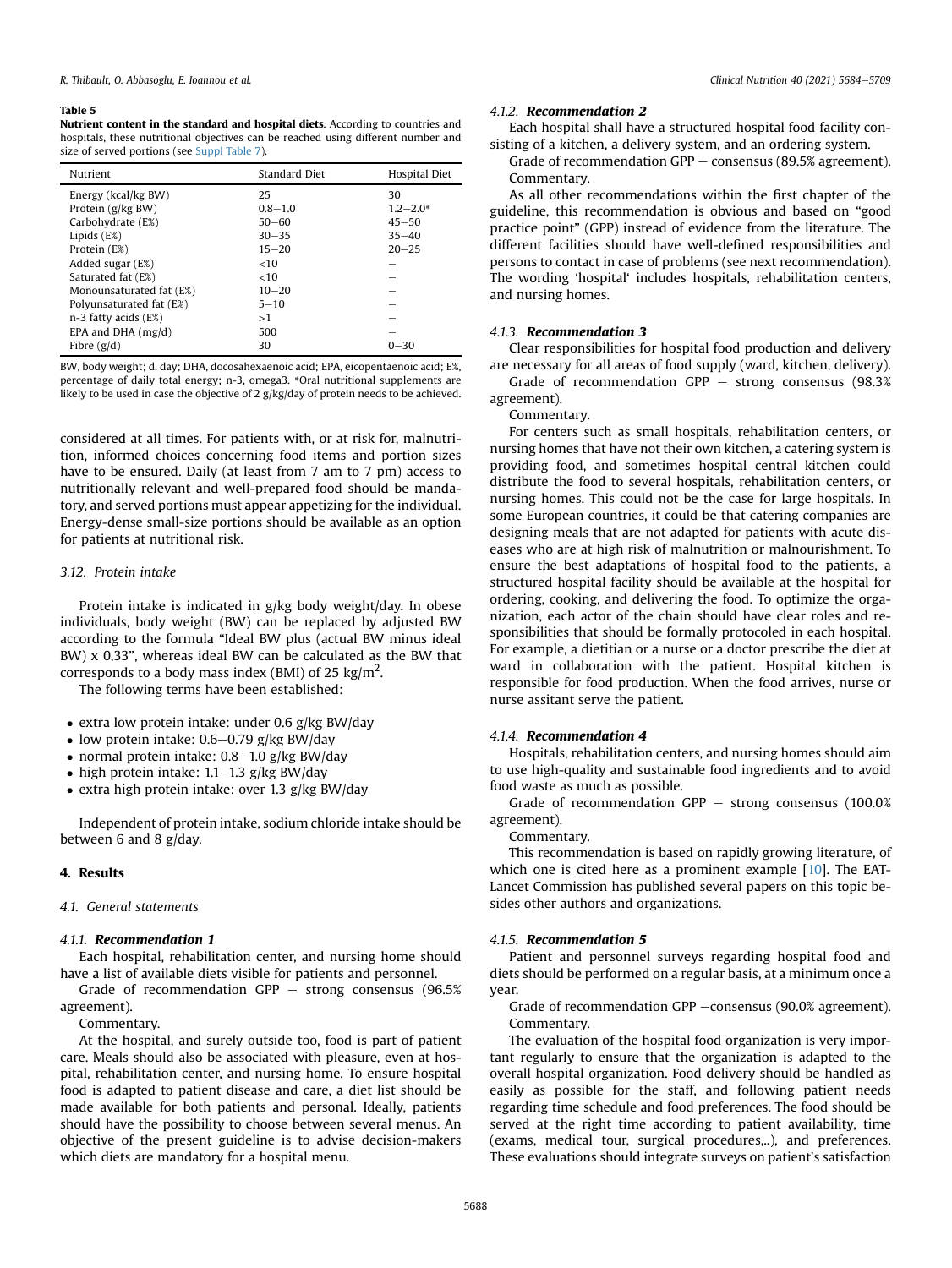towards hospital food organization: ordering, menu composition, and delivery. These surveys should be analyzed and reported to hospital administration to make sure that improvement measures are undertaken.

## 4.1.6. Recommendation 6

Hospital food ordering should be structured, documented, and protocoled.

Grade of recommendation  $GPP -$  strong consensus (95.0%) agreement).

Commentary.

See commentary to recommendation 7.

#### 4.1.7. Recommendation 7

The prescription of hospital food should be performed through the computerized patient medical record.

Grade of recommendation  $GPP -$  strong consensus (92.3%) agreement).

Commentary.

Hospital food should be considered as part of medical treatment. As for drug therapy, hospital food should be prescribed by doctors, physicians, dietitians, or nurses through the computerized patient medical record, according to the patient's needs, nutritional status, disease, and medical situation. This means that the list of available diets should be available for the prescribers (doctors, physicians dietitians, or nurses), and that the indications of each diet should be specified and protocoled. The computerized prescription would be a good mean to monitor and evaluate the suitability of the hospital food prescriptions with the patient's status.

#### 4.1.8. Recommendation 8

Each hospital, rehabilitation center, or nursing home should propose a minimal number of two different regular diets (the standard and the hospital diets) and a minimal number of two different additional diets, adapted to the size and the focus of the hospital.

Grade of recommendation GPP  $-$  consensus (79.6% agreement). Commentary.

Larger hospitals would need more diets than recommended here, depending also on the focus of the hospital. Each hospital should adapt its menu offer based on the indication for therapeutic diets provided in subsequent chapters of the guideline. Offering comprehensive menus and diets could be a competitive advantage among hospitals since food supply and food quality are well recognized by many patients.

## 4.1.9. Recommendation 9

Therapeutic diets should be only used if medically indicated. Otherwise, a regular diet should be used.

Grade of recommendation GPP  $-$  strong consensus (100.0%) agreement).

Commentary.

The indication for therapeutic diets is provided in subsequent chapters of the guideline.

#### 4.1.10. Recommendation 10

Diets based on food restriction without medical evidence (e.g. anticancer starvation) should be avoided in hospitals, because they increase the risk of malnutrition.

Grade of recommendation GPP  $-$  strong consensus (97.5%) agreement).

Commentary.

Hospital diets should be always prescribed according to the patients' nutritional status, which is often altered. Two regular diets, i.e. the standard diet and the hospital diets, are proposed in this guideline. They should be available in each hospital or healthcare center that receives patients at nutritional risk, i.e. 65 years and older patients, patients with an acute or chronic disease at risk for or with malnutrition or with disease-related metabolic stress. The choice between the two regular diets is based on nutritional risk screening. These two diets should constitute the basis of the hospital food. The therapeutic diets, also named "specific diets", should be only ones that are prescribed only in selected patients, for whom there is a clear medical indication. These diets can increase the risk of being underfed [[1](#page-21-0)] and finally the risk of malnutrition. Therefore, therapeutic diets should be limited at hospital, especially in small hospitals. The choice of the therapeutic diets will depend on the characteristics/profiles of the usually admitted patients. For example, a hospital in which there are no patients with renal, hepatic or cardiac disease would not need a salt-reduced diet. As the risk of malnutrition is high, food restrictions should be avoided at hospital.

## 4.1.11. Recommendation 11

Hospital food diets should be re-evaluated every three to five years according to novel data in nutritional sciences and medicine, but also according to the hospital's focus and needs.

Grade of recommendation GPP  $-$  consensus (89.3% agreement). Commentary.

This recommendation is based on the best of knowledge. To do this periodic reevaulation of hospital diets and to ensure the well functioning of hospital nutrition organization, some hospitals have installed a nutrition committee consisting of dieticians, nutritionists, nurses, and physicians, but also the manager of the hospital kitchen and possibly the transport logistics.

## 4.1.12. Recommendation 12

Hospital nutrition should be checked, re-evaluated, and eventually adapted for each patient at regular intervals (every three to five days) according to the course of the disease, monitored oral intake, and the patient's acceptance. If dietary modifications are insufficient to cover energy and protein needs, medical nutrition should be provided according to the stage of the disease. For details, see other ESPEN guidelines and evidence herein.

Grade of recommendation GPP  $-$  strong consensus (94.9%) agreement).

Commentary.

This recommendation is based on recent international or national organization reports making arise the concept of "food for care". Indeed, hospital food is part of daily care. Hospital food is a moving process to be adapted to the course of the disease. Regular diets, i.e. the standard and the hospital diets, should be prescribed according to nutritional risk and status. Their prescription should be re-evaluated: the longer the hospital stay, the higher the risk of malnutrition [[11\]](#page-21-10). A switch from the standard to the hospital diet will be a frequent situation ([Fig. 1](#page-6-0)). Similarly, therapeutic diets should only be used if medically indicated, since they increase the risk for malnutrition. If therapeutic diets are indicated, food intake must be carefully monitored; in case of underfeeding, the indications of these diets should be reevaluated. In accordance with the benefit-risk ratio balance, and if oral intake is expected to be sufficient to cover nutritional needs, a switch from a therapeutic diet to the hospital diet should happen if the patient becomes malnourished during the hospital stay. Otherwise, in every situation where hospital food would become insufficient to cover the protein and energy needs, nutrition support, i. e. ONS, enteral nutrition (EN), or parenteral nutrition (PN), would be indicated as recommended in the ESPEN guidelines.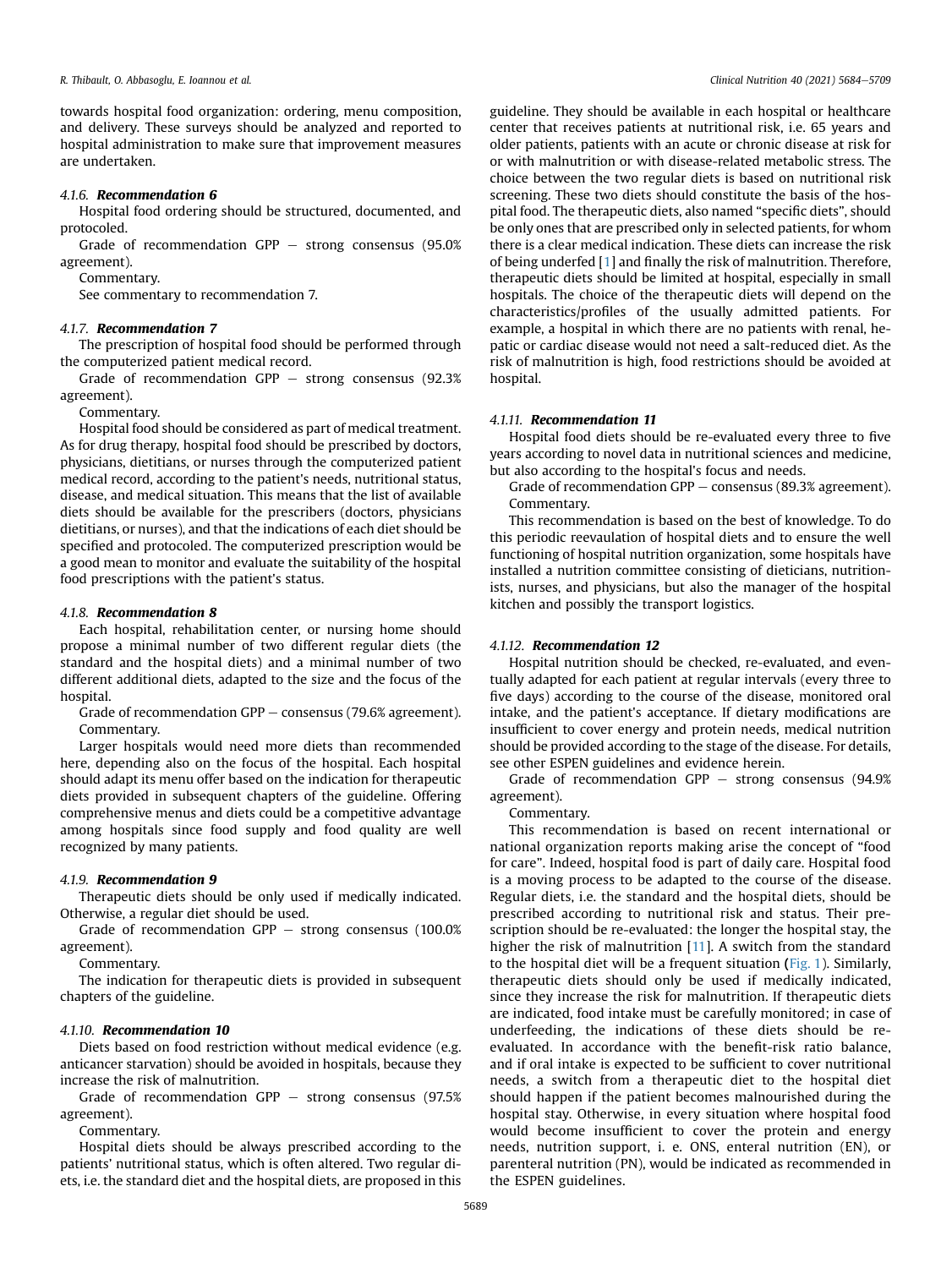<span id="page-6-0"></span>

Fig. 1. Indications for the standard and the hospital diets at hospital admission based on the nutritional risk assessment, e.g. according to the GLIM criteria [\[8\]](#page-21-6). Indications of the standard diet should be re-evaluated five days after admission, according to the disease and patient's outcomes.

4.2. What is the composition of a standard diet in hospital (total energy, carbohydrates, lipids, proteins)?

#### 4.2.1. Recommendation 13

The hospitalized patients without or at low nutritional risk and who do not require special diets should be provided with the standard diet, as advised for the general population. The indication of this diet should be revaluated after three to five days.

Grade of recommendation  $GPP -$  strong consensus (90.9%) agreement).

Commentary.

The choice of the hospital diet is depending on the nutritional risk assessment that is mandatory at hospital admission ([Fig. 1\)](#page-6-0)  $[12-20]$  $[12-20]$  $[12-20]$  $[12-20]$  $[12-20]$ . The indication of the standard diet should be reevaluated at least after five full days of hospital stay according to the assessment of nutritional risk or status. If the hospitalized patients become at high nutritional risk or malnourished, they should be provided with the hospital diet, a protein-energy enriched diet (see recommendation 14). The ESPEN guideline on nutrition in cancer patients states the first form of nutritional support should be nutrition counseling to manage symptoms and encourage the intake of energy-enriched foods and fluids; a diet enriched in energy and protein is the preferred way to maintain or improve nutritional status. ONS is prescribed in addition when an enriched diet is not effective in reaching nutritional goals [[12\]](#page-21-11). This recommendation is in accordance with the principle of Food First by BAPEN [[21\]](#page-21-12); e.g. eating little and often, choosing full fat and sugar products, and food enrichment. In the ESPEN guideline on clinical nutrition and hydration in geriatrics, it is stated that food fortification by natural foods or specific nutrient preparations can increase energy and protein density of meals and beverages and thus enable an increased intake by eating similar amounts of food [[16\]](#page-21-13), based on two systematic literature reviews considered relevant and rated of acceptable quality. Four systematic literature reviews  $[22-25]$  $[22-25]$  $[22-25]$  $[22-25]$  with rather acceptable quality that included studies offering additional snacks and/or finger foods were also identified in this guideline [[16\]](#page-21-13). However, the effects of snacks were not analyzed separately and thus no specific conclusions were possible in this regard.

Eight studies investigate the effect of dietary enrichment  $[25-32]$  $[25-32]$  $[25-32]$  $[25-32]$ . The systematic literature review of Morilla-Herrera et al. concludes: "Despite the poor methodological quality of most studies analyzed, due to their simplicity, low cost, and absence of contraindications, simple dietary interventions based on the foodbased fortification or densification with protein or energy of the standard diet could be considered in patients at risk of malnutrition because its effect on the total amount of energy and protein intakes." [\[25\]](#page-21-15). The systematic literature review by Kiss et al. [[26](#page-21-16)] on lung cancer patients during chemotherapy and/or radiotherapy suggest that dietary counseling improves energy and protein intake during chemotherapy, but has no benefit to other outcomes during chemotherapy. In the randomized controlled trial (RCT) by Munk et al. [[27](#page-21-17)], the effect on overall protein intake and weight-adjusted energy was shown in hospitalized patients at nutritional risk. In the RCT by Stelten et al. [[28](#page-21-18)] increased protein intake of acutely ill patients could be obtained. In the double-blind RCT by Ziylan et al. [[29](#page-21-19)] on community-dwelling older adults, protein intake could be increased by acceptable and applicable protein-enriched products. In the clustered RCT by Leslie et al. [[30](#page-21-20)] on frail older people living in residential care homes, energy enriched food was shown to increase energy intake and slow chronic weight loss. One means to improve protein and energy delivery and to reach the nutritional targets to hospitalized patients could be to promote six-meal services (three main meals  $+$  three snacks; or six small protein-rich meals per day) as the standard hospital food service.

#### 4.2.2. Recommendation 14

Hospitalized patients at moderate/high nutritional risk or malnourished shall be provided with the hospital diet, a proteinenergy enriched diet.

Grade of recommendation  $A -$  strong consensus (94.2%) agreement).

## Commentary.

Studies that exclusively investigated the effect of diet interventions on malnourished patients are very limited and thus, for the present literature search, studies that combined both the effect of dietary interventions (counseling or more) and prescription of ONS were included. The choice of the hospital diet is depending on the nutritional risk assessment that is mandatory at hospital admission ([Fig. 1](#page-6-0))  $[12-14,17-20]$  $[12-14,17-20]$  $[12-14,17-20]$  $[12-14,17-20]$  $[12-14,17-20]$  $[12-14,17-20]$  $[12-14,17-20]$  $[12-14,17-20]$ .

In cancer patients who are malnourished or at risk of malnutrition, nutritional therapy has been shown to improve body weight and energy intake but not survival. There is good evidence that nutritional support improves intake and weight, and some aspects of quality of life under radiotherapy [[12\]](#page-21-11). Three systematic literature reviews conducted by Baldwin et al. were found, all included ONS  $[33-35]$  $[33-35]$  $[33-35]$  $[33-35]$ . In the one from 2011, it was concluded that dietary advice with or without ONS may improve weight, body composition, and grip strength [\[30\]](#page-21-20). There was no evidence of benefit of dietary advice or ONS given alone or in combination on survival. In the one from 2012, it was concluded that oral nutritional interventions are effective at increasing nutritional intake and improving some aspects of quality of life in patients with cancer who are malnourished or are at nutritional risk but do not appear to improve mortality [[31\]](#page-21-23). In the Cochrane review from 2016, it was concluded that there is evidence of moderate to very low quality to suggest those supportive interventions to improve nutritional care result in minimal weight gain [[32](#page-21-24)]. Most of the evidence for the lower risk of all-cause mortality for supportive interventions comes from hospital-based trials. In the study by Leedo et al. [[31\]](#page-21-23) on lung cancer, patients with nutritional risk score  $\geq$ 3 (NRS-2002) got home-delivered meals. Increased energy and protein intakes were strongly associated with improved quality of life, functional score, hand-grip strength, symptom and performance scores. In the RCT by Canon-Torres et al., hospitalized patients with malnutrition enrolled in the intervention group received an individualized nutrition plan according to energy and protein  $(1.0-1.5 \text{ g/kg/day})$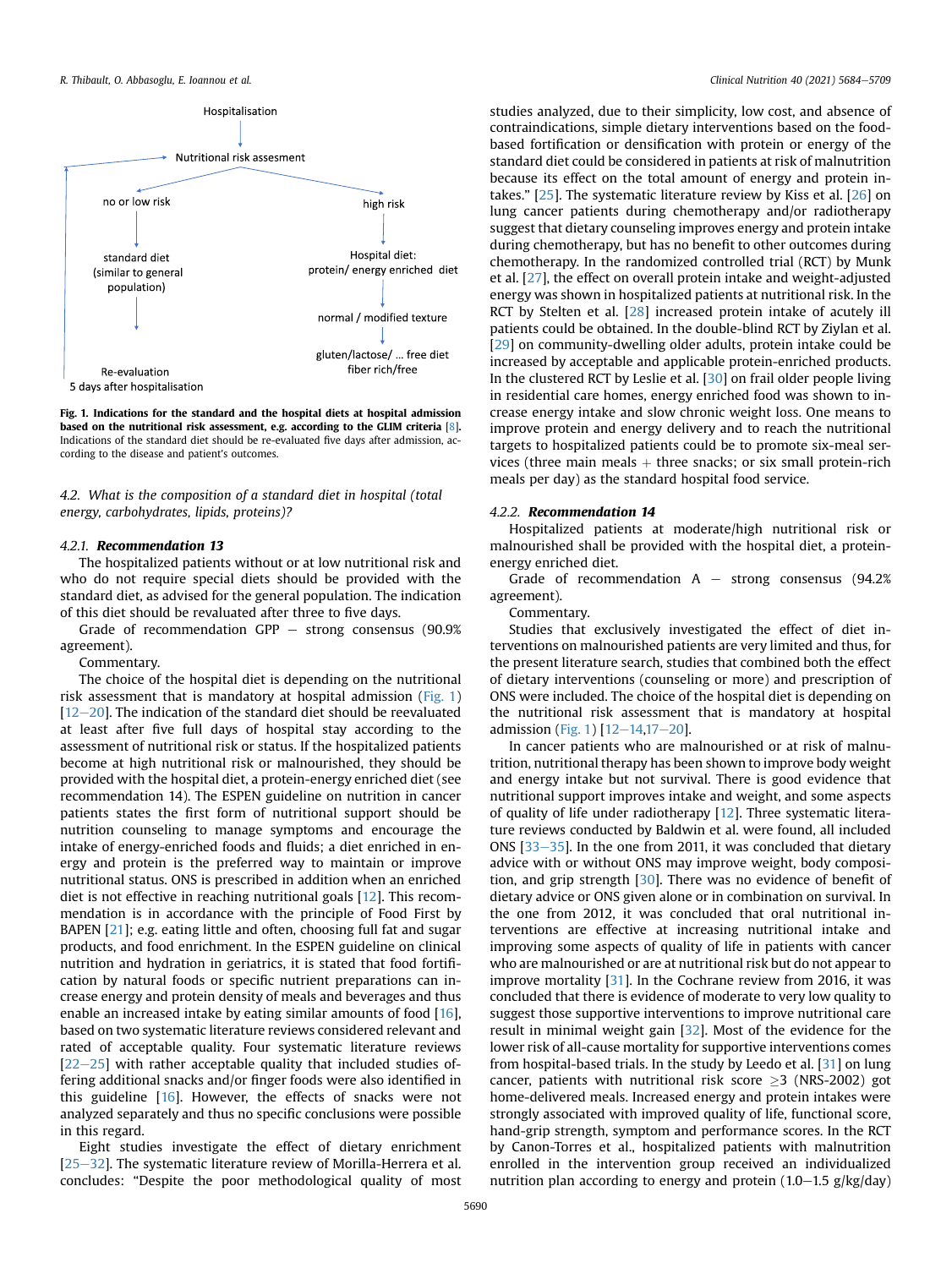intake requirements, as well as dietary advice. Results suggest dietary advice decreases hospital stay but not mortality. In the RCT by Bouillianne et al. [\[36\]](#page-21-25), dietary protein was spread over four daily meals compared to a pulse diet with 72% of dietary protein consumed in one meal. Pulse feeding had a clinically relevant effect on lean mass in malnourished and at-risk hospitalized elderly patients.

In summary, population, intervention, control group, and outcome differ between studies explaining differences in results. The quality of studies also varies. However, all show good concordance in that the enrichment of the diet or counseling aiming to increase energy and protein intake positively affects energy intake and body weight, but effects on hard outcomes as reduced morbidity and mortality and increased functional capacity are rare. Baldwin et al. summarize "There is very low-quality evidence regarding adverse effects; therefore whilst some of these interventions are advocated at a national level, clinicians should recognize the lack of clear evidence to support their role." [\[35\]](#page-21-26).

#### 4.2.3. Recommendation 15

The standard diet should cover the minimal energy needs (25 kcal/kg actual BW/day) and the minimum of protein needs  $(0.8-1.0 \text{ g/kg}$  actual BW/day). The hospital diet should cover 30 kcal/kg actual BW/day of energy needs, and at least 1.2 g/kg actual BW/day of protein needs.

Grade of recommendation GPP  $-$  consensus (86.8% agreement). Commentary.

The indications for the standard diet and the hospital diet differ. The standard diet is aimed mainly at younger patients without disease-related metabolic stress, and who are admitted for a short stay (e.g. scheduled surgery or exams). The hospital diet is aimed at for 65 years and older patients, patients with an acute or chronic disease at risk for or with malnutrition or with disease-related metabolic stress. The energy density for the hospital diet should be higher to achieve smaller portion sizes. This is accomplished by the use of less fiber-rich sources for carbohydrates and by less focus on fat quality in favor of enrichment with food rich in fat where appropriate. In the hospital diet, protein intake should be at least 1.0 g/kg actual BW/day. In case of illness, protein requirements may even be further increased, e. g. due to inflammation, infections, and wounds [[16\]](#page-21-13). Levels of 1.2–1.5 g/kg BW/day have been suggested for older persons with acute or chronic illness [\[37,](#page-21-27)[38](#page-21-28)] and up to 2.0 g/kg BW/day in case of severe illness, injury, or malnutrition [[37\]](#page-21-27). The recommended level for protein intake varies between studies but most studies referring to a recommendation are in the span between 1.0 and 1.5 g/kg BW/day [\[28,](#page-21-18)[29](#page-21-19)[,32,](#page-21-24)[36\]](#page-21-25). In the study by Munk, the range is extended to 2.0 g/kg BW/day during illness [[27\]](#page-21-17). The study of Leslie et al. [[27](#page-21-17)] refers to the recommendations of COMA (UK committee on medical aspects of food policy): 53.3 and 46.5 g/day respectively in males and females. Examples of menus for standard or hospital diets are shown in the Supplementary Table 7.

#### 4.2.4. Recommendation 16

The proportions of carbohydrates, lipids, and protein over the total daily energy intake should be  $50-60\%$ ,  $30-35\%$ , and  $15-20\%$ for the standard diet, and  $45-50\%$ ,  $35-40\%$ , and  $20\%$  for the hospital diet.

Grade of recommendation GPP  $-$  majority agreement (69.2%) agreement).

Commentary.

Energy/kg actual BW, energy density, and macronutrient composition in terms of quantity and quality differ between standard and hospital diets. In the standard diet, the macronutrient composition is similar to the recommendations for the general

population. This means that sources of carbohydrates should mainly be rich in fiber and that fat quality is following the recommendations for the general population. Strategies to reach energy and macronutrients goals must be adapted to patient capacities and habits (i. e. snacking if needed). Nutritional needs should be assessed individually for every patient including considering nutritional status, physical activity level, disease status and tolerance, length of hospitalization, and chronic disease.

#### 4.2.5. Recommendation 17

Hospitalized patients should be offered at least two menu choices for each main meal, lunch, and dinner.

Grade of recommendation GPP  $-$  strong consensus (92.2%) agreement).

Commentary.

A third choice could be a vegetarian meal choice.  $40-70\%$  of hospitalized patients are at nutritional risk. For the patients with low or no nutritional risk (i. e. young adults without inflammation or chronic diseases), the standard diet should be the one that is done for the healthy individual population; it is based on patient food preferences and menu choices to give them a chance to eat. We propose here an algorithm [\(Fig. 1](#page-6-0)) to state the indications of the two regular diets at the hospital: the "standard diet" and the "hospital diet". They should be prescribed at hospital admission according to patients' nutritional risk screening. The hospital diet is the protein-enriched diet to be given to high nutritional risk patients. The hospital diet should be prescribed taking into account the nutrition support if any. In case a therapeutic diet is indicated (e. g. lactose-free), it should be protein and energy-enriched if the patient is at high nutritional risk. Individual adaptation must be proposed according to food preferences and levels of food intake.

Malnutrition is associated with a prolonged length of stay and a higher complication risk, impaired wound healing, and an increased number of infections. Improving hospital diet is therefore desirable. There is not much evidence for the composition of a general hospital diet to prevent malnutrition. Hiesmayr performed a large one-day cross-sectional survey on food intake in hospitalized patients ( $N = 16,290$ ), which showed that eating  $\frac{1}{4}$  meal gave an adjusted hazard ratio of 2.10 of dying [[39](#page-21-29)]. Eating nothing has a HR of 3.20. This is confirmed by Pullen et al. who showed that overall intake of energy is maximum 15% and overall protein intake is maximum 28% [[40](#page-21-30)]. Bokhorst et al. showed that patients who experience the worst health ate the least [\[41](#page-21-31)]. There is some evidence that patients eat more when they are offered more meals a day. Dijxhoorn et al. showed that patients with the traditional meal service reach 0.7 g/kg/day protein, while patients in the frequent meal service reach 0.9 g/kg/day [[42](#page-21-32)]. Eight percent of patients in traditional meal service reach 1.2 g/kg/day, while in the frequent meal service design 24% of the patients reach 1.2 g/kg/day. Rattray et al. performed an observational study in 110 patients, and showed that patients are provided 75% of estimated needs, and consume less than required (~50%) [[43](#page-21-33)]. Munk et al. showed that protein enriched meals gave a significantly higher protein intake (not energy intake) (the relative risk was 2.20 [[27\]](#page-21-17)).

The guidelines for the general group of hospitalized patients advise 1.2–1.5 g/kg/day of protein and 25–35 kcal/kg/day of energy. The distribution of macronutrients should be as the guidelines prescribe. There is no evidence that every hospitalized patient should receive more micronutrients. This is the same for salt intake and fatty acid composition. In certain specific patient groups, there may be small evidence suggesting that polyunsaturated and monounsaturated fatty acids are necessary, but for the general hospital diet, a normal composition is appropriate.

We do not voluntarily give details regarding the amounts of fiber and saturated fatty acids to be integrated into the hospital diet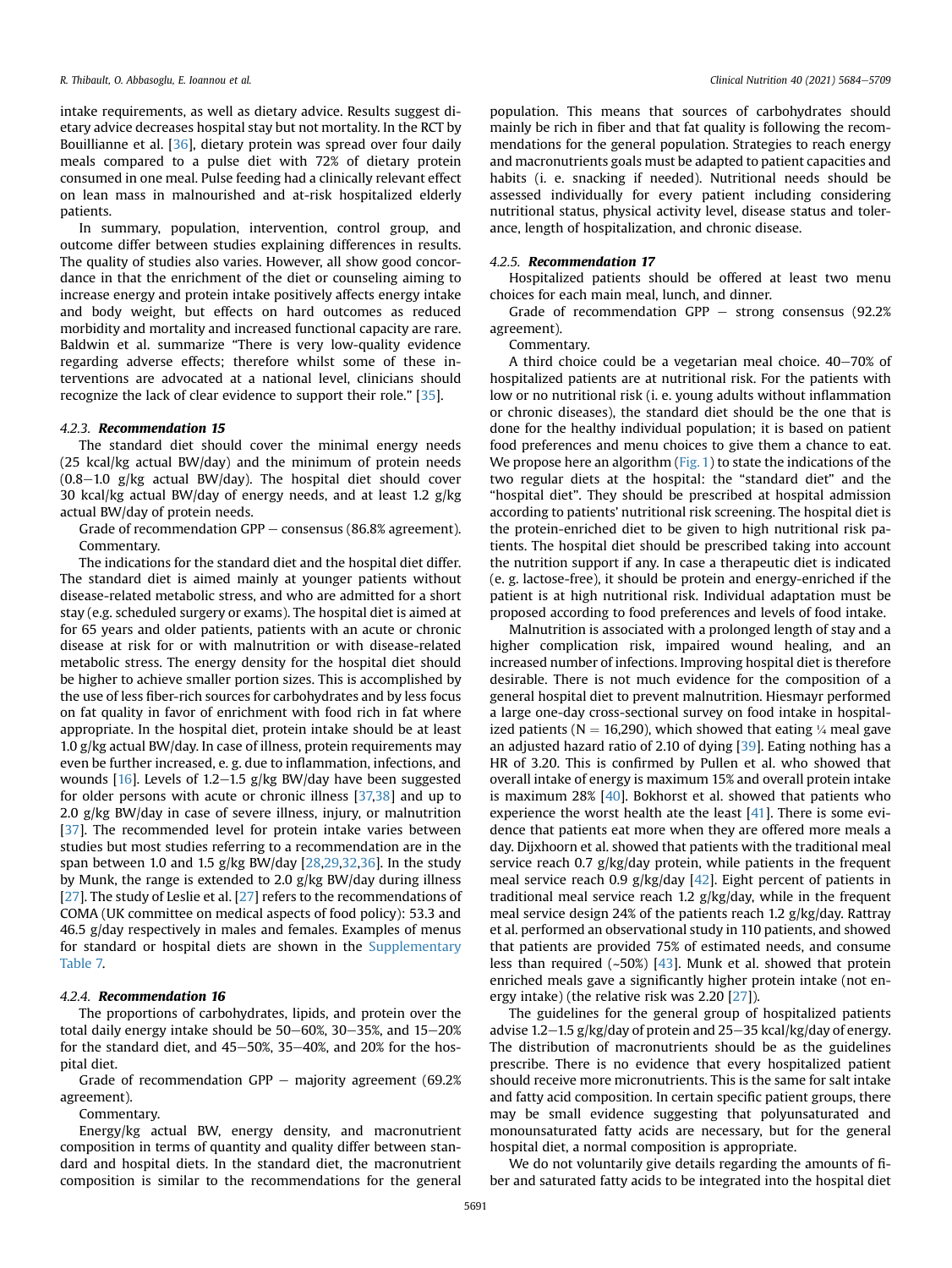([Table 5](#page-4-0)), because hospital kitchens would have difficulty in fully complying with the recommendations.

4.3. Which could be the standard of logistics for hospital food delivery?

#### 4.3.1. Recommendation 18

Systematic "between-meals snacks" shall be offered and consumed to reach nutritional requirements as a standard hospital food service, and prevent night fasting.

Grade of recommendation  $A -$  strong consensus (96.2%) agreement).

## Commentary.

Hospitalized patients are frequently malnourished or at risk for malnutrition (e. g. older people, patients with acute or chronic diseases), and the risk increases with the length of hospital stay. The prevention of malnutrition or its worsening implies the coverage of at least 80% of estimated energy and protein needs. Hospital snacks are an additional optimal way to increase oral intake. In the study of Pullen et al., patients who consumed hospital snacks (34%) were more likely to meet the nutrient standards [\[40\]](#page-21-30). Snack consumption could enhance patient satisfaction and thus contribute to an overall increase in the consumption of food. Snacks can be provided in several types and flavors. They can have various forms, such as salted (sandwiches, cheese) or sweetened (cakes, dairies, dessert cream) and different texture presentations, that can avoid the weariness of the same snack proposals. The number of snacks must be adapted to the patient's needs and capacity to eat, ranging from one to three between-meal snacks per day [[42](#page-21-32)[,44\]](#page-21-34). But giving three snacks a day implies modifying the portion size or number of components of a meal tray to be eaten by the patient and limiting food waste while covering nutritional needs. Particular attention must be taken into account for the older people, because they consider that dietary interventions are less valuable than medical treatment, and therefore did not perceive eating poorly as a problem [\[45\]](#page-21-35). Snacking can prevent long overnight fasting at any patient age in hospitals, as well as in nursing homes. The shorter the delay between dinner and breakfast (time slot <10 h), the better it prevents malnutrition. The optimal snack composition must provide not only carbohydrates but also proteins, lipids, and fibers. Snack delivery and food preservation have to be adapted to local organizations and could be administered at every time if needed (night, patient awake, …). Engelheart et al. showed that the length of fasting of the elderly was significantly shorter in the selfmanaging elderly than in a nursing home with frail, emphasizing the impact of staff organizations on overnight fasting [\[46\]](#page-21-36). Söderström et al. showed that overnight fasts exceeding 11 h and fewer than four eating episodes a day were associated with both malnutrition and risk of malnutrition [\[44\]](#page-21-34). Correa-Arruda et al. showed the impact of overnight fasting on muscular function. The muscular function was impaired after overnight fasting of adult patients hospitalized for medical treatment, especially for those with low ingestion, malnourished and elderly [[47\]](#page-21-37). Therefore, unless the literature according to the topic is poor (no study having compared different meal service times), the group recommended that to prevent nocturnal starving in the people aged 70 or more, the time-space between dinner and breakfast should not be more than 10 h. A hospital food service organization based on systematic between-meals snacks (three meals and three snacks: 7:30 am, 10 am, noon, 3 pm, 7 pm, 10 pm) reaches this objective [[48](#page-21-38)[,49\]](#page-21-39).

## 4.3.2. Recommendation 19

At least one dietitian working in collaboration with the professionals involved in the field (e.g. nutrition support team, dietetic department, cooks, food engineers, food manager) should be

dedicated to the hospital kitchen with the role of setting up patients' menus according to the different available diets.

Grade of Recommendation GPP  $-$  strong consensus (96.2%) agreement).

Commentary.

There is a need to have a team of dietitians who in rotations could evaluate the menus so these are in accordance with needs of patients with different medical conditions and in accordance with patient preferences. It is expected that these dieticians have clinical experience of hospital malnutrition. Furthermore, these dietitians should communicate with the kitchen managers for development of the different menus. Continous education of kitchen staff regarding different menus to satisfy patient heterogeneity and specific needs is desired. In some countries, food managers are equal to administrative dietitians which is not the same as a clinical dietitian. The latter is registered in many countries and always regarded as health care staff. In some countries, some of them might also work in the kitchen but most of them are working solely with patients at the ward.

#### 4.3.3. Recommendation 20

Hospital food delivery must be adapted to patient's abilities and perspectives (acute care, rehabilitation unit, palliative care).

Grade of Recommendation GPP  $-$  strong consensus (92.3%) agreement).

#### Commentary.

Patient's needs and capabilities depend on clinic situations and patient perspectives. Hospital food should be adapted accordingly. For palliative care, the organization of food provision is part of nutritional care as well as a comprehensive approach to nutritional care and individualization of nutrition [[50](#page-21-40)].

#### 4.3.4. Recommendation 21

The mealtime should be protected with a time slot reserved for meals.

Grade of Recommendation  $B -$  strong consensus (94.6%) agreement).

Commentary.

Food delivery at the hospital is based on local capacities and organizations. Defining standards for food delivery implies considering patients' capacities to eat and patients' preferences. In the UK (35), the concept of protected meals, with dedicated time slots has emerged.

Concerning patients' capacities, situations are different for:

- Patients with limited functionalities or disabilities in acute care (appetite loss due to fever, pain, or other medical side effects): meal tray should be adapted. Different eating aids might be beneficial in case of motoric disabilities. Some units experienced the trolley meal system as a strategy to adapt the meal with the patient's desires [\[51\]](#page-21-41) and to minimize food waste. But units who adopt these meals on wheels distribution have to be aware of the nutritional risk due to possible smaller portions served [\[52,](#page-21-42)[53](#page-22-0)]. It requires awareness raising and staff training for serving meals and other strategies to adopt by proposing enriched dishes.
- Patients in rehabilitation units (with nutritional needs linked to rehabilitation process): Patients would benefit from eating together with conviviality and caregivers could pay more attention to patients with assisted meals if needed (following recommendations of the French National Food Council [[54](#page-22-1)] and of the National Nutrition Council and Finnish Institute for Health and Welfare [\[55\]](#page-22-2), autonomous patients should stop keeping in their rooms for "single" meals.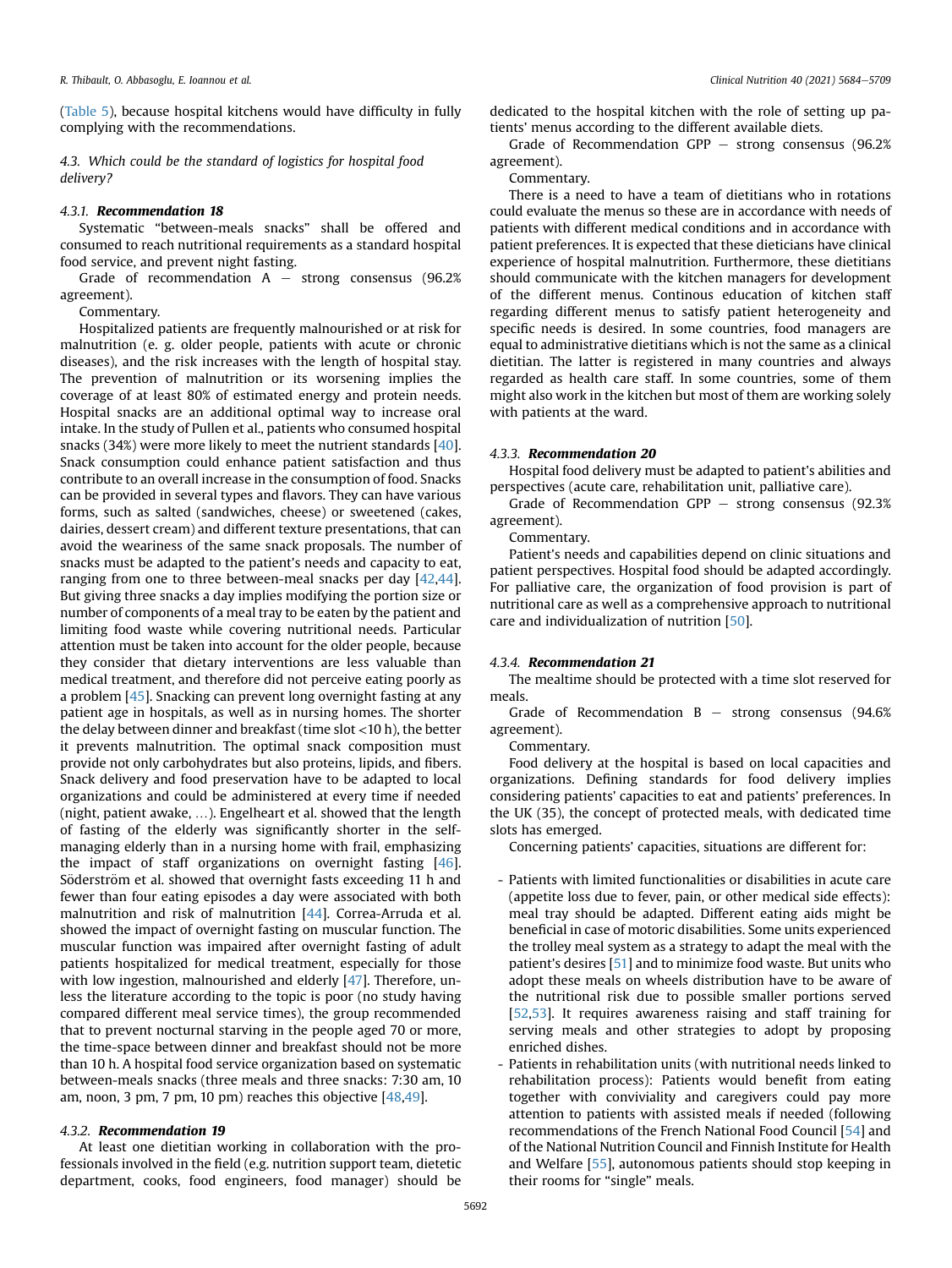- Open possibilities to patients to eat at every moment of the day is dedicated places (near catering units) should be thinking to improve organoleptic qualities, mealtimes and to focus on patient's choice. Increasing ambulatory hospitalization may accelerate the shift towards this new organization. Nutritional needs have to meet patients' preferences. Qualitative studies took account of patients' perception of meals [\[56,](#page-22-3)[57\]](#page-22-4) or motivation to eat [[58](#page-22-5)]. The temperature of the meal, appearance, and aroma of food are important contributors as well as choice and service staff [[57](#page-22-4)], or ambiance [[59](#page-22-6)]. Improved meal presentation can increase food intake too [[60](#page-22-7)].

In conclusion, hospital food delivery should be different regarding the patient's abilities, type of hospitalization, and perspectives. Meals should meet patient's preferences and abilities to eat: adaptation of food portion size, modified texture if needed, best conditions to increase meal intake (varied choice and hot dishes).

## 4.4. Individal exceptions from the standard approach

4.4.1. Should food allergy or food intolerances be taken into account for the composition of the diet?

4.4.1.1. Recommendation 22. In patients with proven food allergies, the food allergen shall be excluded from the patient's hospital food choice and delivery.

Grade of recommendation GPP  $-$  strong consensus (97.4%) agreement).

Commentary.

Food allergy is defined as an immune system reaction that occurs soon after eating a certain food. Even a tiny amount of the allergy-causing food can trigger signs and symptoms such as digestive problems, hives, or swollen airways, going until the anaphylactic shock or death (general ref to be included). These severe clinical manifestations of food allergy justify by themselves to exclude the food allergen from the patient's hospital food choice and delivery.

4.4.2. Should vegan diet, religious beliefs, food preferences, presumed food intolerance, beliefs be taken into account for the composition of the standard diet?

4.4.2.1. Recommendation 23. Religious beliefs and food preferences (taste) should be taken into account at best when proposing the menu choice to the patient.

Grade of recommendation GPP  $-$  strong consensus (92.1%) agreement).

Commentary.

Catering services provide standard propositions that may suit most in-patients from medical perspectives (physiologic requirements, disease-related needs) as well as patient's perspectives. The heterogeneity of the hospitalized population (cultural and religious beliefs) generates a highly variable number of meal requests. The hospital staff is facing a complex situation to satisfy the patients' expectations. Dietary requirements related to religions are heterogeneous, and further variability is due to variations in a single religion depending upon the country of origin  $[61]$  $[61]$ . The respect of religious freedom has long been considered a basic civil right [\[62\]](#page-22-9). Therefore it seems logical that Kosher, Halal, vegetarian, or other diets should be provided by hospitals, even if these diets have nowadays no medical rationale [[63](#page-22-10)]. Every patient should be able to follow the precepts of his religion (meditation, presence of a minister of his religion, food, freedom of action and expression, etc.) [\[64\]](#page-22-11). Far beyond the medical care background, patient food should be considered in all its components (i.e. nutritional, symbolic, and cultural). Health institutions strive "as much as possible"

to find alternatives to food that rejected by a fraction of the patients [[64](#page-22-11)]. Minimum precautions must be taken to make the meal edible: the content of a recipe should be easily identifiable by the patient. When Halal or Kosher meat cannot be provided, alternative protein propositions should be available on the menu and precautions must be taken with clear labeling of the served dishes and ingredients (e.g, the use of alcohol or wine vinegar in a recipe). In addition, when the standard plate is a three-component plate (meat, vegetables, and starches served all together), the possibility must be offered to avoid meat and vegetarian foods on the same serving platter. In all cases, reasons of non-eaten meal should be understood in order to prevent the risk of malnutrition.

Because of the practical difficulties for producing several propositions for the daily meals, patients or their families should be allowed to bring complementary foods - as long as they meet the hygiene and temperature rules and awareness of the patient's frailty with certain foods at risk or whose preservation is impossible. The health care personal should be informed about this option to promote its acceptability and to react appropriately in case of therapeutic diet prescription (e.g. medical gluten-free diet). If these adaptations are impossible or insufficient, patients should be encouraged to suspend their "home" diet to promote a favorable clinical evolution.

4.4.2.2. Recommendation 24. Vegetarian diets shall be designed to cover the energy and protein requirements (see recommendations 14&15).

Grade of recommendation GPP -consensus (89.4% agreement). Commentary.

A vegetarian diet is generally considered as a valid alternative to a specific meal for religious belief, as long as nutritional needs are covered (i. e 30 kcal/kg/day, protein  $1-1.2$  g/kg/day) [[37\]](#page-21-27). Currently, the vegetarian diet is often a menu derived from the standard menu by the suppression of meat or fish, rather than a true vegetarian menu.

Flexitarian diet is becoming a piece of evidence both from an environmental perspective and health perspective (i. e. prevention in chronic kidney disease, the protective effect of a vegetarian diet versus the incidence and/or mortality from ischemic heart disease and incidence from total cancer)  $[65–67]$  $[65–67]$  $[65–67]$  $[65–67]$ . This approach requires a complete change in the menu's conception based on the quality of proposed alternative proteins. Animal proteins are, concerning human needs, better balanced in terms of amino acids, in particular essential amino acids. Eating eggs and dairy products make it easier to meet nutritional requirements, even during diseased conditions. But caution must be warned with a vegetarian diet. Protein Digestibility Corrected Amino Acid Score (PDCAAS), a composite index of digestibility and composition in essential amino acids, is lower in plant proteins due to deficiencies in certain essential amino acids. Solutions may come from complementarities between protein sources. Recipes could associate plant proteins such as cereal and legume proteins, or with the mix of vegetable and animal proteins, coming from cereal proteins (wheat, maize, rye, barley, etc.) or milk proteins with legume proteins helping to compensate for the latter's methionine deficiency. In most cases, meat-based products are richer in energy than vegetarian food items. Therefore, energy requirements can be reached by adding lipids (e.g. varied oils that will allow meeting qualitative nutritional goals too) in recipes.

## 4.4.2.3. Recommendation 25. A vegan diet should not be offered at the hospital.

Grade of recommendation  $B$  –consensus (76.5% agreement). Commentary.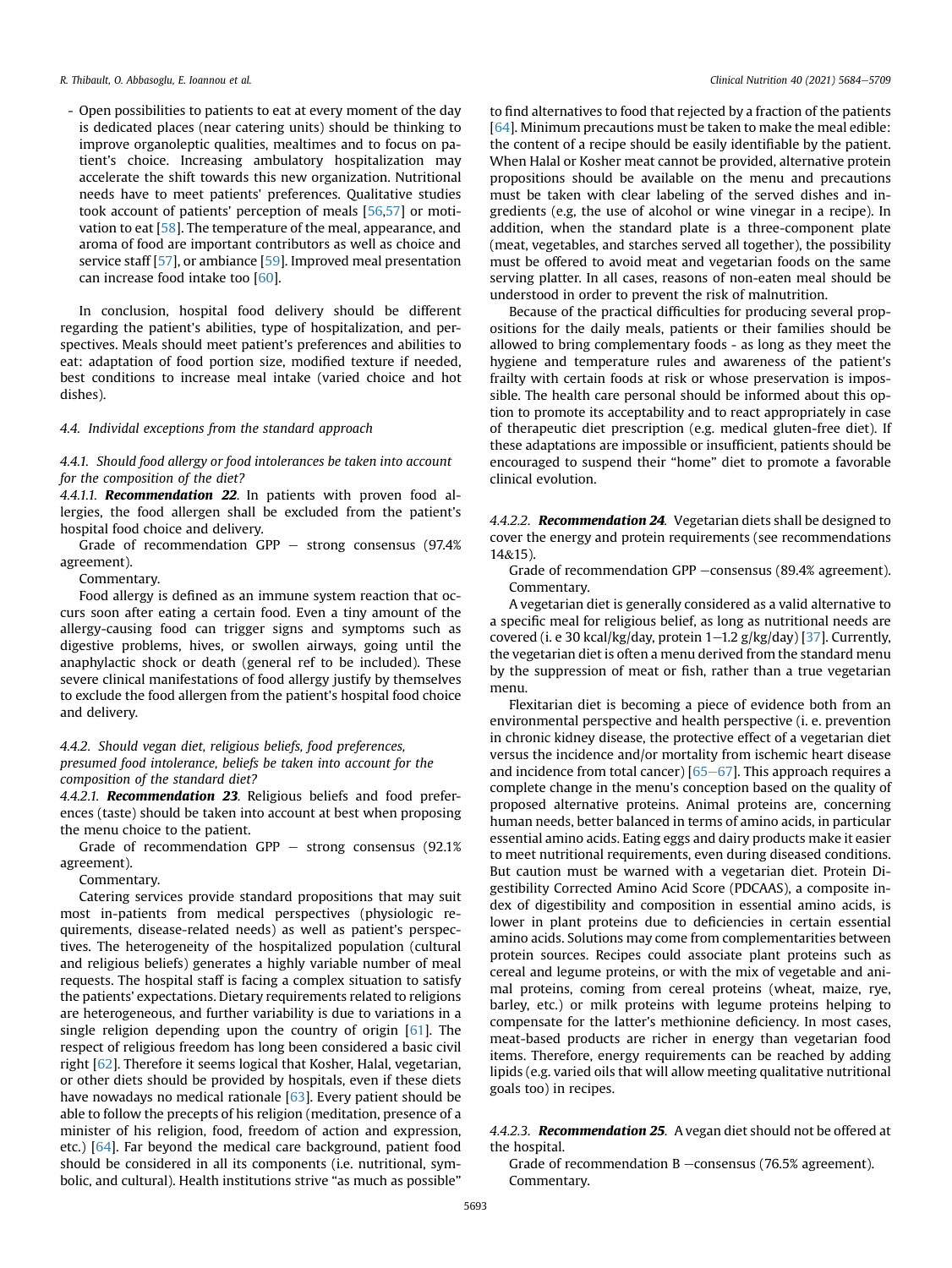Compared to a vegetarian diet, a vegan diet is not recommended in hospital food [[68\]](#page-22-13). Vegans are at higher risk of iron, B12, and D vitamins and calcium deficiencies with higher rates of osteoporotic fracture and iron deficiency anemia [[68](#page-22-13)[,69\]](#page-22-14). Vegans should receive a mandatory vitamin B12 substitution because of an important risk of deficiency [[70](#page-22-15)]. In conclusion, following the evolution of food choices and preferences, vegetarian diet demand has also increased at the hospital. Vegetarian design should meet nutritional requirements as much as variety, but patients should be aware that a vegan diet is not recommended due to the risk of malnutrition.

## 4.5. Indications for therapeutic diets

## 4.5.1. What are the indications of gluten, FODMAP and lactose evictions?

4.5.1.1. **Recommendation 26.** A gluten-free diet shall be provided to patients with proven celiac disease.

Grade of recommendation  $A -$  strong consensus (100.0%) agreement).

Commentary.

Celiac disease is a chronic immune-mediated enteropathy precipitated by exposure to dietary gluten in genetically susceptible individuals. Celiac disease-related enteropathy leads to multiple nutritional deficiencies involving macronutrients and micronutrients. Currently, medical nutrition therapy consisting of the gluten-free diet is the only accepted treatment for celiac disease [[71\]](#page-22-16).

Based on the WHO Codex Alimentarius standard, the European Commission issued regulations in 2012 and the US FDA in 2013 defining foods labeled 'gluten-free' as containing <20 parts per million (ppm) of gluten (equal to 20 mg  $kg^{-1}$  of food) when measured by an approved system for testing [[72](#page-22-17)[,73](#page-22-18)].

Industrially purified wheat-starch-based gluten-free products and uncontaminated oat products containing less than 20 ppm of gluten are allowed for celiac disease patients as a part of a glutenfree diet, and these products are particularly favored in northern Europe and the United Kingdom. Previous randomized and longterm follow-up studies also show that these products are safe and well-tolerated  $[74-78]$  $[74-78]$  $[74-78]$  $[74-78]$ .

Gluten-free diets with and without medical reasons have gained popularity. The prevalence of gluten-related disorders is rising, and increasing numbers of individuals are empirically trying a glutenfree diet for a variety of signs and symptoms [\[79\]](#page-22-20) or to loose weight. But in the National Health and Nutrition Examination Survey (NHANES) 2009-2014, data showed no significant difference in terms of prevalence of metabolic syndrome and cardiovascular risk score in gluten-free followers without celiac disease [[80](#page-22-21)]. Patients may present gastrointestinal signs or symptoms, extra-gastrointestinal signs or symptoms, or both, suggesting that celiac disease is a systemic disease. Non-Celiac Gluten Sensitivity (NCGS) is a syndrome characterized by intestinal and extraintestinal symptoms related to the ingestion of gluten-containing food, in subjects that are not affected by either celiac disease or wheat allergy [\[81\]](#page-22-22). The clinical variability and the lack of validated biomarkers for NCGS make establishing the prevalence, reaching a diagnosis, and further study of this condition difficult. Nevertheless, it is possible to differentiate specific gluten-related disorders from other conditions, based on currently available investigations and algorithms. Clinicians cannot distinguish between celiac disease and NCGS by symptoms, as they are similar in both. Therefore, screening for celiac disease must occur before a gluten-free diet is implemented since once a patient initiates a gluten-free diet, testing for celiac disease is no longer accurate. While the link between gluten and celiac disease is well established, the responsibility of gluten in NCGS remains to be demonstrated [\[82\]](#page-22-23). It is therefore not possible to affirm that a gluten-free diet is indicated in the NCGS [[83](#page-22-24)].

Concerning conducting a gluten-free diet by conviction/belief, patients have to be informed of its potential detrimental effects, including insufficient dietary fiber intake, deficiencies in dietary minerals (iron) and vitamins (B vitamins), and potential heavy metal exposure [\[84,](#page-22-25)[85](#page-22-26)]. Weight gain and obesity have been added to the list of nutritional consequences of the gluten-free diet and have been partially attributed to the hypercaloric content of commercially available gluten-free foods. Follow-up of patients diagnosed with celiac disease after starting the gluten-free diet has been reported to be irregular and, hence, less than ideal [[71\]](#page-22-16). It is desirable that all celiac disease after starting the gluten-free diet should be followed by a clinical dietitian.

4.5.1.2. Recommendation 27. For individuals with irritable bowel syndrome, a diet low in fermentable oligo-, di-, monosaccharides, and polyols (low FODMAP diet) should be recommended to improve symptoms including abdominal pain and bloating and to increase the quality of life.

Grade of recommendation  $B -$  strong consensus (91.8%) agreement).

Commentary.

A number of studies clearly indicate that a low-FODMAP diet improves symptoms in patients with irritable bowel syndrome  $[86-90]$  $[86-90]$  $[86-90]$  $[86-90]$ . From these studies it can be deducted that hospitals should provide a low-FODMAP diet, considering the high prevalence of irritable bowel syndrome in the general population of >10%. All patients who need low-FODMAP-diet should get dietary counselling by a dietitan and should be followed by a physician and/or a dietitian.

4.5.1.3. **Recommendation 28**. A diet low in lactose  $\langle$ <12 g per meal) shall be provided to patients with proven lactose intolerance (lactose breath test).

Grade of recommendation  $A -$  strong consensus (91.8%) agreement).

Commentary.

Lactose is a disaccharide sugar found in mammalian milk; it makes up around  $2-8\%$  of milk (by weight), although the amount varies among species and individuals: 7.2 g/100 mL in mature human milk, 4.7 g/100 mL in cow's milk. Lactose digestion takes place in the small intestine by the work of lactase-phlorizin hydrolase, a protein expressed on the brush border of intestinal villi. If the lactase enzyme is absent (alactasia) or deficient (hypolactasia), unabsorbed lactose molecules osmotically attract fluid into the bowel lumen, leading to an increased volume and fluidity of the intestinal content. In addition, the unabsorbed lactose passes into the colon, where it is fermenting by bacteria producing short-chain fatty acids and gases  $(CO<sub>2</sub>, CH<sub>4</sub>, H<sub>2</sub>)$  possibly leading to various gastrointestinal symptoms [[91\]](#page-22-28). Lactose breath tests represent an indirect test for lactose malabsorption, and it is commonly considered the most reliable, non-invasive, and inexpensive technique. Based on several different studies, lactose breath tests show good sensitivity (mean value of 77.5%) and excellent specificity (mean value of 97.6%) [\[92,](#page-22-29)[93](#page-22-30)].

There is currently a tendency towards a lactose-free diet, applied to dysimmune diseases, inflammatory rheumatism, autism, irritable bowel syndrome, or atopic eczema in children. However, there is absolutely no scientific rationale for a lactose-free diet in these indications. The only proven indication of the lactose-free diet is the proven lactose intolerance [\[94,](#page-22-31)[95](#page-22-32)].

Lactase deficiency, which is common in adults, does not mean lactose intolerance. Intolerance symptoms represent only one-third of mal-absorbers [\[96\]](#page-22-33).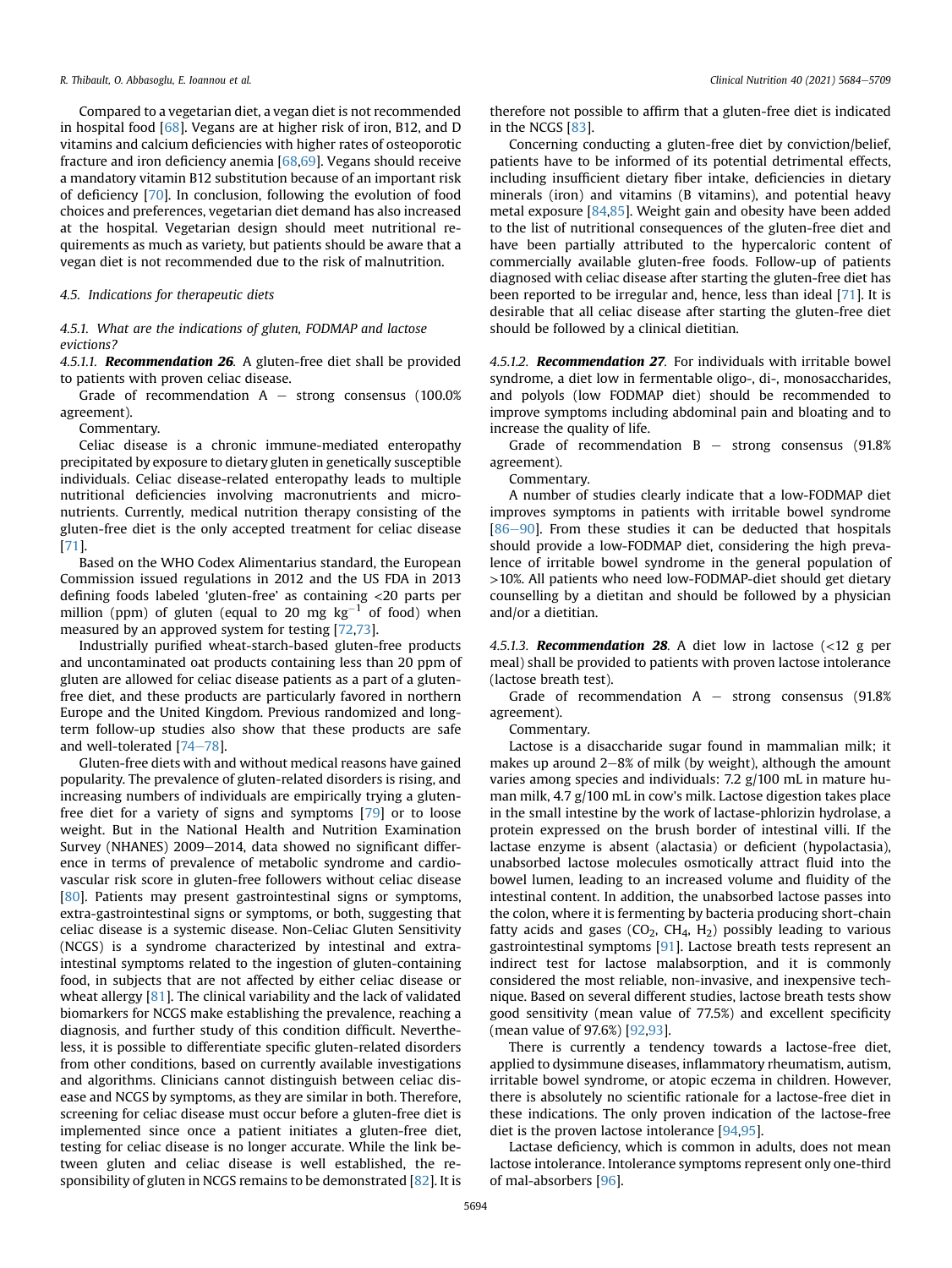Mal-absorbers can tolerate up to 12 g of lactose (corresponding to a glass of milk) when consumed alone and on an empty stomach, and up to 20 g when ingested with other foods [\[97,](#page-22-34)[98](#page-22-35)]. Not all foods are equal in terms of tolerance due to their composition (lactose load, fat content, etc.), texture, and association or not with other foods. Anything that slows down gastric emptying can improve lactose tolerance. Drinking milk is the less tolerated form, especially skimmed milk and taken on an empty stomach. It is not necessary to remove lactose from the diet  $[99-101]$  $[99-101]$  $[99-101]$  $[99-101]$ . In any case, there is no justification for removing yogurts and cheeses, nor foods that are sources of low amounts of lactose [\[102](#page-22-37)].

## 4.5.2. What are the indications for a high-energy diet and/or high protein diet?

4.5.2.1. **Recommendation 29**. The hospital diet should be provided in the hospital setting to be served to malnourished patients, patients at risk for malnutrition, and other specific patient groups with a higher need for energy and/or protein.

Grade of recommendation B- strong consensus (92.6% agreement).

Commentary.

Several European or international guidelines were used to identify the indications for a high protein/high energy diet [[12,](#page-21-11)[14,](#page-21-43)[16](#page-21-13)[,18](#page-21-44)[,19,](#page-21-45)[103,](#page-22-38)[104\]](#page-22-39).

Malnutrition or risk for malnutrition is the main indication for a high energy diet, i.e. the hospital diet (see recommendation 14, [Fig. 1\)](#page-6-0) which usually should contain also a high protein content. To define patients as being malnourished or at risk for malnutrition, a standardized screening procedure must be applied at admission in the hospital. For screening purposes, e. g. the NRS-2002 could be used to identify patients with higher energy and/or protein need [[105](#page-22-40)]. High energy diet is defined as containing a calorie content of >30 kcal/kg BW/day. A high protein diet is defined as containing  $>1.0$  g/kg/day.

Other indications for a high protein diet are (also for patients without malnutrition):

- Polymorbid medical inpatients (at least 1.0 g/kg/day).
- Patients with chronic liver disease (normal weight: 1.2 g/kg BW/ day, malnourished 1.5 g/kg BW/day, no reduction in hepatic encephalopathy) and with alcoholic steatohepatitis  $(1.2-1.5 \text{ g kg/BW/day}).$
- Patients with cancer (above 1 g/kg/day and, if possible up to 1.5  $g/kg/day$ ).
- Geriatric patients (at least 1 g protein/kg BW/day. The amount should be individually adjusted concerning nutritional status, physical activity level, disease status, and tolerance) [[37](#page-21-27)].
- Patients with decubitus: protein intake should be above 1 g/kg/ day and, if possible up to 1.5  $g/kg$  day, and 1.25–1.5  $g/kg$  BW/day in adults at decubitus risk.
- Patients with chronic pancreatitis (amount not specifically defined).

Other indications for a high energy diet are patients with chronic liver cirrhosis with acute complications even if there are not malnourished (>30 kcal/kg actual BW (or adjusted BW if overweight or obese)/day (see recommendation 33)).

For most of the indications, the recommendation level in the guidelines is strong, but the level of evidence is low to moderate. Research questions are remaining about the effect on clinical outcome of increased supply (>1.2 g/kg BW/day) and composition of protein/amino acids.

4.5.2.2. Recommendation 30. The specifically designed hospital diet should be provided at the hospital because reaching the energy

and/or protein target can hardly be realized with meals and snacking from the standard diet.

Grade of recommendation  $B-$  strong consensus (92.0%) agreement).

Commentary.

Food delivery at the hospital is based on local capacities and organizations. Nutritional goals can be achieved by food strategies. This could be reached by [\[106\]](#page-22-41) implementing protected mealtimes, a complex healthcare intervention that aims to stop all non-urgent clinical activity in the ward environment and provide a conducive eating environment, for improving the nutritional intake of hospitalized patients. Anyhow, this type of intervention has a very low grade of evidence and needs further clinical trials. Hospital snacks are an additional way to increase oral intake. In study conditions, patients who consumed hospital snacks were more likely to meet the nutrient standards [[40](#page-21-30)]. Snacks are associated with better consumption, patient satisfaction and can be more cost-effective than ONS [[49](#page-21-39)] or at least as feasible and effective as ONS [\[48\]](#page-21-38). They can have various forms, such as salted (sandwiches, cheese) or sweetened (cakes, dairies, dessert cream) presentations, that can avoid the weariness of the same snack proposals.

It was also shown in the multicenter EFFORT study in Switzerland that an intensive and individual in-hospital nutritional intervention in medical patients is capable to increase caloric and protein intake and reducing mortality [[107](#page-22-42)]. However, not in all hospital settings around Europe, these intensive nutritional care processes will be possible, at least due to the lack of nutritional counseling by qualified staff. Furthermore, in chronic diseases and the geriatric population, there is usually a lack of appetite. Therefore, it is important to decrease food volume and increase the energy and protein content of the food. A specifically designed high energy and high protein diet was evaluated in the geriatric setting [[108](#page-22-43)]. The main goal was to provide protein delivery to 75 g per day, an equal amount of protein for the three main meals, and a volume reduction to 2/3 of the usual volume. Those conditions were the basis for the therapeutic diet (Menu compact). Protein intake was increased by 34% and energy intake by 15%. An intervention study on providing a high protein diet to older people with a medium or high risk of malnutrition showed that this diet was able to increase the intake of protein from 0.9 g/kg/day to 1.2 g/kg/day [[109](#page-22-44)]. Ideally, a combination of a specifically designed high energy high protein diet, snacking, ONS, and nutritional counseling should be available in the acute hospital setting to provide the most individualized nutrition therapy.

## 4.5.3. What are the indications of a low-calorie diet (weight reduction diet) at the hospital?

4.5.3.1. Recommendation 31. Hypocaloric diets are usually not indicated at the hospital and should be avoided because they increase the risk of malnutrition even in acute care obese patients.

Grade of recommendation  $B -$  strong consensus (94.6%) agreement).

Commentary.

There is no need for a therapeutic diet for acute care obese patients. Obese patients shall receive one of the two regular diets according to nutritional risk as described above (see recommendation 4, [Fig. 1\)](#page-6-0). In-hospital patients are at high risk for malnutrition. It is known that  $40-70\%$  of in-hospital patients (depending on the underlying disease) are at risk for malnutrition or have manifest malnutrition [\[110](#page-22-45)]. Obese patients of 65 years and older patients, with an acute or chronic disease at risk for or with malnutrition or with disease-related metabolic stress, should receive the hospital diet. Inconveniently during the hospital stay, 30-80% of patients are losing additional weight [\[111\]](#page-22-46). This is the result of multiple reasons, e.g. fasting periods due to examinations, meal timing,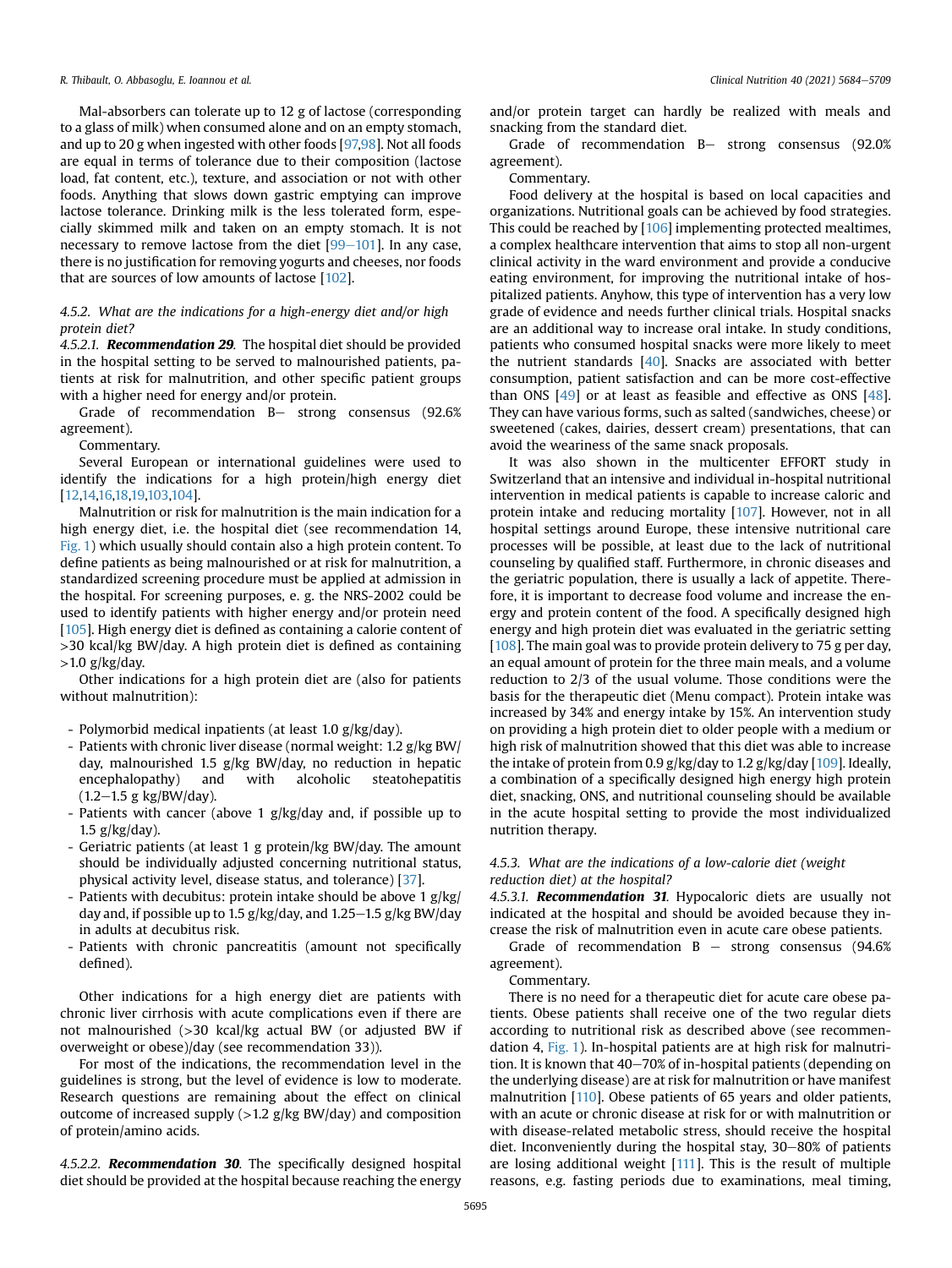unsavory meal conditions, etc. For that reason, it is usually necessary to provide to obese patients at least the isocaloric diet that are recommended to the general population during the hospital stay, the standard diet. However, for specific patient groups, a shortterm low-calorie diet could be indicated (see next Recommendation).

4.5.3.2. **Recommendation 32**. There are very few indications for low-calorie diets in the hospital setting but they temporally can be indicated in refeeding syndrome, obesity with severe insulin resistance, and in rehabilitation units for obesity.

Grade of recommendation  $0 -$  strong consensus (91.9%) agreement).

Commentary.

The refeeding syndrome can be a life-threatening metabolic condition after nutritional replenishment if not recognized early and treated adequately. There is a lack of evidence-based treatment and monitoring algorithms for daily clinical practice. An expert consensus guideline for the refeeding syndrome for the medical inpatient (not including anorexic patients) regarding risk factors, diagnostic criteria, and preventive and therapeutic measures based on a previous systematic literature search was published in 2018 [[112\]](#page-22-47). Possible predictors for the refeeding syndrome are analyzed in many studies, for example, low energy intake for over 10 days or weight loss over 15%. However, their sensitivity (67%) and speci-ficity (80%) are low [[113\]](#page-22-48). Low serum magnesium  $(*0.7* mmol/L)$ was the only significant predictor in the study of Rio et al. [[114\]](#page-23-0). Starvation itself is the most reliable predictor [\[114](#page-23-0)]. In addition to oncologic patients, patients with eating disorders, and patients with chronic vomiting or diarrhea have a higher risk of developing a refeeding syndrome  $[112,115-122]$  $[112,115-122]$  $[112,115-122]$  $[112,115-122]$  $[112,115-122]$ . Older age, high Nutritional Risk Screening (NRS-2002) scores  $(>3)$ , and comorbidities were found to be risk factors for the refeeding syndrome in many studies [[118](#page-23-2)]. For patients with a high risk for refeeding syndrome, an initial phase of a hypocaloric diet is indicated [\[112](#page-22-47)]. Most studies as well as the NICE guidelines recommend starting nutritional therapy with low caloric input and increasing step by step over five to ten days, according to the individual's risk of the refeeding syndrome and clinical features [\[112](#page-22-47)]. Given the small number of extant randomized studies, this approach shows the best evidence level available [[119\]](#page-23-3). It is recommended to start nutritional support with an amount of  $5-15$  kcal/kg BW per day (40-60% carbohydrate,  $30-40\%$  fat, and  $15-20\%$  protein), depending on the risk category.

Both the American Diabetes Association (ADA) and the European Association for the Study of Diabetes (EASD) support the short-term use of low-calorie diets for weight loss in diabetic patients [[120](#page-23-4)[,121](#page-23-5)]. In the acute hospital setting, it is not generally recommended to provide low-calorie diets in obese diabetic patients because acute illness can promote malnutrition. However, in the rare situation where there is no acute illness promoting high blood sugar, it could be discussed to reduce energy intake (especially from carbohydrates) to reduce the dose of insulin injection and breakthrough insulin resistance [[120](#page-23-4)[,122\]](#page-23-6).

4.5.3.3. Recommendation 33. In low-calorie diets, the protein content may not be reduced and may be at least 1 g/kg actual BW/ day if BMI is below 30, and at least 1 g/kg adjusted BW/day if BMI is  $>30.$ 

Grade of recommendation  $0 -$  consensus (85.7% agreement). Commentary.

During acute or chronic illness, obese patients should be considered to have the same risk of malnutrition as normal weighted patients. Obese patients may have increased muscle proteolysis [\[123\]](#page-23-7). Therefore reaching their protein target is important. As proposed by Singer et al. [\[17](#page-21-21)], the reference

(adjusted) BW should then change from actual BW to ideal BW at a BMI is  $\geq$  30 kg/m<sup>2</sup>. Probably using as ideal BW: 0.9 x height in  $cm - 100$  (male) (or  $-106$  (female)) is sufficiently precise giving the overall uncertainties. Such an approach would completely ignore the metabolic demand of adipose tissue and muscle. Adipose tissue utilizes 4.5 kcal/kg/day and muscle 13 kcal/kg/day [\[124](#page-23-8)]. The proportion of muscle within the excess weight of an obese individual might be roughly 10%. A pragmatic approach is to add  $20-25\%$  of the excess weight (actual BW - ideal BW) to ideal BW for all calculations of energy requirements.

### 4.5.4. What are the indications of a low protein diet?

For recommendations on protein intake in cirrhotic patients with hepatic encephalopathy, and chronic kidney disease patients with acute illness, we refer to recommendation 54 of the ESPEN guideline on clinical nutrition in liver disease [[18\]](#page-21-44), and recommendation 21 of the ESPEN guideline on clinical nutrition in hospitalized patients with acute or chronic kidney disease [\[20\]](#page-21-46).

4.5.4.1. Recommendation from the ESPEN guideline on Clinical Nutrition in Liver disase. Protein intake should not be restricted in cirrhotic patients with hepatic encephalopathy as it increases protein catabolism.

Grade of recommendation  $B -$  strong consensus (100%) agreement).

4.5.4.2. Recommendation from the ESPEN guideline on Clinical Nutrition in Kidney disease. Chronic kidney disease patients previously maintained on controlled protein intake (the so-called "low protein diet") should not be maintained on this regimen during hospitalization if acute illness is the reason for hospitalization.

Grade of recommendation GPP  $-$  strong consensus (100%) agreement).

Commentary.

Cirrhosis is a state of accelerated starvation characterized by decreased protein synthesis and increased gluconeogenesis with proteolysis which promotes sarcopenia. Sarcopenia contributes to worse clinical outcomes, independent of the severity of the liver disease. Sufficient protein intake is necessary to prevent loss of muscle mass [\[18\]](#page-21-44). In the past, there has been controversy about whether patients suffering from hepatic encephalopathy should undergo a transient restriction in protein intake, to limit the synthesis of ammonium and the deamination of protein to aromatic amino acids. Further studies have shown that protein restriction has no advantage and may increase protein catabolism, furthermore normal to high protein intake does not precipitate hepatic encephalopathy and may even improve mental status [[18](#page-21-44)[,20\]](#page-21-46).

Hospitalization due to critical or acute illness or major surgery is often characterized by a pro-inflammatory status and increased protein catabolism, thus continuing the dietary protein restriction is not appropriate in chronic kidney disease patients. The protein need in hospitalized patients must be oriented by the baseline illness that caused hospital admission more than by the underlying chronic kidney disease patients' condition per se [[20](#page-21-46)].

## 4.5.5. What are the indications of a low-fat diet?

4.5.5.1. Recommendation 34. Patients with a proven chyle leakage should receive a diet low in long-chain triglycerides (LCT, <5% of total energy intake) and enriched in medium-chain triglycerides (MCT, >20% of total energy intake).

Grade of recommendation  $B -$  strong consensus (95.7%) agreement).

Commentary.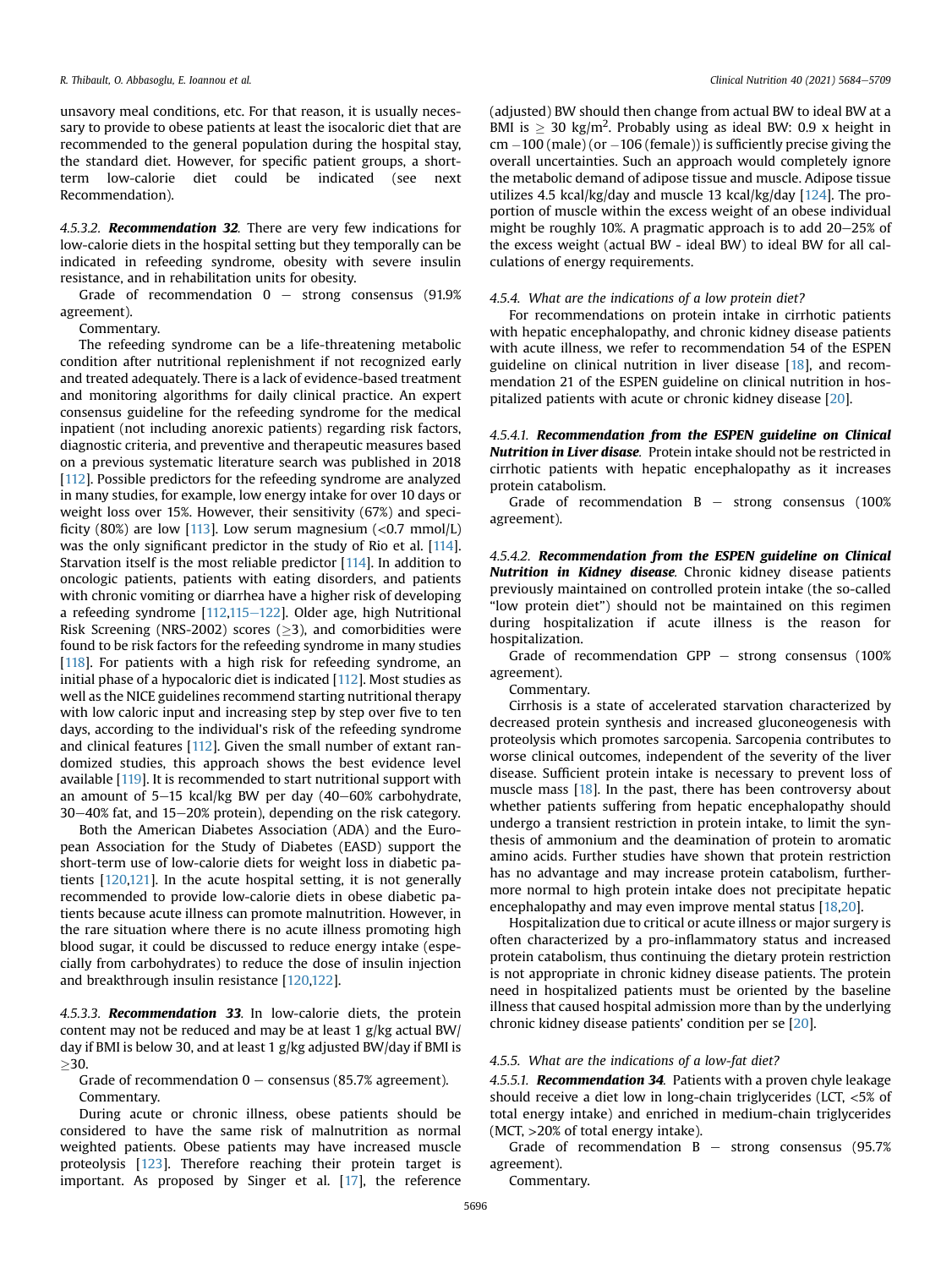There is still no strong evidence available in the management of chyle leaks, where a difference in terms of chyle leaks and diagnostic procedures, leads to the high heterogeneity of results among the studies [\[125\]](#page-23-9). Also, a chylothorax may need a different approach than chylous ascites. Chyle leakage is defined as a triglyceride-rich milk-like output from a drain, drain site, or wound, on or after postoperative day three, containing triglyceride >110 mg/dL or  $>1.2$  mmol/L [[126](#page-23-10)]. 1000 mL chyle leakage may contain up to 30 g of protein [[127](#page-23-11)]. High volume chyle leakage may cause fluid problems, electrolyte disorders, and protein losses, and therefore induce a risk of malnutrition and a higher complication rate. The key initial step in management is to optimize the patient's nutritional status [[128\]](#page-23-12). Many publications on the management of chyle leaks mention standard recommendations: surgical options, nil per os, fat-free diet, MCT-rich diet, EN, or PN, but do not explain clearly how one can "mix and match" various nutrition strategies [\[127\]](#page-23-11). The duration of nutritional interventions also remains unclear. Weijs developed a step-up treatment: leakage  $\langle$ 500 mL/day = low fat diet, <1000 mL = low fat diet or total PN depending on increasing/ decreasing after diagnosis,  $>1000$  mL/day = total PN and this was successful for 90% of their patients [[129\]](#page-23-13). With a low-fat diet, 40 of 61 patients were cured after a median of nine days of treatment. The exact composition of the low-fat diet remains unclear, however, a diet low in LCT is often recommended. In addition to a lowfat diet, enrichment with MCT could be considered to provide energy and maintain nutritional status. There is some evidence that a low-fat diet in chyle leakage may prevent surgical actions, mostly in patients with low-volume chyle leakage. Tabchouri concluded that chyle leakage is treated by most patients with nutritional intervention [\[130\]](#page-23-14). Steven et al. conducted a comparison of success rates between dietary methods in a systematic review and concluded that total PN should only be used when oral intake is contraindicated, while an MCT diet (LCT restricted) is more successful as a treatment (77% vs 68.5%) [[131](#page-23-15)]. In patients with high volume chyle leakage (>1000 mL/day), medical nutrition could be considered, for supplementing electrolytes and for achieving nutritional goals. Unfortunately, there is no worldwide consensus in the treatment of chyle leakage, where evidence is lacking. Strong RCTs are needed to define the optimal treatment.

4.5.5.2. Recommendation 35. Patients with rare fatty acid oxidation disorders, such as long-chain 3-Hydroxyacil-CoA Dehydrogenase Deficiency (LCHADD, MIM 609016) and Mitochondrial Trifunctional Protein Deficiency (MTPD, MIM 609015) and Very Long-Chain Acyl-CoA Dehydrogenase Deficiency (VLCADD, MIM 201475)\* should receive a diet low in LCT ( $< 5\%$  of total energy intake) and enriched in MCT (>20% of total energy intake).

Grade of Recommendation  $0 -$  strong consensus (92.3%) agreement).

Commentary.

There are some rare metabolic disorders in the fatty acid oxidation known, such as long-chain 3-Hydroxyacil-CoA Dehydrogenase Deficiency (LCHADD) and Mitochondrial Trifunctional Protein Deficiency (MTPD). In these specific patient groups, a diet low in LCT is recommended. Enrichment with MCT (and a diet high in protein) is suggested [[132](#page-23-16)[,133](#page-23-17)].

4.5.5.3. **Recommendation 36**. Some cases of intestinal lymphangiectasia with protein-losing enteropathy should receive a diet low in LCT (<5% of total energy intake) and enriched in mediumchain triglycerides (>20% of total energy intake). Energy and protein intakes should be at least 30 kcal/kg actual BW/day and 1.2 g/kg actual BW/day.

Grade of Recommendation  $0 -$  consensus (89.1% agreement). Commentary.

In patients with protein-losing enteropathy due to intestinal lymphangiectasia, a low-fat, high-protein, MCT diet may be successful [\[134,](#page-23-18)[135\]](#page-23-19). This approach is associated with favorable effects on hypoalbuminemia, gastrointestinal symptoms, and growth. As these patients are frequently malnourished, the hospital diet (protein-energy enriched diet) should be provided (see recommendation 14).

#### 4.5.6. What are the indications of a neutropenic diet, if any?

4.5.6.1. Recommendation 37. Neutropenic diets (also called "germ-free", "no microbial" or "sterilized" diets) shall not be used (e.g. in neutropenic patients with cancer including hematopoietic cell transplant patients).

Grade of recommendation  $A -$  strong consensus (93.6%) agreement).

Commentary.

A recent updated systematic review and meta-analysis included six studies (five randomized) with 1116 patients, with 772 (69.1%) having undergone hematopoietic cell transplants [[136\]](#page-23-20). There was found no statistically significant difference between neutropenic diet and usual diet in the rates of major infections or bacteremia/ fungemia. In hematopoietic cell transplant patients, a neutropenic diet was associated with a slightly higher risk of infections. No difference in mortality was seen between a neutropenic diet and an usual diet.

However, a Cochrane review in 2012 concluded that based on the available evidence, it was not possible to give recommendations for clinical practice  $[137]$ . It was stated that more high-quality research is needed. At that moment there was no evidence from individual RCTs in children and adults with different malignancies that underscores the use of a low bacterial diet for the prevention of infection and related outcomes. All studies differed concerning cointerventions, outcome definitions, and intervention and control diets. Since pooling of results was not possible and all studies had serious methodological limitations, no definitive conclusions can be made. It should be noted that 'no evidence of effect', as identified in this review [\[134\]](#page-23-18), is not the same as 'evidence of no effect'.

Accordingly, there is currently no clear evidence to support the use of a neutropenic diet or other food restrictions in neutropenic patients with cancer. Patients and clinicians should continue to follow the safe food-handling guidelines as recommended by authorities.

#### 4.5.7. What are the indications of a low-fiber diet?

4.5.7.1. Recommendation 38. Solely on the day preceding a colonoscopy a low fiber diet should be eaten to achieve a better colon cleansing and to reduce patients' discomfort.

Grade of recommendation  $B -$  strong consensus (94.3%) agreement).

Commentary.

There is no clear definition for a low-fiber diet and the terms "low residue" and "low fiber" are used interchangeably. Usually a diet with a total daily fiber intake <10g is defined as a low-fiber diet  $[138-140]$  $[138-140]$  $[138-140]$  $[138-140]$  $[138-140]$ . A low-fiber diet has been used in colon preparation before a colonoscopy [\[141\]](#page-23-23). A low-fiber diet combined with cathartic agents does not impair the quality of bowel preparation and a better colon cleansing is achieved. Additionally, the low-fiber diet is better tolerated by patients and there is increased compliance  $[141-145]$  $[141-145]$  $[141-145]$ .

A recent meta-analysis including 12 RCTs and 3674 participants compared a low residue diet (eight RCTs) or a regular diet (four RCTs) to patients receiving a clear liquid diet in bowel preparation. Compared with a clear liquid diet, the low residue/regular diet was associated with a higher willingness to repeat the procedure and better tolerability. No differences between groups were found in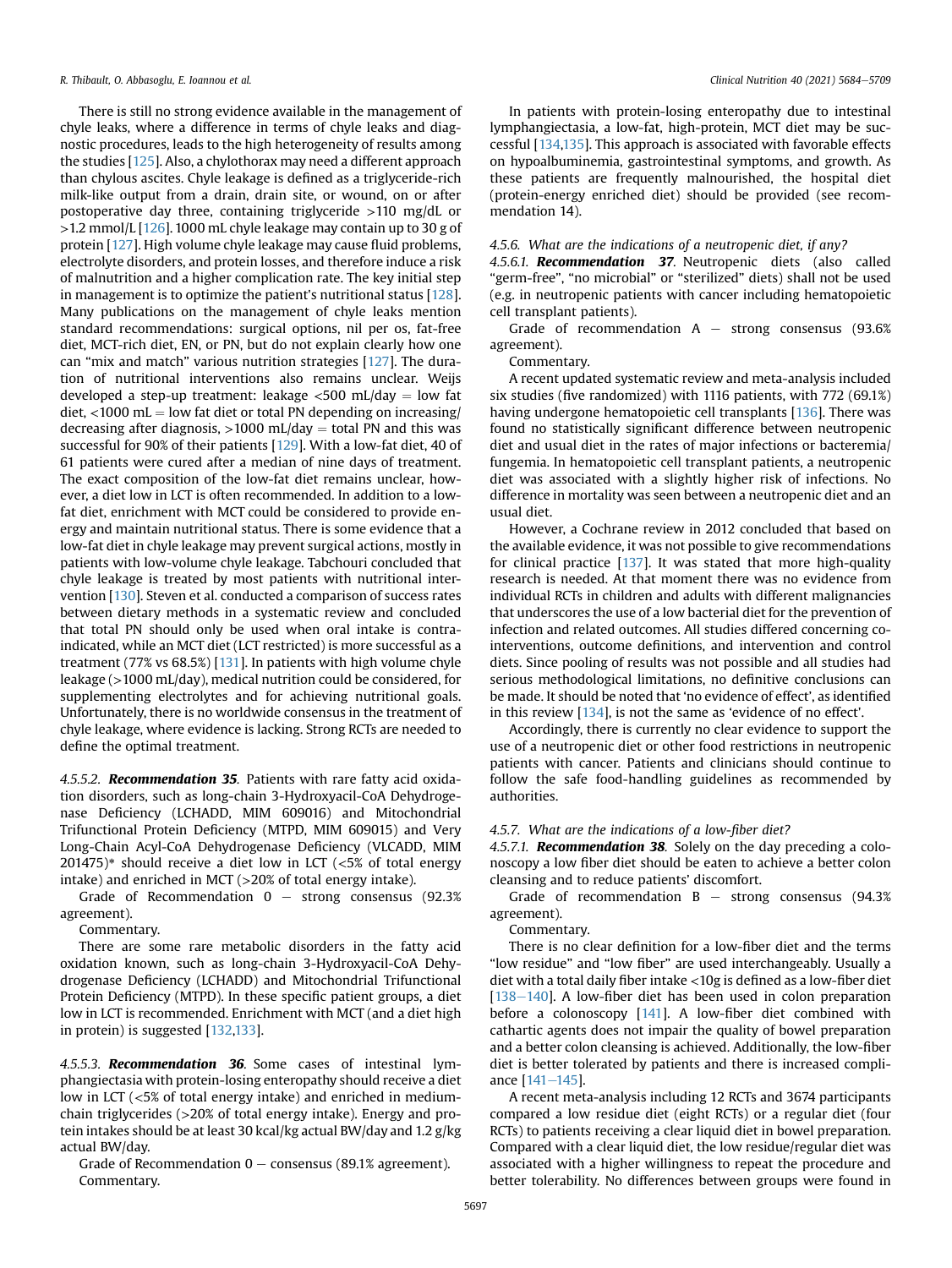terms of adequate bowel preparation and adenoma detection rate [[146](#page-23-24)]. It may be reasonable for patients without risk factors for poor preparation to undergo a low residue diet until lunch the day before colonoscopy.

The role of a low-fiber diet after elective colorectal surgery was studied in one RCT. This RCT showed that provision of a low residue diet rather than a clear liquid diet after colorectal surgery on day one postoperatively is associated with less nausea, faster return of bowel function, and a shorter hospital stay without increasing postoperative morbidity [[147](#page-23-25)].

In patients with irritable bowel syndrome, a low fiber diet may be an effective treatment to relieve symptoms such as abdominal pain, cramps, and distension [[139\]](#page-23-26). It is not clear whether the dietary fiber recommendations for individuals with irritable bowel syndrome should differ from those of the general population. There are no high-quality studies on the effect of a low fiber diet on the management of diverticulitis, acute colitis, Crohn's disease, and ulcerative colitis. In conclusion, no recommendation can be given regarding the role of a low-fiber diet in other clinical conditions than colonoscopy preparation.

4.6. Is salt reduction associated with clinical benefits in renal failure, heart failure, arterial hypertension, liver cirrhosis with edema/ascites, and with which threshold?

## 4.6.1. Recommendation 39

In the case of chronic cardiac failure, chronic renal failure, or cirrhosis, sodium chloride reduction should not be decreased below 6 g/day, otherwise, the benefits-risk ratio is unfavorable towards a higher risk for malnutrition.

Grade of recommendation  $B -$  strong consensus (91.2%) agreement).

Commentary.

Heart failure is often associated with high blood pressure. The European Society of Cardiology (ESC) 2012 Guidelines for the Diagnosis and Treatment of Acute and Chronic Heart Failure and the American College of Cardiology Foundation (ACCF)/American Heart Association (AHA) 2013 Guideline for the Management of Heart Failure, both provide comprehensive evidence-based recommendations in caring for patients with heart failure and they do recommend restricting sodium in heart failure patients [[148,](#page-23-27)[149\]](#page-23-28). However, they state that the intake of sodium should be individualized, since their potential benefits from sodium restriction such as dyspnea and blood pressure reduction, and edema improvement, vary between patients. On the other hand, that salt restriction might activate the renin-angiotensin-aldosterone-system and the sympathetic nervous system or increase the inflammatory cytokine levels. A review of these guidelines underlines the gaps in terms of the controversial effect of sodium and fluid restriction in patients with heart failure. More specifically, patients with heart failure who are assigned to a low-sodium diet and fluid restriction showed worse neurohormonal profiles, and for those with heart failure combined with reduced ejection fraction, an increase in heart failure admissions. This underlines the necessity for further research in sodium and fluid homeostasis [[150](#page-23-29)]. A cohort study of 910 participants showed that sodium restriction <2500 mg/day had a significantly higher risk for the combined primary endpoint of death or heart failure hospitalization driven primarily by an increased risk of heart failure hospitalization. A Cochrane Review of eight RCTs ( $N = 3518$ ) concluded that there is insufficient power to confirm clinically important effects of dietary advice and salt substitution on cardiovascular mortality in normotensive or hypertensive populations [\[151](#page-23-30)].

A review of eight studies studying the long-term effects of salt restriction in people with chronic kidney disease was unable to determine the direct effects of sodium restriction on primary endpoints such as mortality and progression to end-stage kidney disease [\[152\]](#page-23-31). A meta-analysis published three years later on the long-term effects of salt restriction in people with chronic kidney disease showed no direct effects of sodium restriction on primary endpoints such as mortality and progression to end-stage kidney disease. Salt reduction in people with chronic kidney disease, however, reduced blood pressure considerably and consistently reduced proteinuria. If such reductions could be maintained longterm, this effect may translate to clinically significant reductions in end-stage kidney disease incidence and cardiovascular events, but research into the long-term effects of sodium-restricted diet for people with chronic kidney disease is warranted, as is the investigation into adherence to a low salt diet [\[153\]](#page-23-32). In summary, salt reduction to a minimum of 3.8 g/day should be indicated in patients with chronic renal failure complicated with arterial hypertension. Cautious should be given to avoid cumulating restrictive diets (i.e low protein  $+$  salt-reduced diets) that are at high risk of malnutrition in chronic kidney disease patients.

Liver cirrhosis patients with arterial hypertension usually become normotensive and patients with normal blood pressure before disease develop low blood pressure. The guidelines for ascites control of the European Association for the Study of the Liver state that "a lower salt intake than recommended in the general population is not recommended in case of ascites complicating chronic liver disease (cirrhosis)" [\[154](#page-23-33),[155](#page-23-34)]. Moreover, the guidelines on the management of ascites and cirrhosis by Moore et al., dietary salt should be restricted to a no-added salt diet of 90 mmol salt/day (5.2 g salt/day) [[154](#page-23-33)[,155](#page-23-34)].

#### 4.6.2. Recommendation 40

In case of arterial hypertension or acute decompensated heart failure, sodium chloride (salt) intake shall be no more than 6 g per day.

Grade of recommendation  $B -$  strong consensus (91.8%) agreement).

Commentary.

It has been well documented with a RCT of 412 participants with and without hypertension, that reduced dietary sodium and the dietary approaches to stop hypertension (DASH) diet are associated with a significantly lower systolic blood pressure with the dietary approaches having a greater effect on the reduction of blood pressure [[156\]](#page-23-35). More recently, a Cochrane systematic review of 185 RCTs ( $N = 12,210$ ) showed that sodium reduction from an average high usual sodium intake level (201 mmol/day, i.e. 11.5 g sodium chloride/day) to an average level of 66 mmol/day (3.8 g sodium chloride per day), which is below the recommended upper level of 100 mmol/day (5.8 g sodium chloride per day), resulted in a decrease in systolic/diastolic blood pressure in white, Asian and black participants with normotension and an even greater decrease in systolic/diastolic blood pressure in participants with hypertension [\[157\]](#page-23-36). However, these study settings were the primary care, and not the hospital. At hospital, the risk for malnutrition is worsening by a too strict salt diet restriction. Therefore, we propose that sodium chloride (salt) intake shall be no more than 6 g per day in case of arterial hypertension or acute decompensated heart failure. This is in line with the recommendations for other several diseases, such as chronic heart failure, liver cirrhosis with edema or ascites, and chronic renal failure (see recommendation 39).

## 4.6.3. Recommendation 41

In patients admitted for acute decompensated heart failure, sodium should not be restricted to  $<$  120 mmol/day (i.e. 2.8 g sodium chloride per day).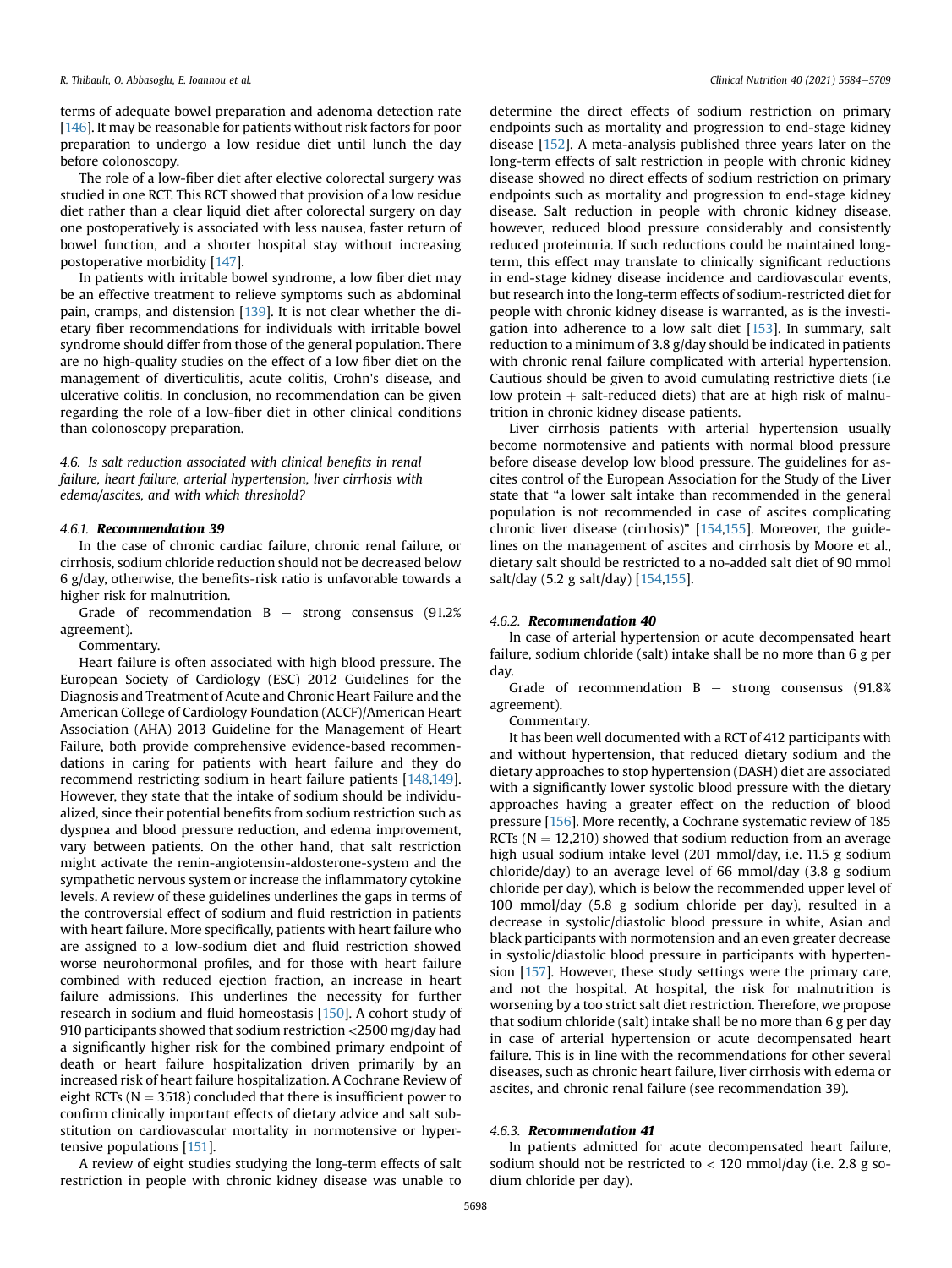Grade of recommendation  $B -$  strong consensus (93.5%) agreement).

Commentary.

In an RCT with 410 participants, researchers compared the effects of a normal-sodium (120 mmol sodium) diet with a lowsodium diet (80 mmol sodium) on readmissions for congestive heart failure during 180 days of follow-up in compensated patients with chronic heart failure. The group consuming the normalsodium diet (120 mmol sodium) showed the best results, with a significant reduction ( $p < 0.001$ ) in readmissions, brain natriuretic peptide, aldosterone, and plasma renin activity compared with the other groups consuming lower sodium dosages during follow-up  $(p < 0.001)$  [[158](#page-23-37)]. The results of another RCT on salt reduction and fluid restriction with the use of furosemide showed that the combination of a normal-sodium diet with high diuretic doses and fluid intake restriction, compared with different combinations of sodium diets with more modest fluid intake restrictions and conventional diuretic doses, leads to reductions in readmissions, neurohormonal activation, and renal dysfunction [[159](#page-23-38)]. Another RCT with an aggressive reduction in salt intake (maximum dietary intake, 800 mg/day) and a fluid-restricted (maximum fluid intake, 800 mL/day) showed that sodium and water restriction in patients admitted for ADHF are unnecessary [[148\]](#page-23-27).

### 4.7. Diets for special patient groups

4.7.1. Is a therapeutic diet indicated with a corticosteroid therapy? 4.7.1.1. Recommendation 42. Patients treated with a short-term  $(<$ 6 weeks) systemic corticosteroid therapy may receive the hospital diet (see recommendation 14).

Grade of recommendation  $0 -$  consensus (87.8% agreement). Commentary.

Chronic or acute diseases where systemic corticosteroid therapy is indicated are frequently associated with inflammation and malnutrition. Therefore, prevention of malnutrition is highly warranted. In the case of systemic corticosteroid therapy, salt, sugar, fat, or calorie reduction should not be recommended, as the benefitsrisk ratio is unfavorable towards a higher risk for malnutrition. At short-term (six weeks), sodium intake ( $<$ 3 vs > 6 g/day) does not seem to influence blood pressure variations in patients starting systemic corticosteroid therapy [\[160\]](#page-23-39). A controlled trial in 23 women with BMI >25 kg/m<sup>2</sup>, with mild, stable systemic lupus erythematosus receiving a low dose of prednisolone over six weeks indicated that significant weight loss (mean of 3 kg) and fatigue improvement could be similarly achieved with either a standard diet (2000 kcal/day, 50% carbohydrates, 15% proteins, 30% fat) or a low glycemic diet (carbohydrate limited to 45 g/day,  $10-15\%$  carbohydrates, 25% proteins and 60% saturated and unsaturated fat) [[161\]](#page-23-40). Both diets were equally tolerable and did not cause flares in disease activity [[161](#page-23-40)]. This study suggested that a restricted diet is not indicated for short-term corticosteroid therapy.

Calorie intake higher than 30 kcal/kg/day could favor corticosteroid-induced lipodystrophy during prolonged (>3 months) corticosteroid therapy [\[162\]](#page-23-41). As shown on an RCT of 60 participants, a salt reduction might have some positive effect on the metabolic side effects (blood glucose, lipid profile, blood pressure, and anthropometric measurements) in patients receiving corticosteroid medication for more than ten weeks [[163](#page-23-42)]. The salt reduction is not indicated as the primary prevention of arterial hypertension in patients with corticosteroid therapy [[164\]](#page-23-43). The only theoretical indication of diet modification could be a salt reduction (but >6 g chloride sodium/day) in case of occurrence of arterial hypertension during a long-term (>10 weeks) corticosteroid therapy (see recommendation 39). However, a small qualitative study of 16 adult patients under long-term corticosteroid ( $>$ 3 months,  $>$  5 mg/day) treatment from both general medicine and rheumatology practices highlighted the difficulties and the psychological distress encountered by patients in comprehending and implementing diet recommendations in the context of longterm corticosteroid use [\[165\]](#page-23-44).

In patients with corticosteroid therapy, a standard diet could be proposed to cover increased energy expenditure and protein catabolism related to inflammatory diseases: carbohydrates  $55-60%$  of the total energy intake, proteins  $15-20%$ , and fat 25-30% (saturated, monounsaturated, polyunsaturated fatty acids in the ratio 1:1:1) [[166](#page-23-45)]. Unfortunately in real-life practice in France, unnecessary measures in most patients (potassium supplementation, prevention of peptic ulcer, low-sodium diet) were frequently associated with prescription of long-term ( $\geq$ 3 months) systemic glucocorticoid therapy, while other consensual measures (prevention of osteoporosis, vaccinations) were prescribed to less than half of patients  $[167]$  $[167]$  $[167]$ . The calcium and vitamin D supply must be ensured.

Our literature review revealed the lack of substantial evidence about the effect of altered diet composition on the nutritional status of hospitalized patients receiving high doses of corticosteroids. Therefore, we suggest that diet restriction which might increase the risk of malnutrition should not be recommended. Assessment and close monitoring of systemic corticosteroidinduced side effects such as hyperglycemia is highly recommended [\[168\]](#page-23-47). The diet should be adapted accordingly.

#### 4.7.2. Is there a recommended diet for diabetic patients?

4.7.2.1. Recommendation 43. Type 1 and 2 diabetic patients should be offered the standard or the hospital diet according to their nutritional risk/status (see recommendations 12,13,14).

Grade of recommendation GPP -consensus (84.0% agreement). Commentary.

Malnutrition prevention in diabetics patients is as important as for any other patient. Glycemic control should not be a pretext to reduce food intake in diabetic patients. Optimization of insulin therapy is indicated, but not the reduction of food intake and increasing the risk of malnutrition. When hospitalized, diabetic patients could be more at risk of malnutrition especially in case of diabetes disequilibrium.

4.7.2.2. **Recommendation 44**. Patients with insulin therapy shall receive support to identify and quantify their dietary carbohydrate intake for glycemic control.

Grade of recommendation  $A -$  strong consensus (97.1%) agreement).

Commentary.

On a meal-by-meal basis, matching insulin to the amount of carbohydrate consumed (carbohydrate counting and insulin dose adjustment) is an effective strategy for improving glycemic control. Randomized controlled trials in adults with type 1 diabetes have shown carbohydrate counting can improve glycemic control, quality of life, and general well-being without increases in severe hypoglycemic events, BW, or blood lipids  $[169-172]$  $[169-172]$  $[169-172]$  $[169-172]$ .

4.7.2.3. Recommendation 45. Snacks containing mixed carbohydrates and protein should be offered between meals according to individual care (e.g. usually with mealtime short- and medianacting insulin) and glycemic control.

Grade of recommendation GPP -consensus (89.4% agreement). Commentary.

Snacks containing mixed carbohydrate, protein, and fat intakes induce better glycemic control than carbohydrate only.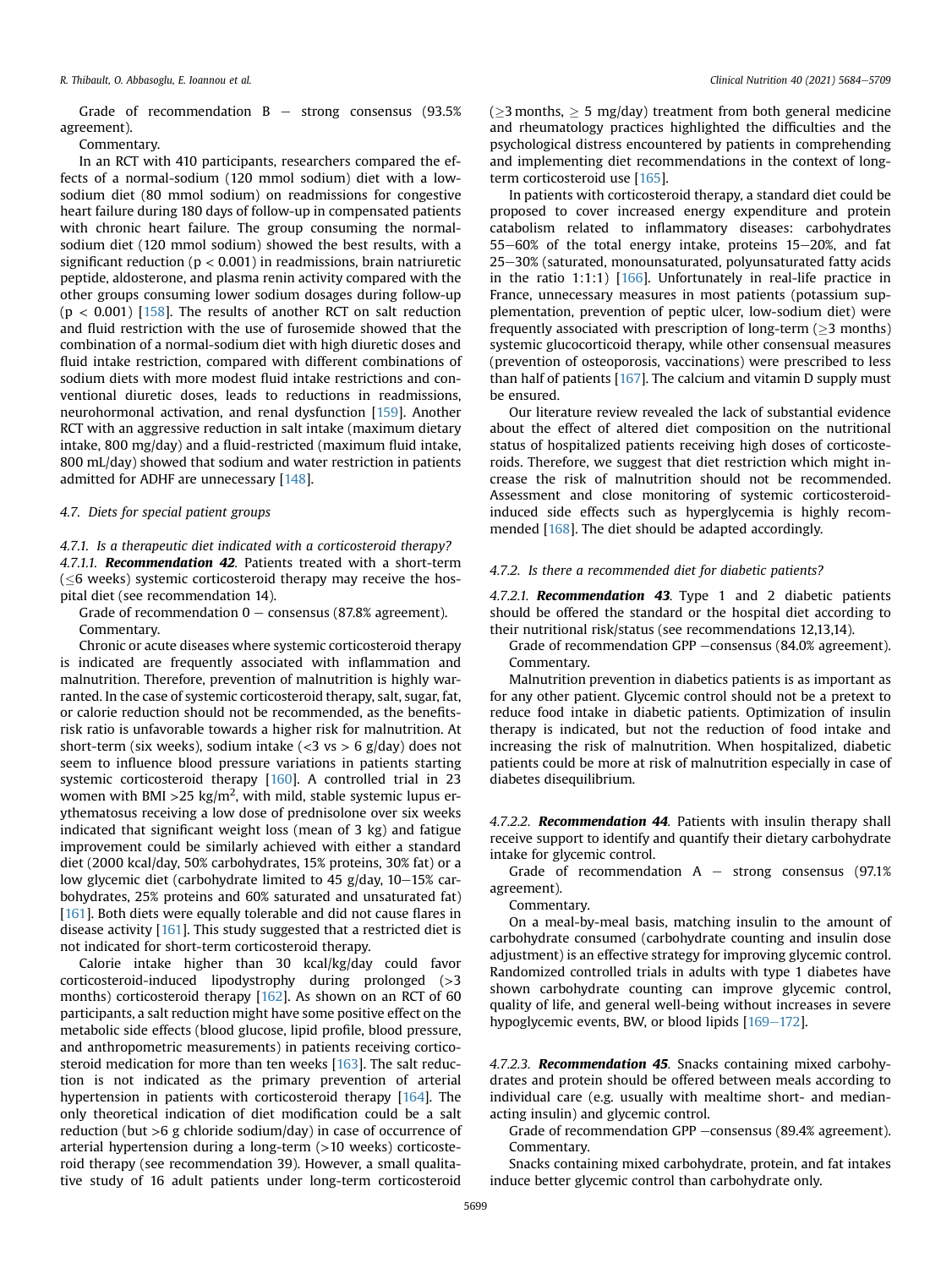4.7.2.4. Recommendation 46. In hospitalized diabetic patients, the low carbohydrate diet (<40% of energy intake) should be avoided as it is associated with lower energy intake and the risk of malnutrition.

Grade of recommendation GPP  $-$  strong consensus (91.8%) agreement).

Commentary.

In the case of diabetes disequilibrium, optimization of insulin or antidiabetic drug is warranted, whereas calorie restriction is not. Diabetes is an important factor associated with low dietary intake, e.g. in hemodialysis patients [[173](#page-24-1)], lower limb ulcers, and amputations [\[174\]](#page-24-2). The risk of frailty and sarcopenia is higher in people with diabetes [\[175\]](#page-24-3). This risk is increased in case of acute or chronic illnesses associated with diabetes. Restrictive regimens should be avoided to prevent malnutrition and support nutrition when needed.

4.7.2.5. Recommendation 47. With diabetic complications (e.g. diabetic nephropathy, diabetic gastroparesis, lower limb ulcers, and amputations), diet and nutrition support should be individual and diagnosis-based.

Grade of recommendation GPP  $-$  strong consensus (97.3%) agreement).

Commentary.

Individuals with type 1 and type 2 diabetes have about a twofold increased risk of developing a range of cardiovascular diseases compared to those without diabetes [[176](#page-24-4)]. Dietary patterns, specifically the Mediterranean and dietary approaches to stop hypertension (DASH)-style diets, are recommended to reduce cardiovascular disease risk factors and cardiovascular disease events in people with diabetes [[174\]](#page-24-2). Key features of these and Nordic diets include:

- 1) decrease salt intake  $( $6 \frac{g}{day}$ ):$
- 2) eat two portions of oily fish each week;
- 3) choose whole grains instead of refined grain;
- 4) eat everyday vegetables at least 300 g and fruit and berries at least 200 g;
- 5) eat nuts and legumes (pulses) three times per week;
- 6) consume less red and processed meat, refined carbohydrates, and sugar-sweetened beverages;
- 7) replace saturated fats with unsaturated fats;
- 8) limit alcohol intake to  $\leq$ 14 units/week (in hospitals: zero alcohol).

In Diabetes UK Position Statements [\[174\]](#page-24-2) they concluded "There is no convincing evidence for recommended ideal amount of carbohydrate for maintaining long-term glycemic control for people with type 1 diabetes". As well the exact proportion of energy that should be derived from total fat intake does not appear to be critical. In people with diabetes, studies recommending up to 40% of energy from fat - mostly unsaturated fat. From the evidence, there is no reason to recommend any specific ideal portion of macronutrients specifically for optimal glycemic control for type 2 diabetes. However total energy intake, overall diet composition and controlled total energy intake for weight management are vital. The overall diet quality also has a significant impact on diabetes complications e. g., cardiovascular disease [[174\]](#page-24-2).

In case of hyperglycemia, insulin and antidiabetic therapy should be adapted, and the strategy consisting of reducing food/ carbohydrate intake to decrease glycemia should be avoided. Insulin should be adjusted to carbohydrate intake in patients using multiple daily injections and continuous subcutaneous insulin (insulin pump).

For persons with gastroparesis, the choice of nutritional support depends on the severity of the disease. In mild diabetic gastroparesis, maintaining oral nutrition is the goal of therapy and dietary recommendations rely on measures that optimize gastric emptying. These are low-fat, low-fiber meals, small frequent meals, complex carbohydrates, and energy-dense liquids in small volumes [[177\]](#page-24-5). For the person with severe gastroparesis who is unable to maintain nutrition with oral intake, a feeding jejunostomy tube, which bypasses the affected stomach, can improve symptoms and reduce hospitalization [\[178\]](#page-24-6).

For persons with diabetic nephropathy, national and international guidelines recommend that appropriate dietary advice tailored to the stage of kidney disease should be given concerning potassium, phosphate, salt, and energy intake, ensuring malnutrition prevented [[179](#page-24-7)].

#### 4.8. Indications for modified texture diets

## 4.8.1. What are the indications of modified texture diets in geriatrics?

For the indications of modified texture diets in geriatric patients, we refer to recommendation 22 of the ESPEN guideline on clinical nutrition and hydration in geriatrics [\[16](#page-21-13)].

4.8.1.1. Recommendation from the ESPEN guideline on clinical nutrition and hydration in geriatrics. Older persons with malnutrition or at risk of malnutrition and signs of oropharyngeal dysphagia and/or chewing problems shall be offered texturemodified, enriched foods as a compensatory strategy to support adequate dietary intake.

Grade of recommendation GPP  $-$  strong consensus (100%) agreement).

Commentary.

The evidence for prescription of texture-modified diets for dysphagia is limited, but good clinical practice pointing for the use of texture modified foods in patients with oral dysphagia [\[180\]](#page-24-8), in agreement with the ESPEN Guideline on clinical nutrition and hydration in geriatrics [\[16](#page-21-13)] and neurology [\[15](#page-21-47)] which grade of recommendation is good practice strong consensus (100% agreement) for the use of texture-modified, enriched foods as a compensatory strategy to support adequate dietary intake according to signs of oropharyngeal dysphagia and/or chewing problems.

Texture modified food means a challenge for the hospital kitchen in terms of nutritional as well as sensory aspects since pureed diets usually have a low energy density, indicating that a greater quantity of food needs to be consumed to meet nutrient needs which may impose a physiological burden on older adults [[181](#page-24-9)]. Furthermore, texture-modified food might look unappealing [[181](#page-24-9)]. Oral dysphagia becomes prevalent in high ages according to several age-related changes in the oral cavity, pharynx, and esophagus [[182\]](#page-24-10). Histologically, the swallowing muscles are different from somatic muscles as they receive continuous stimulation from the respiratory center, but are inevitably affected by malnutrition and disuse; accumulating evidence is available regarding the negative influence on swallowing [[183\]](#page-24-11).

## 4.8.2. What are the indications of modified texture diets in other situations than geriatrics?

4.8.2.1. Recommendation 48. In clinical situations at risk of dysphagia (stroke, neurogenic and neuromuscular disorders, head and neck cancer, amyotrophic lateral sclerosis, hereditary ataxia, multiple sclerosis, or traumatic cervical spinal cord injury), systematic screening of dysphagia should be performed, and the need and type of modified texture diet should be identified.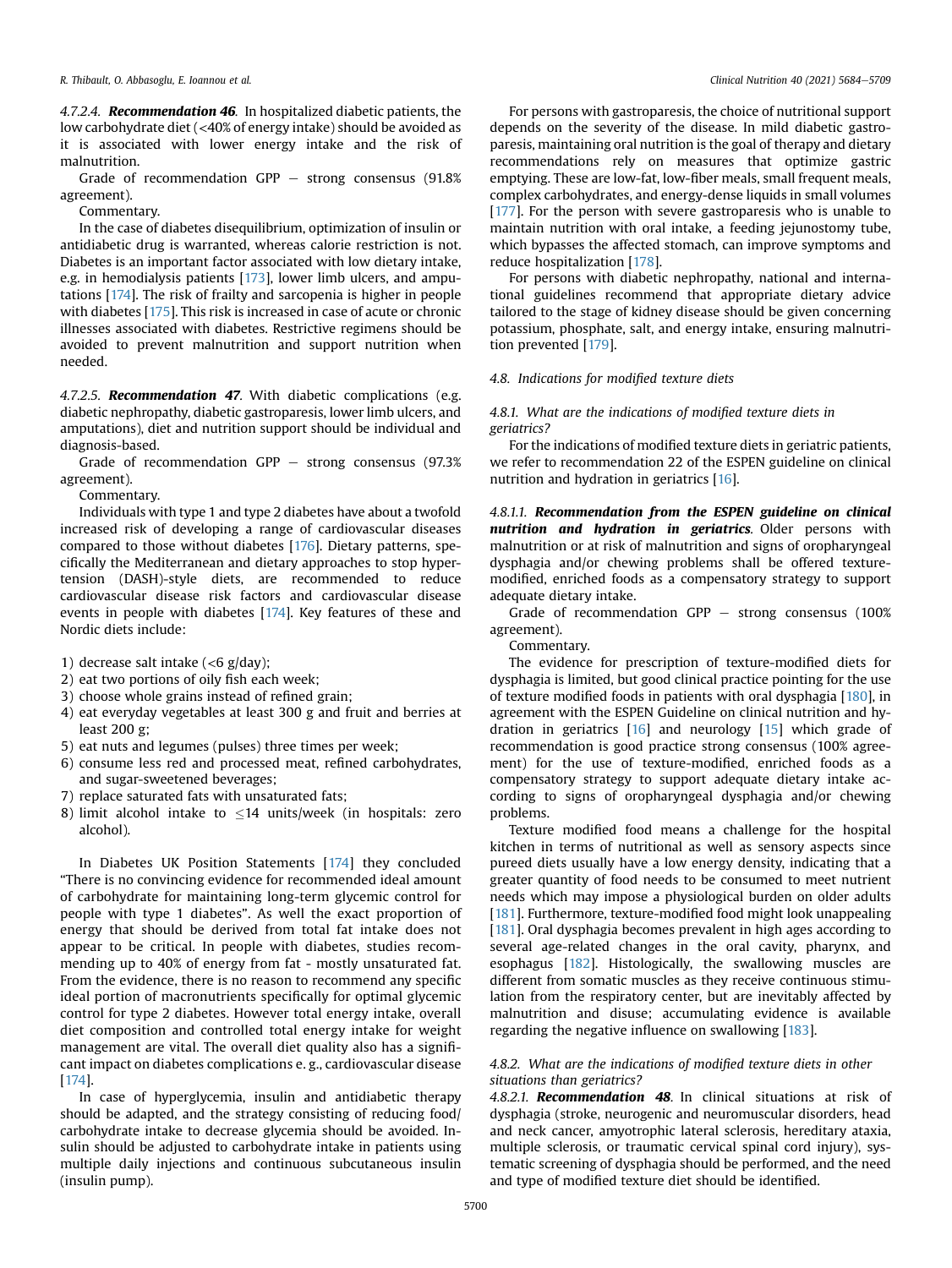Grade of recommendation GPP  $-$  strong consensus (91.7%) agreement).

Commentary.

Oral-pharyngeal dysphagia is associated with many medical conditions, including stroke, neurogenic and neuromuscular disorders, head and neck cancer, amyotrophic lateral sclerosis, hereditary ataxia, inflammatory bowel disease, and traumatic cervical spinal cord injury.

Dysphagia is associated with many negative clinical short- and long-term outcomes, such as pneumonia, malnutrition, dehydration, and reduced quality of life  $[184-187]$  $[184-187]$  $[184-187]$  $[184-187]$ . According to the published literature, the overall incidence of dysphagia in traumatic and non-traumatic cervical spinal cord injury patients varies from 16% to 80% [\[186\]](#page-24-13).

The evidence for the prescription of texture-modified diets for dysphagia is limited [\[180\]](#page-24-8). Many guidelines [[15,](#page-21-47)[188\]](#page-24-14) and studies [[188](#page-24-14)] recommend: In initial stages of dysphagia, adequate nutrition intake may be achieved through dietary modification to include soft, semisolid, or semi-liquid consistencies, partnered with appropriate swallowing techniques. There is a lack of evidence on the positives well as on the adverse effects of texture-modified diets in stroke patients with dysphagia [[15\]](#page-21-47). In IBD patients with intestinal strictures or stenosis in combination with obstructive symptoms, a diet with adapted texture, or distal (post-stenosis) EN can be recommended. There is no robust data, this is just a logical practical approach [[189](#page-24-15)].

The term dysphagia refers to difficulties in swallowing. In general, evaluation of swallowing usually begins with a screening and/ or bedside examination and, if indicated, swallowing assessment by a speech therapist. This may be often followed by an instrumental evaluation with a videofluoroscopic swallowing study (VFSS) and/ or fiberoptic endoscopic evaluation of swallowing (FEES). The goals of the swallowing assessment are to determine the optimal nutrition method (oral vs. nonoral) to support adequate nutrition and hydration and to maximize safe swallowing since proper swallowing safety aims to reduce the pulmonary complications associated with penetration-aspiration. Videofluoroscopic swallowing study is conducted by a speech therapist and a radiologist [\[186\]](#page-24-13). Multi-professional work is important and adds the patient safety. One internationally recognized system for different textures is the International Dysphagia Diet Standardisation Initiative (IDDSI) ([https://iddsi.org/Translations/Available-Translations\)](https://iddsi.org/Translations/Available-Translations).

4.8.2.2. **Recommendation 49**. In the initial stages of dysphagia, adequate nutrition intake may be achieved through dietary modification to include soft, semisolid, or semi-liquid consistencies, in combination with appropriate swallowing techniques.

Grade of recommendation GPP  $-$  strong consensus (97.3%) agreement).

Commentary.

Historically, in 2002 the American Dietetic Association proposed standardized terminology and definitions of diet modification for patients with dysphagia. And the National Dysphagia Diet proposed definitions of solid food textures and viscosity ranges for thin, nectar-like, honey-like, and spoon-thick liquids. But now, from October 2021, it is imperative that all healthcare providers globally implement IDDSI, both to ensure patient safety and to maintain current standards of practice. The Academy of Nutrition and Dietetics has announced hat beginning October 2021, IDDSI will be the only texture-modified diet recognized by Full Nutrition Care Manual (NCM)®. The National Dysphagia Diet (NDD) and associated resources will no longer be included in the NCM® past October 2021. Some studies have made of the use of thickening agents (and xanthan gum seems to be better than starch) [[79](#page-22-20)[,190](#page-24-16)]. Newman et al. (2016) wrote as background for their study "Fluid thickening is a well-established management strategy for oropharyngeal dysphagia [[191\]](#page-24-17). However, the effects of thickening agents on the physiology of impaired swallow responses are not fully understood, and there is no agreement on the degree of bolus thickening. European Society for Swallowing Disorders (ESSD) concludes that there is evidence for increasing viscosity to reduce the risk of airway invasion and that it is a valid management strategy for oropharyngeal dysphagia [\[191\]](#page-24-17). However, new thickening agents should be developed to avoid the negative effects of increased viscosity on residue, palatability, and treatment compliance. New RCTs should establish the optimal viscosity level for each phenotype of dysphagic patients and descriptors, terminology, and viscosity measurements must be standardized. This white paper is the first step towards the development of a clinical guideline on bolus modification for patients with oropharyngeal dysphagia [\[191\]](#page-24-17).

#### 4.9. Procedures of realimentation

4.9.1. What is the recommended procedure of realimentation after acute pancreatitis?

We refer to recommendations 2, 3, 21, 22, 23 and statements 4 and 5 of the ESPEN guideline on clinical nutrition in acute and chronic pancreatitis [[19\]](#page-21-45).

4.9.1.1. Recommendation from the ESPEN guideline on clinical nutrition in acute and chronic pancreatitis. Oral feeding shall be offered as soon as clinically tolerated and independent of serum lipase concentrations in patients with predicted mild acute pancreatitis.

Grade of recommendation  $A -$  strong consensus (100%) agreement).

4.9.1.2. Recommendation from the ESPEN guideline on clinical nutrition in acute and chronic pancreatitis. Low-fat, soft oral diet shall be used when reinitiating oral feeding in patients with mild acute pancreatitis.

Grade of recommendation  $A -$  strong consensus (100%) agreement).

4.9.1.3. Statement from the ESPEN guideline on clinical nutrition in acute and chronic pancreatitis. Patients with chronic pancreatitis do not need to follow a restrictive diet.

strong consensus (94% agreement).

4.9.1.4. Recommendation from the ESPEN guideline on clinical nutrition in acute and chronic pancreatitis. Chronic pancreatitis patients with a normal nutritional status should adhere to a wellbalanced diet.

Grade of recommendation  $GPP -$  strong consensus (94%) agreement).

4.9.1.5. Recommendation from the ESPEN guideline on clinical nutrition in acute and chronic pancreatitis. Malnourished patients with chronic pancreatitis should be advised to consume high protein, high-energy food in five to six small meals per day.

Grade of recommendation GPP  $-$  strong consensus (94%) agreement).

4.9.1.6. Recommendation from the ESPEN guideline on clinical nutrition in acute and chronic pancreatitis. In patients with chronic pancreatitis, diets very high in fiber should be avoided.

Grade of recommendation  $B -$  strong consensus (91%) agreement).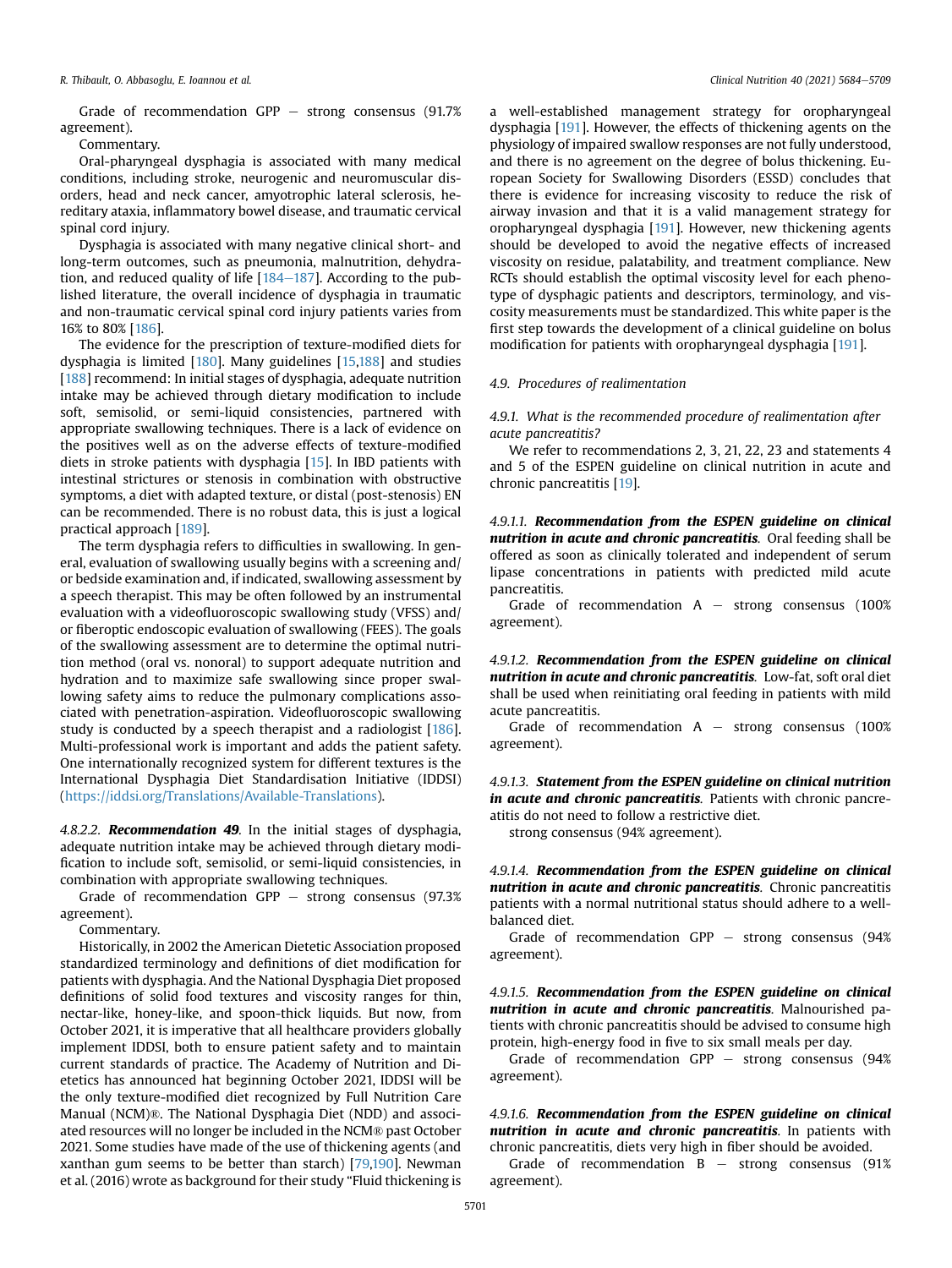4.9.1.7. Statement from the ESPEN guideline on clinical nutrition in acute and chronic pancreatitis. In patients with chronic pancreatitis, there is no need for dietary fat restriction unless symptoms of steatorrhea cannot be controlled.

strong consensus (100% agreement).

Commentary.

Before initiating oral food in patients with acute pancreatitis, disease severity should be assessed. Frequent and cautious reassessments are mandatory for safe oral feeding. In patients with mild acute pancreatitis, early oral feeding, with the subjective feeling of hunger, is safe, feasible, and reduces the length of hospital stay [[192](#page-24-18)]). The early oral diet causes no harm to patients with mild disease [[193](#page-24-19)]. Starting early feeding with clear liquids, soft diet, low-fat diet, or solid food was shown to be safe in different RCTs  $[192,194-200]$  $[192,194-200]$  $[192,194-200]$  $[192,194-200]$  $[192,194-200]$ . Oral refeeding with a full solid diet in mild acute pancreatitis is well tolerated by most patients without abdominal pain relapse [[199](#page-24-21)]. The refeeding regimen may also be gradually progressed from a clear liquid diet to a low-fat solid diet [[200](#page-24-22)].

An RCT including 151 patients showed that oral refeeding with a soft diet in patients with mild acute pancreatitis is safe and results in a shorter length of hospital stay [\[197\]](#page-24-23). In another RCT with 72 patients, there was no difference in feeding tolerance comparing immediately full caloric diet versus stepwise increase approach [[201\]](#page-24-24). In this study refeeding after the presence of bowel sounds with an immediate full caloric diet was safe and well-tolerated. A meta-analysis of three RCTs with 362 patients showed the nonliquid soft or solid diet did not increase pain recurrence after refeeding, compared with the clear liquid diet. The non-liquid diet reduced hospitalization with a pooled mean difference being  $-1.05$ days [\[202\]](#page-24-25). Only three RCTs were included in this meta-analysis and more multicenter cooperative studies with prospective design are needed. In a prospective Swedish cohort study of individuals with non-gallstone-related acute pancreatitis, there was no clear association between overall diet quality and risk of recurrent and progressive pancreatitis [[203](#page-24-26)]. In patients with moderate to severe acute pancreatitis EN is beneficial and early oral feeding with hospital food is not recommended if there is hemodynamic insta-bility [[204](#page-24-27)]. After severe acute pancreatitis, an early oral diet is recommended at least by soft food. However solid food is not contraindicated but should be build up to a normal diet within days, judging by abdominal pain and postprandial pain [\[205](#page-24-28)].

4.9.2. What is the recommended procedure of realimentation after GI surgery (obesity surgery excepted)?

4.9.2.1. Recommendation 50. Small meals five to six times per day may help patients to tolerate oral feeding and achieve nutritional goals faster during the early phase of recovery after surgery.

Grade of recommendation GPP  $-$  strong consensus (94.3%) agreement).

Moreover, we refer to recommendations 3, 4, and 5 of the ESPEN guideline: Clinical nutrition in surgery [\[13](#page-21-48)].

4.9.2.2. Recommendation from ESPEN Guideline on Clinical Nutrition in Surgery. In most instances, oral nutritional intake shall be continued after surgery without interruption.

Grade of recommendation  $A -$  strong consensus (90%) agreement).

4.9.2.3. Recommendation from ESPEN Guideline on Clinical Nutrition in Surgery. It is recommended to adapt oral intake according to individual tolerance and to the type of surgery carried out with special caution to elderly patients.

Grade of recommendation GPP  $-$  strong consensus (100%) agreement).

4.9.2.4. Recommendation from ESPEN Guideline on Clinical Nutrition in Surgery. Oral intake, including clear liquids, shall be initiated within hours after surgery in most patients.

Grade of recommendation  $A -$  strong consensus (100%) agreement).

## Commentary.

Most patients should be offered food from the day of surgery. Early resumption of oral intake does not diminish the duration of postoperative ileus or lead to a significantly increased rate of nasogastric tube reinsertion [[206](#page-24-29)]. Time to resumed bowel function is significantly in favor of allowing normal food at will [[207\]](#page-24-30). Two recent meta-analyses showed that early postoperative oral feeding is associated with significant reductions in total complications compared with traditional postoperative feeding practices and does not negatively affect outcomes such as mortality, anastomotic dehiscence, resumption of bowel function, or hospital length of stay [[208,](#page-24-31)[209\]](#page-24-32). Another meta-analysis revealed that early feeding reduced the risk of any type of infection and the mean length of stay [ $210$ ]. It appears that early EN (within  $24-48$  h after surgery) has a positive effect on length of stay and no negative effect on complications.

An early normal hospital diet is feasible and safe after colorectal surgery. In a recent RCT in colorectal cancer surgery patients, early oral feeding was demonstrated to be safe and effective, with a shortened hospital stay as the primary benefit [[211\]](#page-24-34). However, in another RCT early postoperative feeding did not reduce hospital stay, nursing workload, or costs and there was a tendency toward increased nasogastric tube use in the early feeding arm [[212](#page-24-35)].

As emphasized by a Cochrane Systematic Review of 17 RCTs with 1437 patients undergoing lower gastrointestinal surgery, although early feeding may lead to a reduced postoperative length of stay, cautious interpretation must be taken due to substantial heterogeneity and low-quality evidence [\[213\]](#page-24-36).

Evidence for early oral feeding in pancreatic and upper gastrointestinal surgery is scarce. In a single-center RCT of 280 esophagectomy patients, liquids on day one, soft solid foods on day two, and normal hospital food as tolerated were shown to be a safe and feasible strategy. Early recovery of intestinal function and an improvement of quality of life were the main advantages [\[214\]](#page-24-37). A Chinese RCT of 100 patients undergoing laparoscopic radical gastrectomy, early oral feeding (liquids on day one, liquid and soft food from day two to six) was shown to be not harmful than traditional delayed feeding. There were no significant differences in postoperative complications between the two groups [\[215](#page-24-38)].

A review with 15 studies including 2112 patients undergoing upper gastrointestinal surgery, hospital length of stay is significantly shorter in the early oral feeding group and there was no difference in risk of anastomotic leak, pneumonia, readmission rate, and mortality [[216](#page-24-39)]. After upper gastrointestinal and pancreatic surgery, small meals five to six times per day may help patients to tolerate oral feeding and achieve nutritional goals faster during the early phase of recovery.

A recent meta-analysis of four RCTs compared early oral feeding with conventional care after gastrectomy. In all four studies, early oral feeding was associated with a decreased length of hospital stay ranging from  $-1.3$  to  $-2.5$  days when compared to conventional care. A faster time to first flatus was recorded in all four studies in the early feeding group. Furthermore, this policy does not increase postoperative complication risk when compared to conventional care [\[217](#page-24-40)]. On the other hand, most studies have been conducted in an Asian population and larger randomized controlled trials performed amongst other populations are needed to generalize these results. Before early oral feeding after pancreatic and upper gastrointestinal tract surgery could be routinely advocated, multicenter, prospective, large sample size RCTs are required.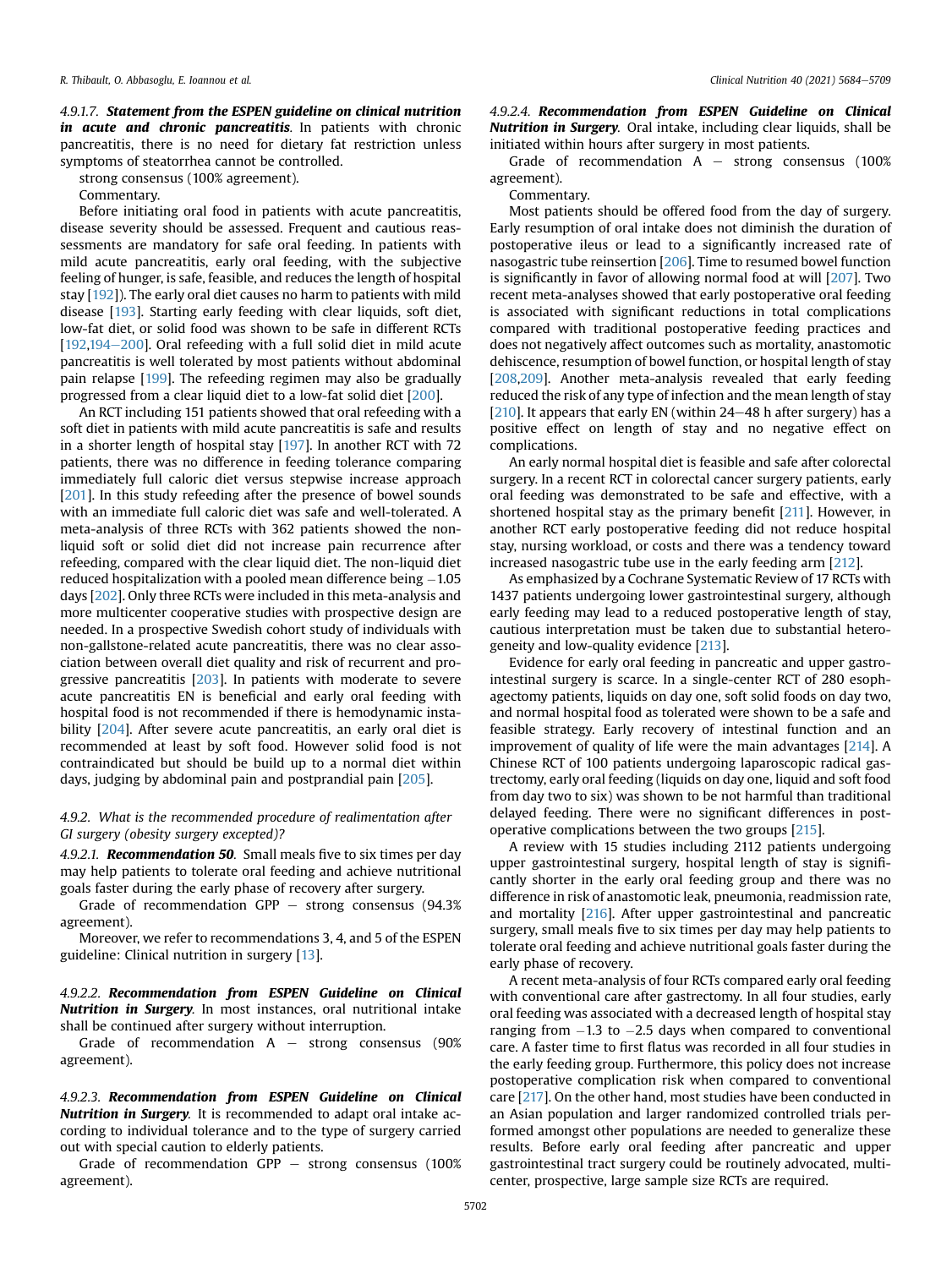4.9.3. What is the recommended procedure of realimentation after lower or upper GI bleeding (ulcer, esophageal varices)?

4.9.3.1. **Recommendation** 51. After lower gastrointestinal bleeding, once oral food is authorized, patients should receive the standard hospital diet according to the patient nutritional risk and status.

Grade of recommendation  $GPP -$  strong consensus (91.8%) agreement).

Commentary.

Although lower gastrointestinal bleeding encompasses a wide clinical spectrum, in the majority of patients, bleeding stops spontaneously [[218](#page-24-41),[219](#page-24-42)]. If the patient is stable and not actively bleeding standard hospital diet should be offered [\[220\]](#page-24-43). No RCTs are investigating the optimal dietary management of patients with lower gastrointestinal bleeding.

4.9.3.2. Recommendation 52. After upper gastrointestinal system bleeding, once oral food is authorized, oral feeding should be initiated with liquids and advanced within 24 h to standard or hospital diet according to the patient nutritional risk and status.

Grade of recommendation  $B -$  strong consensus (93.8%) agreement).

Commentary.

There is limited evidence for realimentation after gastrointestinal bleeding. Patients with clean-based ulcers or nonbleeding Mallory-Weiss tears may be refed early with the regular hospital diet and discharged home immediately after stabilization [[221\]](#page-24-44). Similarly, early feeding does not worsen outcomes in patients with active bleeding peptic ulcer treated by sclerotherapy and reduces the length of hospital stay [[222](#page-24-45)]. In an RCT including 100 patients early feeding starting on day one shortened the hospital stay and did not affect treatment outcomes compared to nil by mouth until day three [[223](#page-24-46)].

A recent meta-analysis of five trials involving 313 patients showed that early oral feeding within 24 h does not result in a significantly higher risk of rebleeding and mortality compared with delayed oral feeding, but decreases hospital length of stay [\[193\]](#page-24-19). Usually, a liquid diet is initiated immediately, and subsequently, a soft diet is given [[193](#page-24-19)]. In unstable patients and patients with endoscopic findings predictive of a high risk of rebleeding, feeding should be delayed.

An RCT showed that early feeding with a regular solid diet in patients after successful variceal ligation for esophageal varices is safe, provides better nutrition, and results in a lower incidence of infections in bleeders compared to delayed feeding [\[224](#page-25-0)]. The results are promising, however, they included only patients with lowrisk varices. More studies on the timing and type of nutrition in patients with variceal bleeding and with high-risk stigmata are needed [[225](#page-25-1)].

## 4.9.4. What is the recommended procedure of realimentation after endoscopy including gastrostomy interventional procedure?

4.9.4.1. Recommendation 53. Patients undergoing an endoscopic procedure should return to a standard hospital diet after the release of medication (anesthesia) to prevent malnutrition risk during hospitalization.

Grade of recommendation GPP  $-$  strong consensus (97.3%) agreement).

Commentary.

After performing an extensive literature review, no study on the recommended procedure of realimentation after endoscopy (gastroscopy, colonoscopy) or radiology procedure was found. In the absence of demonstrated benefits, there is no need of starving or restricted diet after an uncomplicated procedure. Based on expert clinical experience, we suggest that patients should return to consuming a standard hospital diet after the release of medication (anesthesia) to prevent malnutrition risk during hospitalization.

## 4.10. Other issues

4.10.1. Could a combination of diets be indicated?

4.10.1.1. **Recommendation 54**. The combination of therapeutic diets may not be prescribed, as the risk of insufficient food intake and malnutrition is high.

Grade of recommendation  $0 -$  strong consensus (91.4%) agreement).

Commentary.

The more therapeutic diets, the higher the risk of insufficient energy and protein food intake [\[1\]](#page-21-0). Therapeutic diets must be prescribed only with a proven medical indication (such as proven food allergy, celiac disease, lactose intolerance, renal disease, as well as restrictive diets: low-calorie diet, low protein diet, low fiber diet). For these patients it is important that a clinical dietitian evaluate the energy and nutrient content of the diets to prevent malnutrition.

In some situations, patients are prescribed simultaneous therapeutic diets (e.g., sugar-free, less salted, lipid-free …), thus. Reducing the variety of possible dishes, increasing the risk of low food intake and malnutrition. These prescriptions often come from additional prescriptions made without knowing the previous ones. Therefore, all prescriptions should be re-evaluated and a priority must be given to limit therapeutic diet prescriptions to the current situation. Computerized meal ordering systems should limit the cumulative possibility of diets to a maximum of two options for the same individual. A prescription with more than two restrictions must be of an exception that needs to be time-limited, real oral intake monitored and prescription revaluated. Restrictive diets must be avoided for older persons regarding potential risks in terms of malnutrition, quality of life, morbidity, and mortality [[226,](#page-25-2)[227\]](#page-25-3). A particular attention is to address to a texture-modified diet that is one restriction as its own. Most of the time a texturemodified diet corresponds to a low energy diet due to the absence of bread and a limited number of dishes. This food offer is associated to lower energy and protein intake in the older people [[228,](#page-25-4)[229\]](#page-25-5). Moreover, this often provides reduced food choices to patients and represents an additional risk of malnutrition [[230](#page-25-6)]. In conclusion, the combination of restrictive diets should be avoided due to the risk of malnutrition and food intake should be monitored.

## 4.10.2. How and when to assess food intake at the hospital?

4.10.2.1. Recommendation 55. Food intake is part of nutritional assessment and should be monitored by semi-quantitative methods at hospital admission, at least every week during the hospital stay in patients with no nutritional risk, and every day in patients with nutritional risk or malnourished.

Grade of recommendation  $B -$  strong consensus (96.1%) agreement).

Commentary.

Malnutrition affects 30–50% of adult patients admitted to hospitals [\[231,](#page-25-7)[232](#page-25-8)]. Hospital stay is a risk factor for underfeeding [[1\]](#page-21-0) and malnutrition [[111,](#page-22-46)[231,](#page-25-7)[232\]](#page-25-8). At the hospital, malnutrition is associated with increased mortality, morbidity, length of stay, and costs [\[111\]](#page-22-46). Therefore, early detection and care for malnutrition are highly warranted to prevent its worsening and its related complications, such as infections, pressure sores, delayed healing, or hospital readmissions.

The assessment of food energy intake has long been considered a key part of the nutritional assessment [[8](#page-21-6)[,105](#page-22-40)[,233\]](#page-25-9). Indeed,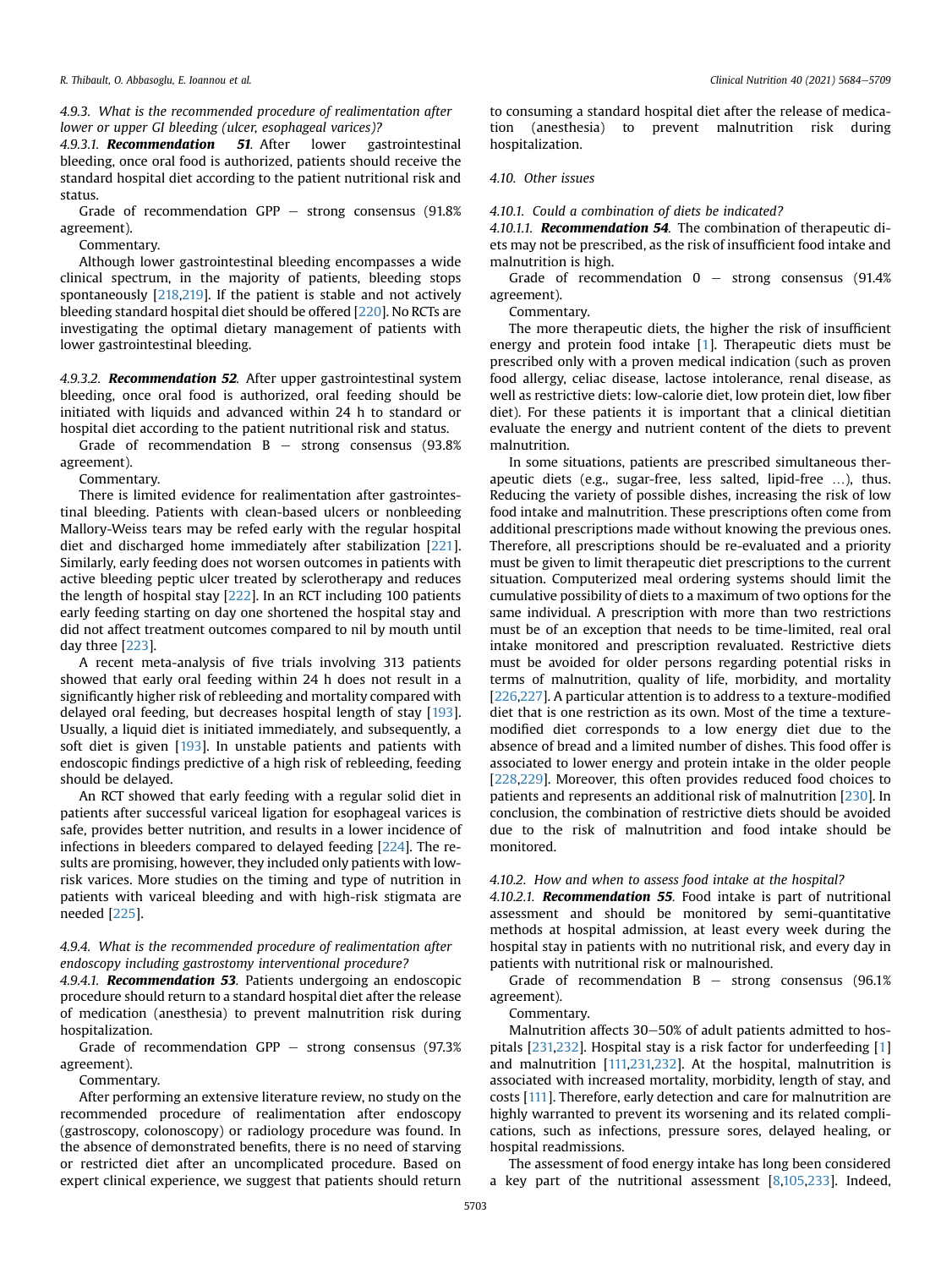reduction of dietary intake, together with the increase of energy requirements, is the main cause of hospital malnutrition. Since 2018 and the Global Leadership Initiative on Malnutrition (GLIM) [[8](#page-21-6)], an international consensus for malnutrition diagnosis, reduced food intake, or assimilation should be considered as one of the top five criteria to diagnose malnutrition  $[8]$  $[8]$ , together with BMI, weight loss, muscle mass, and inflammatory conditions. Knowing that more than two-thirds of hospitalized patients reported decreased food intake [\[1](#page-21-0)], and that undernutrition is the main cause of malnutrition, identifying patients not eating enough is a good way to diagnose malnourished patients. One study reported that a lower food intake before hospital admission alone was an even better risk predictor of complications after gastrointestinal surgery than NRS-2002 [\[234](#page-25-10)].

A correlation was found between reduced food intake and low BMI [\[235\]](#page-25-11). With the same methodology and greater number of patients, the same authors identified the factors the most strongly associated with reduced food intake on the day of nutritionDay® survey: as compared with full meal intake, reduced intake during the previous week (OR: 0.20; 95% CI: 0.17, 0.22), confinement to bed (OR: 0.49; 95% CI: 0.44, 0.55), female sex (OR: 0.53; 95% CI: 0.5, 0.56), younger age (OR: 0.74; 95% CI: 0.64, 0.85) and older age (OR: 0.80; 95% CI: 0.74; 0.88), and low BMI (OR: 0.84; 95% CI: 0.79, 0.90) [[235\]](#page-25-11).

4.10.2.2. Recommendation 56. In nutritionally at-risk patients, insufficient food intake equal to or less than 50% of energy requirements over 3 days during the hospital stay should trigger a nutritional intervention.

Grade of recommendation  $B -$  strong consensus (94.1%) agreement).

Commentary.

To assess food intake, the GLIM advocated the use of semiquantitative methods [[8](#page-21-6)]: reduced food intake is defined as food intake equal to or less than 50% of energy requirements over one week, or any reduction in food intake for more than two weeks. The former definition is based on the results of the European multicenter NutritionDay® survey showing that food consumption  $\leq 50\%$ of offered portions at lunch or dinner was independently associated with an increased (by a factor of two to eight) mortality in 16,290 adult hospitalized patients worldwide [\[39\]](#page-21-29) and in 9959 US patients [[236\]](#page-25-12). The assessment of consumed food portions has only be evaluated in the hospital setting, in the situations where the health caregivers, e.g. nurse assistants, could observe directly the consumed food by clearing the meal tray as did in NutritionDay® [[39](#page-21-29)].

Another semi-quantitative way of assessing food intake could be the use of a 10-point analog visual scale for food intake [\[237](#page-25-13)]. In 2009, the use of 10-point analog scales was proposed to assess food intake in both in- and out-patients as it is feasible, easy to use, and extremely well correlated with daily energy intake assessed by the 3-day dietary record, especially in malnourished patients [[237\]](#page-25-13). Since these results were confirmed by an independent study conducted in 1762 medical oncology patients [[238](#page-25-14)]. Moreover, the 10 point visual analog scale for food intake could help to identify hospitalized patients at risk of malnutrition with 81% of those with a score  $\langle 7 \rangle$  were at high nutritional risk  $[237]$  $[237]$  $[237]$  according to the Nutritional Risk Index (NRI) [\[239](#page-25-15)]. Nowadays, the French-Speaking Society for Clinical Nutrition and Metabolism (SFNCM) recommended the use of a 10-point analog visual scale for malnutrition screening in oncology patients [[240](#page-25-16)]. The Simple Evaluation of Food Intake (SEFI®) (www.sefi[-nutrition.com,](http://www.sefi-nutrition.com/) Knoë, le Kremlin Bicêtre, France) (ex-EPA) is approved by SFNCM to assess food intake [\[241\]](#page-25-17). SEFI® is of simple use and assesses food intake according to two different procedures: a 10-point visual analog scale that was used

in this study, and a visual assessment of consumed portions according to the NutritionDay® survey [\[39\]](#page-21-29). To assess food intake, in the setting of hospital malnutrition screening, the use of semiquantitative methods represents a gain of time when the 3-day dietary record takes several days, is often not accurate enough, and thus is responsible for a delay in malnutrition diagnosis and management. Clearly, nowadays, assessment of food intake could be performed with very simple, easy-to-use, and useful semiquantitative methods, that could be very easily implemented in daily hospital practice. These methods could be helpful to timely identify the patients who need the effort to be focussed on the best optimized nutritional care, without any delay in nutritional care decision. Food intake should be monitored weekly during the hospital stay.

## 5. General conclusion

This unique guideline provides 56 recommendations to all relevant topic of Hospital Nutrition and therefore should be helpful to organize nutritional issues in hospitals, rehabilitation centers, and nursing homes, and for achievement good patient safety within nutritional care. Despite its value for personnel responsible for hospital kitchens, as well as for nutritionist physicians, dietitians, and nurses, it is worth to mention that 30 out of 56 recommendations, which is more than half, are not based on evidence from literature, but on extrapolations or just expert knowledge. This indicates the gaps in research in this particular area and may motivate researchers and cargiver to spend more efforts to generate knowledge on this topic.

#### Funding statement

This guideline was solely financed by ESPEN, the European Society for Clinical Nutrition and Metabolism.

## Author contributions

All authors contributed: literature research, PICO questions and writing the corresponding recommendation and comments; RT: overall manuscript writing and editing; SCB: critical revision of the final manuscript; all authors approved the final submitted version of the manuscript.

#### Conflict of interest

The expert members of the working group were accredited by the ESPEN Guidelines Group, the ESPEN Education and Clinical Practice Committee, and the ESPEN executive. All expert members have declared their individual conflicts of interest according to the rules of the International Committee of Medical Journal Editors (ICMJE). If potential conflicts were indicated, they were reviewed by the ESPEN guideline officers and, in cases of doubts, by the ESPEN executive. None of the expert panel had to be excluded from the working group or from co-authorship because of serious conflicts. The conflict of interest forms are stored at the ESPEN guideline office and can be reviewed by ESPEN members with legitimate interest upon request to the ESPEN executive.

#### Acknowledgement

The authors thank the ESPEN guidelines office, and especially Anna Schweinlin, for the secretarial work and preparation of the evidence tables.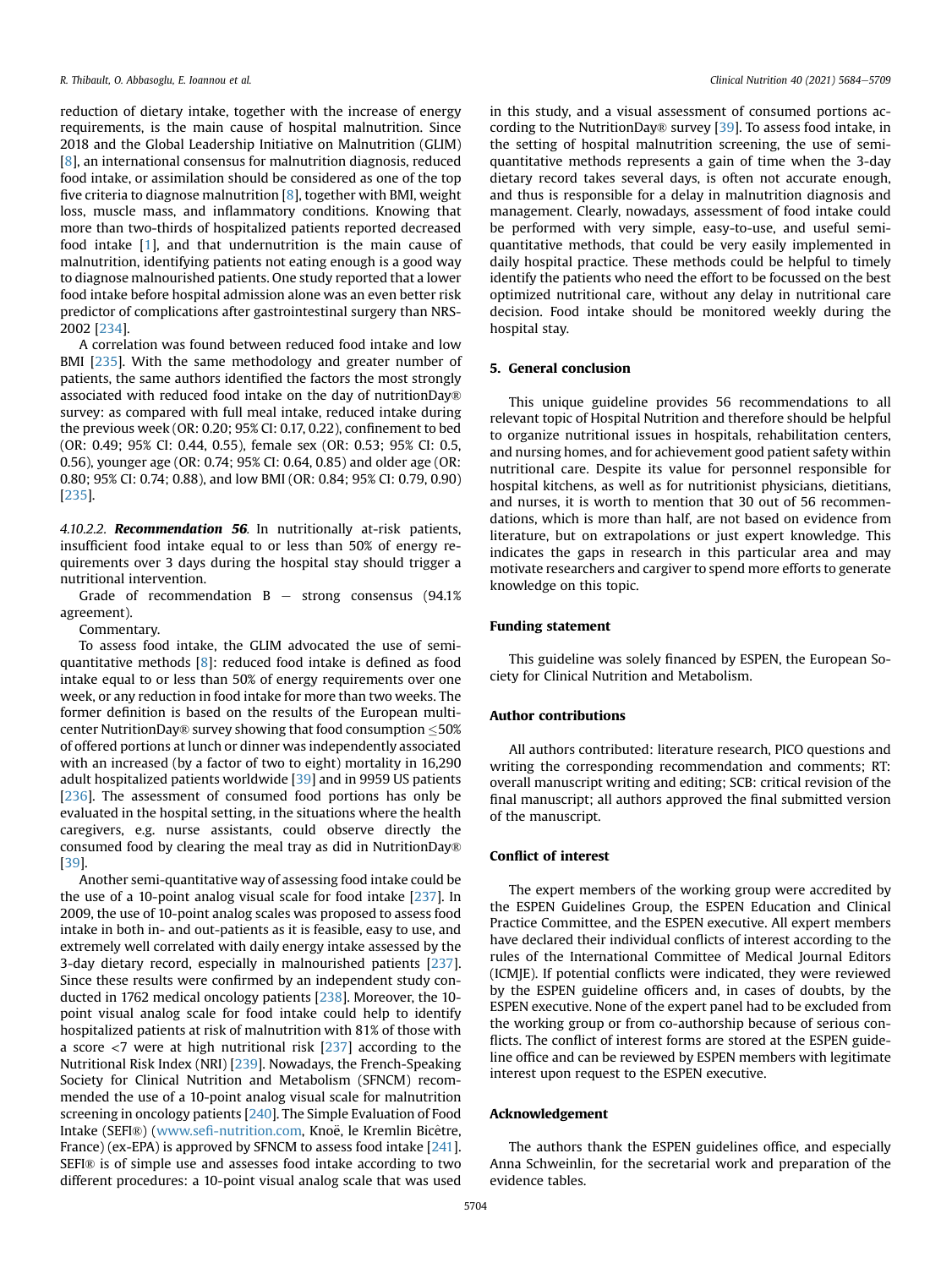#### Appendix A. Supplementary data

Supplementary data to this article can be found online at [https://doi.org/10.1016/j.clnu.2021.09.039.](https://doi.org/10.1016/j.clnu.2021.09.039)

#### References

- <span id="page-21-0"></span>[1] [Thibault R, Chikhi M, Clerc A, Darmon P, Chopard P, Genton L, et al.](http://refhub.elsevier.com/S0261-5614(21)00456-8/sref1) [Assessment of food intake in hospitalised patients: a 10-year comparative](http://refhub.elsevier.com/S0261-5614(21)00456-8/sref1) [study of a prospective hospital survey. Clin Nutr 2011;30:289](http://refhub.elsevier.com/S0261-5614(21)00456-8/sref1)-[96.](http://refhub.elsevier.com/S0261-5614(21)00456-8/sref1)
- <span id="page-21-1"></span>[2] [Vaillant M-F, Hennequin V, Duval C, Rossi F, Fontaine E, Thibault R, et al.](http://refhub.elsevier.com/S0261-5614(21)00456-8/sref2) État [des lieux des pratiques alimentaires et r](http://refhub.elsevier.com/S0261-5614(21)00456-8/sref2)é[gimes dans les](http://refhub.elsevier.com/S0261-5614(21)00456-8/sref2) établissements de santé français: enquête nationale 2017. Nutr Clin Metab 2019;33:131-[8.](http://refhub.elsevier.com/S0261-5614(21)00456-8/sref2)
- <span id="page-21-2"></span>[3] [Cederholm T, Barazzoni R, Austin P, Ballmer P, Biolo G, Bischoff SC, et al.](http://refhub.elsevier.com/S0261-5614(21)00456-8/sref3) ESPEN guidelines on defi[nitions and terminology of clinical nutrition. Clin](http://refhub.elsevier.com/S0261-5614(21)00456-8/sref3) Nutr 2017:36:49-[64.](http://refhub.elsevier.com/S0261-5614(21)00456-8/sref3)
- <span id="page-21-3"></span>[4] [Bischoff SC, Singer P, Koller M, Barazzoni R, Cederholm T, van Gossum A.](http://refhub.elsevier.com/S0261-5614(21)00456-8/sref4) [Standard operating procedures for ESPEN guidelines and consensus papers.](http://refhub.elsevier.com/S0261-5614(21)00456-8/sref4) [Clin Nutr 2015;34:1043](http://refhub.elsevier.com/S0261-5614(21)00456-8/sref4)-[51](http://refhub.elsevier.com/S0261-5614(21)00456-8/sref4).
- <span id="page-21-4"></span>[5] [Bischoff SC, Singer P, Koller M, Barazzoni R, Cederholm T, van Gossum A.](http://refhub.elsevier.com/S0261-5614(21)00456-8/sref5) [Standard operating procedures for ESPEN guidelines and consensus papers.](http://refhub.elsevier.com/S0261-5614(21)00456-8/sref5) Clin Nutr  $2015;34(6):1043-51$ .
- <span id="page-21-5"></span>[Scottish Intercollegiate Guidelines Network \(SIGN\). Revised version. In: Sign](http://refhub.elsevier.com/S0261-5614(21)00456-8/sref6) [50: a guideline developer's handbook. Edinburgh: SIGN; 2014.](http://refhub.elsevier.com/S0261-5614(21)00456-8/sref6)
- <span id="page-21-8"></span>[7] [Arbeitsgemeinschaft der Wissenschaftlichen Medizinischen Fachgesell](http://refhub.elsevier.com/S0261-5614(21)00456-8/sref7)[schaften \(AWMF\)](http://refhub.elsevier.com/S0261-5614(21)00456-8/sref7) - [St](http://refhub.elsevier.com/S0261-5614(21)00456-8/sref7)ändige Kommission Leitlinien. AWMF-regelwerk "[leitlinien](http://refhub.elsevier.com/S0261-5614(21)00456-8/sref7)". 2012.
- <span id="page-21-6"></span>[Cederholm T, Jensen GL, Correia M, Gonzalez MC, Fukushima R,](http://refhub.elsevier.com/S0261-5614(21)00456-8/sref8) [Higashiguchi T, et al. GLIM criteria for the diagnosis of malnutrition - a](http://refhub.elsevier.com/S0261-5614(21)00456-8/sref8) [consensus report from the global clinical nutrition community. Clin Nutr](http://refhub.elsevier.com/S0261-5614(21)00456-8/sref8)  $2019:38:1-9.$  $2019:38:1-9.$  $2019:38:1-9.$
- <span id="page-21-7"></span>[9] Academy of Nutrition and Dietetics. Nutrition terminology reference manual (eNCPT): dietetics language for nutrition care.
- <span id="page-21-9"></span>[10] Willett W, Rockström J, Loken B, Springmann M, Lang T, Vermeulen S, et al. [Food in the Anthropocene: the EAT-Lancet Commission on healthy diets](http://refhub.elsevier.com/S0261-5614(21)00456-8/sref10) from sustainable food systems. Lancet  $2019;393:447-92$  $2019;393:447-92$ .
- <span id="page-21-10"></span>[11] [Kyle UG, Genton L, Pichard C. Hospital length of stay and nutritional status.](http://refhub.elsevier.com/S0261-5614(21)00456-8/sref11) Curr Opin Clin Nutr Metab Care  $2005;8:397-402$  $2005;8:397-402$ .
- <span id="page-21-11"></span>[12] [Arends J, Bachmann P, Baracos V, Barthelemy N, Bertz H, Bozzetti F, et al.](http://refhub.elsevier.com/S0261-5614(21)00456-8/sref12) [ESPEN guidelines on nutrition in cancer patients. Clin Nutr 2017;36:11](http://refhub.elsevier.com/S0261-5614(21)00456-8/sref12)-[48](http://refhub.elsevier.com/S0261-5614(21)00456-8/sref12).
- <span id="page-21-48"></span>[13] [Weimann A, Braga M, Carli F, Higashiguchi T, Hübner M, Klek S, et al. ESPEN](http://refhub.elsevier.com/S0261-5614(21)00456-8/sref13) [guideline: clinical nutrition in surgery. Clin Nutr 2017;36:623](http://refhub.elsevier.com/S0261-5614(21)00456-8/sref13)-[50](http://refhub.elsevier.com/S0261-5614(21)00456-8/sref13).
- <span id="page-21-43"></span>[14] [Gomes F, Schuetz P, Bounoure L, Austin P, Ballesteros-Pomar M,](http://refhub.elsevier.com/S0261-5614(21)00456-8/sref14) [Cederholm T, et al. ESPEN guidelines on nutritional support for polymorbid](http://refhub.elsevier.com/S0261-5614(21)00456-8/sref14) [internal medicine patients. Clin Nutr 2018;37:336](http://refhub.elsevier.com/S0261-5614(21)00456-8/sref14)-[53](http://refhub.elsevier.com/S0261-5614(21)00456-8/sref14).
- <span id="page-21-47"></span>[15] [Burgos R, Breton I, Cereda E, Desport JC, Dziewas R, Genton L, et al. ESPEN](http://refhub.elsevier.com/S0261-5614(21)00456-8/sref15) [guideline clinical nutrition in neurology. Clin Nutr 2018;37:354](http://refhub.elsevier.com/S0261-5614(21)00456-8/sref15)-[96.](http://refhub.elsevier.com/S0261-5614(21)00456-8/sref15)
- <span id="page-21-13"></span>[16] [Volkert D, Beck AM, Cederholm T, Cruz-Jentoft A, Goisser S, Hooper L, et al.](http://refhub.elsevier.com/S0261-5614(21)00456-8/sref16) [ESPEN guideline on clinical nutrition and hydration in geriatrics. Clin Nutr](http://refhub.elsevier.com/S0261-5614(21)00456-8/sref16) [2019;38:10](http://refhub.elsevier.com/S0261-5614(21)00456-8/sref16)-[47.](http://refhub.elsevier.com/S0261-5614(21)00456-8/sref16)
- <span id="page-21-21"></span>[17] [Singer P, Blaser AR, Berger MM, Alhazzani W, Calder PC, Casaer MP, et al.](http://refhub.elsevier.com/S0261-5614(21)00456-8/sref17) [ESPEN guideline on clinical nutrition in the intensive care unit. Clin Nutr](http://refhub.elsevier.com/S0261-5614(21)00456-8/sref17) [2019;38:48](http://refhub.elsevier.com/S0261-5614(21)00456-8/sref17)-[79.](http://refhub.elsevier.com/S0261-5614(21)00456-8/sref17)
- <span id="page-21-44"></span>[18] [Plauth M, Bernal W, Dasarathy S, Merli M, Plank LD, Schütz T, et al.](http://refhub.elsevier.com/S0261-5614(21)00456-8/sref18) [ESPEN guideline on clinical nutrition in liver disease. Clin Nutr 2019;38:](http://refhub.elsevier.com/S0261-5614(21)00456-8/sref18)  $485 - 521$  $485 - 521$  $485 - 521$ .
- <span id="page-21-45"></span>[19] [Arvanitakis M, Ockenga J, Bezmarevic M, Gianotti L, Krznari](http://refhub.elsevier.com/S0261-5614(21)00456-8/sref19)ć Ž[, Lobo DN,](http://refhub.elsevier.com/S0261-5614(21)00456-8/sref19) [et al. ESPEN guideline on clinical nutrition in acute and chronic pancreatitis.](http://refhub.elsevier.com/S0261-5614(21)00456-8/sref19) Clin Nutr 2020:39:612-[31.](http://refhub.elsevier.com/S0261-5614(21)00456-8/sref19)
- <span id="page-21-46"></span>[20] [Fiaccadori E, Sabatino A, Barazzoni R, Carrero JJ, Cupisti A, De Waele E, et al.](http://refhub.elsevier.com/S0261-5614(21)00456-8/sref20) [ESPEN guideline on clinical nutrition in hospitalized patients with acute or](http://refhub.elsevier.com/S0261-5614(21)00456-8/sref20) chronic kidney disease. Clin Nutr  $2021:40:1644-68$ .
- <span id="page-21-12"></span>[21] Food fi[rst/food enrichment BAPEN. 2019](http://refhub.elsevier.com/S0261-5614(21)00456-8/sref21).
- <span id="page-21-14"></span>[22] [Abdelhamid A, Bunn D, Copley M, Cowap V, Dickinson A, Gray L, et al. Effec](http://refhub.elsevier.com/S0261-5614(21)00456-8/sref22)[tiveness of interventions to directly support food and drink intake in people](http://refhub.elsevier.com/S0261-5614(21)00456-8/sref22) [with dementia: systematic review and meta-analysis. BMC Geriatr 2016;16.](http://refhub.elsevier.com/S0261-5614(21)00456-8/sref22)
- [23] [Bunn DK, Abdelhamid A, Copley M, Cowap V, Dickinson A, Howe A, et al.](http://refhub.elsevier.com/S0261-5614(21)00456-8/sref23) [Effectiveness of interventions to indirectly support food and drink intake in](http://refhub.elsevier.com/S0261-5614(21)00456-8/sref23) [people with dementia: eating and Drinking Well IN dementiA \(EDWINA\)](http://refhub.elsevier.com/S0261-5614(21)00456-8/sref23) [systematic review. BMC Geriatr 2016;16](http://refhub.elsevier.com/S0261-5614(21)00456-8/sref23).
- [24] [Trabal J, Farran-Codina A. Effects of dietary enrichment with conventional](http://refhub.elsevier.com/S0261-5614(21)00456-8/sref24) [foods on energy and protein intake in older adults: a systematic review. Nutr](http://refhub.elsevier.com/S0261-5614(21)00456-8/sref24) Rev 2015:73:624-[33](http://refhub.elsevier.com/S0261-5614(21)00456-8/sref24).
- <span id="page-21-15"></span>[25] [Morilla-Herrera JC, Martín-Santos FJ, Caro-Bautista J, Saucedo-Figueredo C,](http://refhub.elsevier.com/S0261-5614(21)00456-8/sref25) [García-Mayor S, Morales-Asencio JM. Effectiveness of food-based forti](http://refhub.elsevier.com/S0261-5614(21)00456-8/sref25)fication in [older people. A systematic review and meta-analysis. JNHA 2016;20:178](http://refhub.elsevier.com/S0261-5614(21)00456-8/sref25)-[84](http://refhub.elsevier.com/S0261-5614(21)00456-8/sref25).
- <span id="page-21-16"></span>[26] [Kiss NK, Krishnasamy M, Isenring EA. The effect of nutrition intervention in](http://refhub.elsevier.com/S0261-5614(21)00456-8/sref26) [lung cancer patients undergoing chemotherapy and/or radiotherapy: a sys](http://refhub.elsevier.com/S0261-5614(21)00456-8/sref26)[tematic review. Nutr Cancer 2014;66:47](http://refhub.elsevier.com/S0261-5614(21)00456-8/sref26)-[56](http://refhub.elsevier.com/S0261-5614(21)00456-8/sref26).
- <span id="page-21-17"></span>[27] [Munk T, Beck AM, Holst M, Rosenbom E, Rasmussen HH, Nielsen MA, et al.](http://refhub.elsevier.com/S0261-5614(21)00456-8/sref27) [Positive effect of protein-supplemented hospital food on protein intake in](http://refhub.elsevier.com/S0261-5614(21)00456-8/sref27) [patients at nutritional risk: a randomised controlled trial. J Hum Nutr Diet](http://refhub.elsevier.com/S0261-5614(21)00456-8/sref27) [2014;27:122](http://refhub.elsevier.com/S0261-5614(21)00456-8/sref27)-[32.](http://refhub.elsevier.com/S0261-5614(21)00456-8/sref27)
- <span id="page-21-18"></span>[28] [Stelten S, Dekker IM, Ronday EM, Thijs A, Boelsma E, Peppelenbos HW, et al.](http://refhub.elsevier.com/S0261-5614(21)00456-8/sref28) [Protein-enriched 'regular products' and their effect on protein intake in](http://refhub.elsevier.com/S0261-5614(21)00456-8/sref28) [acute hospitalized older adults; a randomized controlled trial. Clin Nutr](http://refhub.elsevier.com/S0261-5614(21)00456-8/sref28) [2015;34:409](http://refhub.elsevier.com/S0261-5614(21)00456-8/sref28)-[14.](http://refhub.elsevier.com/S0261-5614(21)00456-8/sref28)
- <span id="page-21-19"></span>[29] [Ziylan C, Haveman-Nies A, Kremer S, de Groot LCPGM. Protein-enriched](http://refhub.elsevier.com/S0261-5614(21)00456-8/sref29) [bread and readymade meals increase community-dwelling older adults'](http://refhub.elsevier.com/S0261-5614(21)00456-8/sref29) [protein intake in a double-blind randomized controlled trial. J Am Med Dir](http://refhub.elsevier.com/S0261-5614(21)00456-8/sref29) Assoc 2017:18:145-[51.](http://refhub.elsevier.com/S0261-5614(21)00456-8/sref29)
- <span id="page-21-20"></span>[30] Leslie WS, Woodward M, Lean MEI, Theobald H, Watson L, Hankey CR, [Improving the dietary intake of under nourished older people in residential](http://refhub.elsevier.com/S0261-5614(21)00456-8/sref30) [care homes using an energy-enriching food approach: a cluster randomised](http://refhub.elsevier.com/S0261-5614(21)00456-8/sref30) controlled study. J Hum Nutr Diet  $2013;26:387-94$  $2013;26:387-94$ .
- <span id="page-21-23"></span>[31] [Leedo E, Gade J, Granov S, Mellemgaard A, Klausen TW, Rask K, et al. The](http://refhub.elsevier.com/S0261-5614(21)00456-8/sref31) [effect of a home delivery meal service of energy- and protein-rich meals on](http://refhub.elsevier.com/S0261-5614(21)00456-8/sref31) [quality of life in malnourished outpatients suffering from lung cancer: a](http://refhub.elsevier.com/S0261-5614(21)00456-8/sref31) randomized controlled trial. Nutr Cancer 2017:69:444-[53](http://refhub.elsevier.com/S0261-5614(21)00456-8/sref31).
- <span id="page-21-24"></span>[32] [Cano-Torres EA, Simental-Mendía LE, Morales-Garza LA, Ramos-Delgado JM,](http://refhub.elsevier.com/S0261-5614(21)00456-8/sref32) [Reyes-Gonzalez MM, S](http://refhub.elsevier.com/S0261-5614(21)00456-8/sref32)á[nchez-Nava VM, et al. Impact of nutritional inter](http://refhub.elsevier.com/S0261-5614(21)00456-8/sref32) [vention on length of hospital stay and mortality among hospitalized patients](http://refhub.elsevier.com/S0261-5614(21)00456-8/sref32) with malnutrition: a clinical randomized controlled trial. I Am Coll Nutr  $2017.36.235 - 9$
- <span id="page-21-22"></span>[33] [Baldwin C, Weekes CE. Dietary advice with or without oral nutritional sup](http://refhub.elsevier.com/S0261-5614(21)00456-8/sref33)[plements for disease-related malnutrition in adults. Cochrane Database Syst](http://refhub.elsevier.com/S0261-5614(21)00456-8/sref33) [Rev 2011:CD002008.](http://refhub.elsevier.com/S0261-5614(21)00456-8/sref33)
- [34] [Baldwin C, Spiro A, Ahern R, Emery PW. Oral nutritional interventions in](http://refhub.elsevier.com/S0261-5614(21)00456-8/sref34) [malnourished patients with cancer: a systematic review and meta-analysis.](http://refhub.elsevier.com/S0261-5614(21)00456-8/sref34) Am Coll Nutr 2012:104:371-[85](http://refhub.elsevier.com/S0261-5614(21)00456-8/sref34).
- <span id="page-21-26"></span>[35] [Baldwin C, Kimber KL, Gibbs M, Weekes CE. Supportive interventions for](http://refhub.elsevier.com/S0261-5614(21)00456-8/sref35) [enhancing dietary intake in malnourished or nutritionally at-risk adults.](http://refhub.elsevier.com/S0261-5614(21)00456-8/sref35) [Cochrane Database Syst Rev 2016;12:CD009840](http://refhub.elsevier.com/S0261-5614(21)00456-8/sref35).
- <span id="page-21-25"></span>[36] Bouillanne O, Curis E, Hamon-Vilcot B, Nicolis I, Chrétien P, Schauer N, et al. [Impact of protein pulse feeding on lean mass in malnourished and at-risk](http://refhub.elsevier.com/S0261-5614(21)00456-8/sref36) [hospitalized elderly patients: a randomized controlled trial. Clin Nutr](http://refhub.elsevier.com/S0261-5614(21)00456-8/sref36)  $2013:32:186 - 92$
- <span id="page-21-27"></span>[37] [Bauer J, Biolo G, Cederholm T, Cesari M, Cruz-Jentoft AJ, Morley JE, et al.](http://refhub.elsevier.com/S0261-5614(21)00456-8/sref37) [Evidence-based recommendations for optimal dietary protein intake in older](http://refhub.elsevier.com/S0261-5614(21)00456-8/sref37) [people: a position paper from the PROT-AGE Study Group. J Am Med Dir](http://refhub.elsevier.com/S0261-5614(21)00456-8/sref37) Assoc 2013:14:542-[59.](http://refhub.elsevier.com/S0261-5614(21)00456-8/sref37)
- <span id="page-21-28"></span>[38] [Deutz NE, Bauer JM, Barazzoni R, Biolo G, Boirie Y, Bosy-Westphal A, et al.](http://refhub.elsevier.com/S0261-5614(21)00456-8/sref38) [Protein intake and exercise for optimal muscle function with aging:](http://refhub.elsevier.com/S0261-5614(21)00456-8/sref38) [recommendations from the ESPEN Expert Group. Clin Nutr 2014;33:](http://refhub.elsevier.com/S0261-5614(21)00456-8/sref38)  $929 - 36$  $929 - 36$
- <span id="page-21-29"></span>[39] [Hiesmayr M, Schindler K, Pernicka E, Schuh C, Schoeniger-Hekele A, Bauer P,](http://refhub.elsevier.com/S0261-5614(21)00456-8/sref39) [et al. Decreased food intake is a risk factor for mortality in hospitalised pa](http://refhub.elsevier.com/S0261-5614(21)00456-8/sref39)[tients: the NutritionDay survey 2006. Clin Nutr 2009;28:484](http://refhub.elsevier.com/S0261-5614(21)00456-8/sref39)-[91.](http://refhub.elsevier.com/S0261-5614(21)00456-8/sref39)
- <span id="page-21-30"></span>[40] [Pullen K, Collins R, Stone T, Carter H, Sadler H, Collinson A. Are energy and](http://refhub.elsevier.com/S0261-5614(21)00456-8/sref40) [protein requirements met in hospital? J Hum Nutr Diet 2017;31:178](http://refhub.elsevier.com/S0261-5614(21)00456-8/sref40)-[87.](http://refhub.elsevier.com/S0261-5614(21)00456-8/sref40)
- <span id="page-21-31"></span>[41] [van Bokhorst-de van der Schueren MA, Roosemalen MM, Weijs PJ,](http://refhub.elsevier.com/S0261-5614(21)00456-8/sref41) [Langius JA. High waste contributes to low food intake in hospitalized pa](http://refhub.elsevier.com/S0261-5614(21)00456-8/sref41)[tients. Nutr Clin Pract 2012;27:274](http://refhub.elsevier.com/S0261-5614(21)00456-8/sref41)-[80](http://refhub.elsevier.com/S0261-5614(21)00456-8/sref41).
- <span id="page-21-32"></span>[42] [Dijxhoorn DN, Ijmker-Hemink VE, Wanten GJA, van den Berg MGA. Strate](http://refhub.elsevier.com/S0261-5614(21)00456-8/sref42)[gies to increase protein intake at mealtimes through a novel high-frequency](http://refhub.elsevier.com/S0261-5614(21)00456-8/sref42) [food service in hospitalized patients. Eur J Clin Nutr 2018;73:910](http://refhub.elsevier.com/S0261-5614(21)00456-8/sref42)-[6](http://refhub.elsevier.com/S0261-5614(21)00456-8/sref42).
- <span id="page-21-33"></span>[43] [Rattray M, Desbrow B, Roberts S. Comparing nutritional requirements, pro](http://refhub.elsevier.com/S0261-5614(21)00456-8/sref43)[vision and intakes among patients prescribed therapeutic diets in hospital:](http://refhub.elsevier.com/S0261-5614(21)00456-8/sref43) [an observational study. Nutrition 2017;39](http://refhub.elsevier.com/S0261-5614(21)00456-8/sref43)–[40:50](http://refhub.elsevier.com/S0261-5614(21)00456-8/sref43)–[6](http://refhub.elsevier.com/S0261-5614(21)00456-8/sref43).
- <span id="page-21-34"></span>[44] Söderström L, Thors Adolfsson E, Rosenblad A, Frid H, Saletti A, Bergkvist L. [Mealtime habits and meal provision are associated with malnutrition among](http://refhub.elsevier.com/S0261-5614(21)00456-8/sref44) elderly patients admitted to hospital. Clin Nutr  $2013;32:281-8$ .
- <span id="page-21-35"></span>[45] [Hope K, Ferguson M, Reidlinger DP, Agarwal E.](http://refhub.elsevier.com/S0261-5614(21)00456-8/sref45) "I don't eat when I'm sick": [older people's food and mealtime experiences in hospital. Maturitas](http://refhub.elsevier.com/S0261-5614(21)00456-8/sref45)  $2017:97:6-13.$  $2017:97:6-13.$  $2017:97:6-13.$
- <span id="page-21-36"></span>[46] [Engelheart S, Akner G. Dietary intake of energy, nutrients and water in](http://refhub.elsevier.com/S0261-5614(21)00456-8/sref46) [elderly people living at home or in nursing home. J Nutr Health Aging](http://refhub.elsevier.com/S0261-5614(21)00456-8/sref46)  $2015;19:265 - 72.$  $2015;19:265 - 72.$  $2015;19:265 - 72.$
- <span id="page-21-37"></span>[47] [Correa-Arruda WS, Vaez IdA, Aguilar-Nascimento JE, Dock-Nascimento DB.](http://refhub.elsevier.com/S0261-5614(21)00456-8/sref47) Effects of overnight fasting on handgrip strength in inpatients, vol. 17. São [Paulo: Einstein; 2018.](http://refhub.elsevier.com/S0261-5614(21)00456-8/sref47)
- <span id="page-21-38"></span>[48] [Ingadottir AR, Beck AM, Baldwin C, Weekes CE, Geirsdottir OG, Ramel A, et al.](http://refhub.elsevier.com/S0261-5614(21)00456-8/sref48) [Oral nutrition supplements and between-meal snacks for nutrition therapy](http://refhub.elsevier.com/S0261-5614(21)00456-8/sref48) in patients with COPD identifi[ed as at nutritional risk: a randomised feasi](http://refhub.elsevier.com/S0261-5614(21)00456-8/sref48)[bility trial. BMJ Open Respir Res 2019;6:e000349.](http://refhub.elsevier.com/S0261-5614(21)00456-8/sref48)
- <span id="page-21-39"></span>[49] [Mills SR, Wilcox CR, Ibrahim K, Roberts HC. Can forti](http://refhub.elsevier.com/S0261-5614(21)00456-8/sref49)fied foods and snacks [increase the energy and protein intake of hospitalised older patients? A](http://refhub.elsevier.com/S0261-5614(21)00456-8/sref49) [systematic review. J Hum Nutr Diet 2018;31:379](http://refhub.elsevier.com/S0261-5614(21)00456-8/sref49)-[89.](http://refhub.elsevier.com/S0261-5614(21)00456-8/sref49)
- <span id="page-21-40"></span>[50] [Hestevik CH, Molin M, Debesay J, Bergland A, Bye A. Older patients' and their](http://refhub.elsevier.com/S0261-5614(21)00456-8/sref50) [family caregivers' perceptions of food, meals and nutritional care in the](http://refhub.elsevier.com/S0261-5614(21)00456-8/sref50) [transition between hospital and home care: a qualitative study. BMC](http://refhub.elsevier.com/S0261-5614(21)00456-8/sref50) [Nutrition 2020;6.](http://refhub.elsevier.com/S0261-5614(21)00456-8/sref50)
- <span id="page-21-41"></span>[51] [Goeminne PC, De Wit EH, Burtin C, Valcke Y. Higher food intake and](http://refhub.elsevier.com/S0261-5614(21)00456-8/sref51) [appreciation with a new food delivery system in a Belgian hospital. Meals on](http://refhub.elsevier.com/S0261-5614(21)00456-8/sref51) Wheels, a bedside meal approach. Appetite  $2012;59:108-16$  $2012;59:108-16$ .
- <span id="page-21-42"></span>[52] [Ofei KT, Holst M, Rasmussen HH, Mikkelsen BE. How practice contributes to](http://refhub.elsevier.com/S0261-5614(21)00456-8/sref52) [trolley food waste. A qualitative study among staff involved in serving meals](http://refhub.elsevier.com/S0261-5614(21)00456-8/sref52) to hospital patients. Appetite  $2014;83:49-56$ .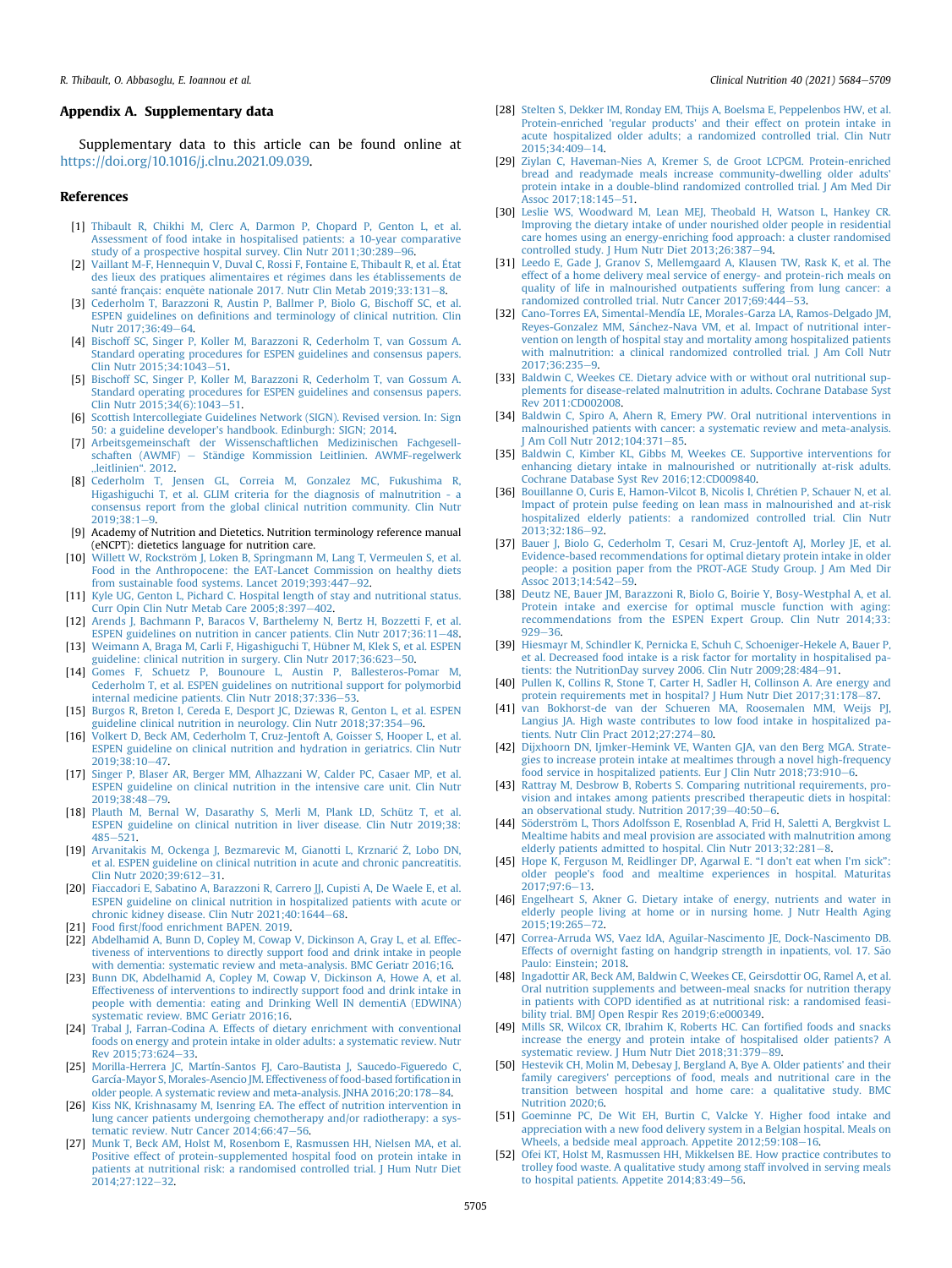#### R. Thibault, O. Abbasoglu, E. Ioannou et al. Clinical Nutrition 40 (2021) 5684-5709

- <span id="page-22-0"></span>[53] [Ofei KT, Holst M, Rasmussen HH, Mikkelsen BE. Effect of meal portion size](http://refhub.elsevier.com/S0261-5614(21)00456-8/sref53) [choice on plate waste generation among patients with different nutritional](http://refhub.elsevier.com/S0261-5614(21)00456-8/sref53) [status. An investigation using Dietary Intake Monitoring System \(DIMS\).](http://refhub.elsevier.com/S0261-5614(21)00456-8/sref53) [Appetite 2015;91:157](http://refhub.elsevier.com/S0261-5614(21)00456-8/sref53)-[64.](http://refhub.elsevier.com/S0261-5614(21)00456-8/sref53)
- <span id="page-22-1"></span>[54] [Conseil National de l](http://refhub.elsevier.com/S0261-5614(21)00456-8/sref54)'alimentation. Avis n° [78 du 4 juillet 2017 du Conseil](http://refhub.elsevier.com/S0261-5614(21)00456-8/sref54) [national de l'alimentation relatif](http://refhub.elsevier.com/S0261-5614(21)00456-8/sref54) à l'alimentation en milieu hospitalier. 2017.
- <span id="page-22-2"></span>[55] [Meal situation from the client's perspective. In: Nutrition Council and](http://refhub.elsevier.com/S0261-5614(21)00456-8/sref55) [Finnish Institute for health and Welfare. In: Guidance 4/2020: vitality in later](http://refhub.elsevier.com/S0261-5614(21)00456-8/sref55) years : food recommendation for older adults Helsinki: 2020. p.  $60-4$ .
- <span id="page-22-3"></span>[56] [Stanga Z. Hospital food: a survey of patients' perceptions. Clin Nutr 2003;22:](http://refhub.elsevier.com/S0261-5614(21)00456-8/sref56)  $241 - 6$  $241 - 6$ .
- <span id="page-22-4"></span>[57] [Johns N, Hartwell H, Morgan M. Improving the provision of meals in hospital.](http://refhub.elsevier.com/S0261-5614(21)00456-8/sref57) The patients' viewpoint. Appetite  $2010;54:181-5$ .
- <span id="page-22-5"></span>[58] [Sorensen J, Holm L, Fr](http://refhub.elsevier.com/S0261-5614(21)00456-8/sref58)ø[st MB, Kondrup J. Food for patients at nutritional risk:](http://refhub.elsevier.com/S0261-5614(21)00456-8/sref58) [a model of food sensory quality to promote intake. Clin Nutr 2012;31:](http://refhub.elsevier.com/S0261-5614(21)00456-8/sref58) [637](http://refhub.elsevier.com/S0261-5614(21)00456-8/sref58)-[46](http://refhub.elsevier.com/S0261-5614(21)00456-8/sref58)
- <span id="page-22-6"></span>[59] [Stroebele N, De Castro JM. Effect of ambience on food intake and food choice.](http://refhub.elsevier.com/S0261-5614(21)00456-8/sref59) Nutrition  $2004:20:821-38$ .
- <span id="page-22-7"></span>[60] [Navarro DA, Boaz M, Krause I, Elis A, Chernov K, Giabra M, et al. Improved](http://refhub.elsevier.com/S0261-5614(21)00456-8/sref60) [meal presentation increases food intake and decreases readmission rate in](http://refhub.elsevier.com/S0261-5614(21)00456-8/sref60) hospitalized patients. Clin Nutr  $2016:35:1153-8$ .
- <span id="page-22-8"></span>[61] Rumun AJ. Infl[uence of religious beliefs on healthcare practice. Int J Educ Res](http://refhub.elsevier.com/S0261-5614(21)00456-8/sref61)  $2014:2:37-48.$  $2014:2:37-48.$  $2014:2:37-48.$
- <span id="page-22-9"></span>[62] [Hodge JG. Respecting religious freedoms and protecting the public's health.](http://refhub.elsevier.com/S0261-5614(21)00456-8/sref62) [Publ Health Rep 2015;130:546](http://refhub.elsevier.com/S0261-5614(21)00456-8/sref62)-[9](http://refhub.elsevier.com/S0261-5614(21)00456-8/sref62).
- <span id="page-22-10"></span>[63] [Padela AI, Gunter K, Killawi A, Heisler M. Religious values and healthcare](http://refhub.elsevier.com/S0261-5614(21)00456-8/sref63) [accommodations: voices from the American muslim community. J Gen](http://refhub.elsevier.com/S0261-5614(21)00456-8/sref63) Intern Med  $2012:27:708-15$  $2012:27:708-15$ .
- <span id="page-22-11"></span>[64] [Laïcit](http://refhub.elsevier.com/S0261-5614(21)00456-8/sref64)é[. Un guide pour la gestion du fait religieux dans les h](http://refhub.elsevier.com/S0261-5614(21)00456-8/sref64)ô[pitaux. Histoire,](http://refhub.elsevier.com/S0261-5614(21)00456-8/sref64) [monde et cultures religieuses 2016;37:180. n](http://refhub.elsevier.com/S0261-5614(21)00456-8/sref64)°.
- <span id="page-22-12"></span>[65] [Draper CF, Tini G, Vassallo I, Godin JP, Su M, Jia W, et al. Front cover: vegan](http://refhub.elsevier.com/S0261-5614(21)00456-8/sref65) [and animal meal composition and timing in](http://refhub.elsevier.com/S0261-5614(21)00456-8/sref65)fluence glucose and lipid related postprandial metabolic profi[les. Mol Nutr Food Res 2019;63:1970013.](http://refhub.elsevier.com/S0261-5614(21)00456-8/sref65)
- [66] Gluba-Brzózka A, Franczyk B, Rysz J. Vegetarian diet in chronic kidney dis[ease](http://refhub.elsevier.com/S0261-5614(21)00456-8/sref66)-[a friend or foe. Nutrients 2017;9:374.](http://refhub.elsevier.com/S0261-5614(21)00456-8/sref66)
- [67] [Dinu M, Abbate R, Gensini GF, Casini A, So](http://refhub.elsevier.com/S0261-5614(21)00456-8/sref67)fi F. Vegetarian, vegan diets and [multiple health outcomes: a systematic review with meta-analysis of](http://refhub.elsevier.com/S0261-5614(21)00456-8/sref67) [observational studies. Crit Rev Food Sci Nutr 2017;57:3640](http://refhub.elsevier.com/S0261-5614(21)00456-8/sref67)-[9](http://refhub.elsevier.com/S0261-5614(21)00456-8/sref67).
- <span id="page-22-13"></span>[68] [Larpin C, Wozniak H, Genton L, Serratrice J. Vegetarian and vegan diets and](http://refhub.elsevier.com/S0261-5614(21)00456-8/sref68) [their impact on health. Rev Med Suisse 2019;15:1849](http://refhub.elsevier.com/S0261-5614(21)00456-8/sref68)-[53.](http://refhub.elsevier.com/S0261-5614(21)00456-8/sref68)
- <span id="page-22-14"></span>[69] Gallego-Narbón A, Zapatera B, Barrios L, Vaquero MP. Vitamin B(12) and [folate status in Spanish lacto-ovo vegetarians and vegans. J Nutr Sci 2019;8:](http://refhub.elsevier.com/S0261-5614(21)00456-8/sref69) [e7.](http://refhub.elsevier.com/S0261-5614(21)00456-8/sref69)
- <span id="page-22-15"></span>[70] [Rizzo G, Lagan](http://refhub.elsevier.com/S0261-5614(21)00456-8/sref70)à AS, Rapisarda AM, La Ferrera GM, Buscema M, Rossetti P, [et al. Vitamin B12 among vegetarians: status, assessment and supplemen](http://refhub.elsevier.com/S0261-5614(21)00456-8/sref70)[tation. Nutrients 2016;8](http://refhub.elsevier.com/S0261-5614(21)00456-8/sref70).
- <span id="page-22-16"></span>[71] [Theethira TG, Dennis M. Celiac disease and the gluten-free diet: conse](http://refhub.elsevier.com/S0261-5614(21)00456-8/sref71)[quences and recommendations for improvement. Dig Dis 2015;33:175](http://refhub.elsevier.com/S0261-5614(21)00456-8/sref71)-[82](http://refhub.elsevier.com/S0261-5614(21)00456-8/sref71).
- <span id="page-22-17"></span>[72] [Masson-Matthee MD. The Codex Alimentarius: harmonisation through](http://refhub.elsevier.com/S0261-5614(21)00456-8/sref72) [standard-setting. The Codex Alimentarius commission and its standards:](http://refhub.elsevier.com/S0261-5614(21)00456-8/sref72) [t.M.C. Asser Press; 2007. p. 51](http://refhub.elsevier.com/S0261-5614(21)00456-8/sref72)-[94](http://refhub.elsevier.com/S0261-5614(21)00456-8/sref72).
- <span id="page-22-18"></span>[73] [See JA, Kaukinen K, Makharia GK, Gibson PR, Murray JA. Practical insights](http://refhub.elsevier.com/S0261-5614(21)00456-8/sref73) [into gluten-free diets. Nat Rev Gastroenterol Hepatol 2015;12:580](http://refhub.elsevier.com/S0261-5614(21)00456-8/sref73)-[91](http://refhub.elsevier.com/S0261-5614(21)00456-8/sref73).
- <span id="page-22-19"></span>[74] [Per](http://refhub.elsevier.com/S0261-5614(21)00456-8/sref74)ä[aho M, Kaukinen K, Paasikivi K, Siev](http://refhub.elsevier.com/S0261-5614(21)00456-8/sref74)ä[nen H, Lohiniemi S, M](http://refhub.elsevier.com/S0261-5614(21)00456-8/sref74)äki M, et al. [Wheat-starch-based gluten-free products in the treatment of newly detected](http://refhub.elsevier.com/S0261-5614(21)00456-8/sref74) [coeliac disease: prospective and randomized study. Aliment Pharmacol Ther](http://refhub.elsevier.com/S0261-5614(21)00456-8/sref74) [2003;17:587](http://refhub.elsevier.com/S0261-5614(21)00456-8/sref74)-[94.](http://refhub.elsevier.com/S0261-5614(21)00456-8/sref74)
- [75] [Pinto-S](http://refhub.elsevier.com/S0261-5614(21)00456-8/sref75)á[nchez MI, Causada-Calo N, Bercik P, Ford AC, Murray JA,](http://refhub.elsevier.com/S0261-5614(21)00456-8/sref75) [Armstrong D, et al. Safety of adding oats to a gluten-free diet for patients](http://refhub.elsevier.com/S0261-5614(21)00456-8/sref75) [with celiac disease: systematic review and meta-analysis of clinical and](http://refhub.elsevier.com/S0261-5614(21)00456-8/sref75) [observational studies. Gastroenterology 2017;153:395](http://refhub.elsevier.com/S0261-5614(21)00456-8/sref75)-[409. e3](http://refhub.elsevier.com/S0261-5614(21)00456-8/sref75).
- [76] [Lionetti E, Gatti S, Galeazzi T, Caporelli N, Francavilla R, Cucchiara S, et al.](http://refhub.elsevier.com/S0261-5614(21)00456-8/sref76) [Safety of oats in children with celiac disease: a double-blind, randomized,](http://refhub.elsevier.com/S0261-5614(21)00456-8/sref76) [placebo-controlled trial. J Pediatr 2018;194:116](http://refhub.elsevier.com/S0261-5614(21)00456-8/sref76)-[122.e2](http://refhub.elsevier.com/S0261-5614(21)00456-8/sref76).
- [77] Kaukinen K, Collin P, Huhtala H, Mäki M. Long-term consumption of oats in [adult celiac disease patients. Nutrients 2013;5:4380](http://refhub.elsevier.com/S0261-5614(21)00456-8/sref77)-[9.](http://refhub.elsevier.com/S0261-5614(21)00456-8/sref77)
- [78] [Alakoski A, Hervonen K, Mansikka E, Reunala T, Kaukinen K, Kivel](http://refhub.elsevier.com/S0261-5614(21)00456-8/sref78)ä L, et al. [The long-term safety and quality of life effects of oats in dermatitis herpe](http://refhub.elsevier.com/S0261-5614(21)00456-8/sref78)[tiformis. Nutrients 2020;12:1060](http://refhub.elsevier.com/S0261-5614(21)00456-8/sref78).
- <span id="page-22-20"></span>[79] [Leonard MM, Sapone A, Catassi C, Fasano A. Celiac disease and nonceliac](http://refhub.elsevier.com/S0261-5614(21)00456-8/sref79) [gluten sensitivity. J Am Med Assoc 2017;318:647](http://refhub.elsevier.com/S0261-5614(21)00456-8/sref79).
- <span id="page-22-21"></span>[80] [Kim HS, Demyen MF, Mathew J, Kothari N, Feurdean M, Ahlawat SK. Obesity,](http://refhub.elsevier.com/S0261-5614(21)00456-8/sref80) [metabolic syndrome, and cardiovascular risk in gluten-free followers](http://refhub.elsevier.com/S0261-5614(21)00456-8/sref80) [without celiac disease in the United States: results from the national health](http://refhub.elsevier.com/S0261-5614(21)00456-8/sref80) [and nutrition examination survey 2009-2014. Dig Dis Sci 2017;62:2440](http://refhub.elsevier.com/S0261-5614(21)00456-8/sref80)-[8.](http://refhub.elsevier.com/S0261-5614(21)00456-8/sref80)
- <span id="page-22-22"></span>[81] [Catassi C, Alaedini A, Bojarski C, Bonaz B, Bouma G, Carroccio A, et al. The](http://refhub.elsevier.com/S0261-5614(21)00456-8/sref81) [overlapping area of non-celiac gluten sensitivity \(NCGS\) and wheat-sensitive](http://refhub.elsevier.com/S0261-5614(21)00456-8/sref81) [irritable bowel syndrome \(IBS\): an update. Nutrients 2017;9:1268.](http://refhub.elsevier.com/S0261-5614(21)00456-8/sref81)
- <span id="page-22-23"></span>[82] [Gibson PR, Skodje GI, Lundin KEA. Non-coeliac gluten sensitivity.](http://refhub.elsevier.com/S0261-5614(21)00456-8/sref82) Gastroenterol Hepatol 2017;32:86-[9.](http://refhub.elsevier.com/S0261-5614(21)00456-8/sref82)
- <span id="page-22-24"></span>[83] [Diez-Sampedro A, Olenick M, Maltseva T, Flowers M. A gluten-free diet, not](http://refhub.elsevier.com/S0261-5614(21)00456-8/sref83) [an appropriate choice without a medical diagnosis. J Nutr Metab 2019;2019:](http://refhub.elsevier.com/S0261-5614(21)00456-8/sref83)  $1 - 5.$  $1 - 5.$  $1 - 5.$  $1 - 5.$
- <span id="page-22-25"></span>[84] [Bulka CM, Davis MA, Karagas MR, Ahsan H, Argos M. The unintended con](http://refhub.elsevier.com/S0261-5614(21)00456-8/sref84)[sequences of a gluten-free diet. Epidemiology 2017;28:e24](http://refhub.elsevier.com/S0261-5614(21)00456-8/sref84)-[5.](http://refhub.elsevier.com/S0261-5614(21)00456-8/sref84)
- <span id="page-22-26"></span>[85] Theethira TG, Dennis M, Leffl[er DA. Nutritional consequences of celiac dis](http://refhub.elsevier.com/S0261-5614(21)00456-8/sref85)[ease and the gluten-free diet. Expet Rev Gastroenterol Hepatol 2014;8:](http://refhub.elsevier.com/S0261-5614(21)00456-8/sref85)  $123 - 9$  $123 - 9$
- <span id="page-22-27"></span>[86] [Cox SR, Lindsay JO, Fromentin S, Stagg AJ, McCarthy NE, Galleron N, et al.](http://refhub.elsevier.com/S0261-5614(21)00456-8/sref86) [Effects of low FODMAP diet on symptoms, fecal microbiome, and markers of](http://refhub.elsevier.com/S0261-5614(21)00456-8/sref86) infl[ammation in patients with quiescent in](http://refhub.elsevier.com/S0261-5614(21)00456-8/sref86)flammatory bowel disease in a [randomized trial. Gastroenterology 2020;158:176](http://refhub.elsevier.com/S0261-5614(21)00456-8/sref86)-[88. e7.](http://refhub.elsevier.com/S0261-5614(21)00456-8/sref86)
- [87] [Zhou S-Y, Gillilland M, Wu X, Leelasinjaroen P, Zhang G, Zhou H, et al.](http://refhub.elsevier.com/S0261-5614(21)00456-8/sref87) [FODMAP diet modulates visceral nociception by lipopolysaccharide](http://refhub.elsevier.com/S0261-5614(21)00456-8/sref87)mediated intestinal infl[ammation and barrier dysfunction. J Clin Invest](http://refhub.elsevier.com/S0261-5614(21)00456-8/sref87) 2017:128:267-[80](http://refhub.elsevier.com/S0261-5614(21)00456-8/sref87).
- [88] [Staudacher HM, Lomer MCE, Farquharson FM, Louis P, Fava F, Franciosi E,](http://refhub.elsevier.com/S0261-5614(21)00456-8/sref88) [et al. A diet low in FODMAPs reduces symptoms in patients with irritable](http://refhub.elsevier.com/S0261-5614(21)00456-8/sref88) [bowel syndrome and A probiotic restores bi](http://refhub.elsevier.com/S0261-5614(21)00456-8/sref88)fidobacterium species: a ran[domized controlled trial. Gastroenterology 2017;153:936](http://refhub.elsevier.com/S0261-5614(21)00456-8/sref88)-[47.](http://refhub.elsevier.com/S0261-5614(21)00456-8/sref88)
- [89] Böhn L, Störsrud S, Liljebo T, Collin L, Lindfors P, Törnblom H, et al. Diet low [in FODMAPs reduces symptoms of irritable bowel syndrome as well as](http://refhub.elsevier.com/S0261-5614(21)00456-8/sref89) [traditional dietary advice: a randomized controlled trial. Gastroenterology](http://refhub.elsevier.com/S0261-5614(21)00456-8/sref89)  $2015:149:1399 - 1407e2$
- [90] [Halmos EP, Power VA, Shepherd SJ, Gibson PR, Muir JG. A diet low in FOD-](http://refhub.elsevier.com/S0261-5614(21)00456-8/sref90)[MAPs reduces symptoms of irritable bowel syndrome. Gastroenterology](http://refhub.elsevier.com/S0261-5614(21)00456-8/sref90)  $2014.146.67 - 75. e5$
- <span id="page-22-28"></span>[91] [Di Rienzo T, D'Angelo G, D'Aversa F, Campanale MC, Cesario V, Montalto M,](http://refhub.elsevier.com/S0261-5614(21)00456-8/sref91) [et al. Lactose intolerance: from diagnosis to correct management. Eur Rev](http://refhub.elsevier.com/S0261-5614(21)00456-8/sref91) [Med Pharmacol Sci 2013;17\(Suppl 2\):18](http://refhub.elsevier.com/S0261-5614(21)00456-8/sref91)-[25.](http://refhub.elsevier.com/S0261-5614(21)00456-8/sref91)
- <span id="page-22-29"></span>[92] [Newcomer AD, McGill DB, Thomas PJ, Hofmann AF. Prospective comparison](http://refhub.elsevier.com/S0261-5614(21)00456-8/sref92) [of indirect methods for detecting lactase de](http://refhub.elsevier.com/S0261-5614(21)00456-8/sref92)ficiency. N Engl J Med 1975;293:  $1232 - 6$  $1232 - 6$  $1232 - 6$
- <span id="page-22-30"></span>[93] [Metz G, Peters T, Jenkins DA, Newman A, Blendis L. Breath hydrogen as a](http://refhub.elsevier.com/S0261-5614(21)00456-8/sref93) [diagnostic method for hypolactasia. Lancet 1975;305:1155](http://refhub.elsevier.com/S0261-5614(21)00456-8/sref93)-[7](http://refhub.elsevier.com/S0261-5614(21)00456-8/sref93).
- <span id="page-22-31"></span>[94] [Schlienger J-L. R](http://refhub.elsevier.com/S0261-5614(21)00456-8/sref94)é[gime sans lait, faits et fantasmes. Pratiques en nutrition](http://refhub.elsevier.com/S0261-5614(21)00456-8/sref94)  $2014:10:14 - 7$  $2014:10:14 - 7$ .
- <span id="page-22-32"></span>[95] Lecerf J-M. L'[antilait, contre la nutrition, contre l](http://refhub.elsevier.com/S0261-5614(21)00456-8/sref95)'homme. Pratiques en [nutrition 2016;12:1.](http://refhub.elsevier.com/S0261-5614(21)00456-8/sref95)
- <span id="page-22-33"></span>[96] [Corazza GR, Strocchi A, Gasbarrini G. Fasting breath hydrogen in celiac dis](http://refhub.elsevier.com/S0261-5614(21)00456-8/sref96)[ease. Gastroenterology 1987;93:53](http://refhub.elsevier.com/S0261-5614(21)00456-8/sref96)-[8.](http://refhub.elsevier.com/S0261-5614(21)00456-8/sref96)
- <span id="page-22-34"></span>[97] [Wedlake L, Thomas K, McGough C, Andreyev HJN. Small bowel bacterial](http://refhub.elsevier.com/S0261-5614(21)00456-8/sref97) [overgrowth and lactose intolerance during radical pelvic radiotherapy: an](http://refhub.elsevier.com/S0261-5614(21)00456-8/sref97) [observational study. Eur J Cancer 2008;44:2212](http://refhub.elsevier.com/S0261-5614(21)00456-8/sref97)-[7.](http://refhub.elsevier.com/S0261-5614(21)00456-8/sref97)
- <span id="page-22-35"></span>[98] [Shaukat A, Levitt MD, Taylor BC, MacDonald R, Shamliyan TA, Kane RL, et al.](http://refhub.elsevier.com/S0261-5614(21)00456-8/sref98) [Systematic review: effective management strategies for lactose intolerance.](http://refhub.elsevier.com/S0261-5614(21)00456-8/sref98) [Ann Intern Med 2010;152:797](http://refhub.elsevier.com/S0261-5614(21)00456-8/sref98)-[803](http://refhub.elsevier.com/S0261-5614(21)00456-8/sref98).
- <span id="page-22-36"></span>[99] [Marteau P, Messing B, Arrigoni E, Briet F, Flourie B, Morin M-C, et al. Do](http://refhub.elsevier.com/S0261-5614(21)00456-8/sref99) [patients with short-bowel syndrome need a lactose-free diet? Nutrition](http://refhub.elsevier.com/S0261-5614(21)00456-8/sref99)  $1997:13:13-6.$  $1997:13:13-6.$  $1997:13:13-6.$
- [100] [Pironi L, Arends J, Bozzetti F, Cuerda C, Gillanders L, Jeppesen PB, et al. ESPEN](http://refhub.elsevier.com/S0261-5614(21)00456-8/sref100) [guidelines on chronic intestinal failure in adults. Clin Nutr 2016;35:](http://refhub.elsevier.com/S0261-5614(21)00456-8/sref100)  $247 - 307$  $247 - 307$  $247 - 307$
- [101] [Morin MC. Prise en soin di](http://refhub.elsevier.com/S0261-5614(21)00456-8/sref101)é[t](http://refhub.elsevier.com/S0261-5614(21)00456-8/sref101)étique de l'intolérant au lactose: quand et comment? L'Information diété[tique. Revue de l'Association des di](http://refhub.elsevier.com/S0261-5614(21)00456-8/sref101)été[ticiens](http://refhub.elsevier.com/S0261-5614(21)00456-8/sref101) de langue française; 2015. p.  $20-30$ .
- <span id="page-22-37"></span>[102] [Wahlqvist ML. Lactose nutrition in lactase nonpersisters. Asia Pac J Clin Nutr](http://refhub.elsevier.com/S0261-5614(21)00456-8/sref102)  $2015;24(Suppl 1):S21-5.$  $2015;24(Suppl 1):S21-5.$  $2015;24(Suppl 1):S21-5.$
- <span id="page-22-38"></span>[103] [National Pressure Ulcer Advisory Panel. European pressure ulcer advisory](http://refhub.elsevier.com/S0261-5614(21)00456-8/sref103) Panel, Pan pacifi[c pressure injury alliance. Prevention and treatment of](http://refhub.elsevier.com/S0261-5614(21)00456-8/sref103) [pressure ulcers: quick reference guide. Emily Haesler ed. Osborne Park,](http://refhub.elsevier.com/S0261-5614(21)00456-8/sref103) [Western Australia: Cambridge Media; 2014.](http://refhub.elsevier.com/S0261-5614(21)00456-8/sref103)
- <span id="page-22-39"></span>[104] [Rousseau A-F, Losser M-R, Ichai C, Berger MM. ESPEN endorsed recom](http://refhub.elsevier.com/S0261-5614(21)00456-8/sref104)[mendations: nutritional therapy in major burns. Clin Nutr 2013;32:](http://refhub.elsevier.com/S0261-5614(21)00456-8/sref104)  $497 - 502.$  $497 - 502.$  $497 - 502.$  $497 - 502.$
- <span id="page-22-40"></span>[105] [Kondrup J, Allison SP, Elia M, Vellas B, Plauth M. ESPEN guidelines for](http://refhub.elsevier.com/S0261-5614(21)00456-8/sref105) [nutrition screening 2002. Clin Nutr 2003;22:415](http://refhub.elsevier.com/S0261-5614(21)00456-8/sref105)-[21.](http://refhub.elsevier.com/S0261-5614(21)00456-8/sref105)
- <span id="page-22-41"></span>[106] [Porter J, Ottrey E, Huggins CE. Protected Mealtimes in hospitals and nutri](http://refhub.elsevier.com/S0261-5614(21)00456-8/sref106)[tional intake: systematic review and meta-analyses. Int J Nurs Stud 2017;65:](http://refhub.elsevier.com/S0261-5614(21)00456-8/sref106)  $62 - 9.$  $62 - 9.$  $62 - 9.$  $62 - 9.$
- <span id="page-22-42"></span>[107] [Schuetz P, Fehr R, Baechli V, Geiser M, Deiss M, Gomes F, et al. Individualised](http://refhub.elsevier.com/S0261-5614(21)00456-8/sref107) [nutritional support in medical inpatients at nutritional risk: a randomised](http://refhub.elsevier.com/S0261-5614(21)00456-8/sref107) [clinical trial. Lancet 2019;393:2312](http://refhub.elsevier.com/S0261-5614(21)00456-8/sref107)-[21](http://refhub.elsevier.com/S0261-5614(21)00456-8/sref107).
- <span id="page-22-43"></span>[108] [Coenegracht C, Urgese T. Neue Wege in der Seniorenverp](http://refhub.elsevier.com/S0261-5614(21)00456-8/sref108)flegung: evaluation [einer protein- und energiedichten Kost für](http://refhub.elsevier.com/S0261-5614(21)00456-8/sref108) ältere Menschen in einem ger[iatrischen Spital. Aktuelle Ern](http://refhub.elsevier.com/S0261-5614(21)00456-8/sref108)ä[hrungsmed 2019;44:93](http://refhub.elsevier.com/S0261-5614(21)00456-8/sref108)-[8](http://refhub.elsevier.com/S0261-5614(21)00456-8/sref108).
- <span id="page-22-44"></span>[109] [Vasse E, Beelen J, de Roos NM, Janssen N, de Groot LC. Protein intake in](http://refhub.elsevier.com/S0261-5614(21)00456-8/sref109) [hospitalized older people with and without increased risk of malnutrition.](http://refhub.elsevier.com/S0261-5614(21)00456-8/sref109) Eur J Clin Nutr  $2018;72:917-9$  $2018;72:917-9$  $2018;72:917-9$ .
- <span id="page-22-45"></span>[110] [Pirlich M, Schütz T, Norman K, Gastell S, Lübke HJ, Bischoff SC, et al. The](http://refhub.elsevier.com/S0261-5614(21)00456-8/sref110) [German hospital malnutrition study. Clin Nutr 2006;25:563](http://refhub.elsevier.com/S0261-5614(21)00456-8/sref110)-[72](http://refhub.elsevier.com/S0261-5614(21)00456-8/sref110).
- <span id="page-22-46"></span>[111] [Norman K, Pichard C, Lochs H, Pirlich M. Prognostic impact of disease-related](http://refhub.elsevier.com/S0261-5614(21)00456-8/sref111) [malnutrition. Clin Nutr 2008;27:5](http://refhub.elsevier.com/S0261-5614(21)00456-8/sref111)-[15.](http://refhub.elsevier.com/S0261-5614(21)00456-8/sref111)
- <span id="page-22-47"></span>[112] [Friedli N, Stanga Z, Culkin A, Crook M, Laviano A, Sobotka L, et al. Manage](http://refhub.elsevier.com/S0261-5614(21)00456-8/sref112)[ment and prevention of refeeding syndrome in medical inpatients: an](http://refhub.elsevier.com/S0261-5614(21)00456-8/sref112) [evidence-based and consensus-supported algorithm. Nutrition 2018;47:](http://refhub.elsevier.com/S0261-5614(21)00456-8/sref112)  $13 - 20.$  $13 - 20.$  $13 - 20.$
- <span id="page-22-48"></span>[113] [Zeki S, Culkin A, Gabe SM, Nightingale JM. Refeeding hypophosphataemia is](http://refhub.elsevier.com/S0261-5614(21)00456-8/sref113) [more common in enteral than parenteral feeding in adult in patients. Clin](http://refhub.elsevier.com/S0261-5614(21)00456-8/sref113) [Nutr 2011;30:365](http://refhub.elsevier.com/S0261-5614(21)00456-8/sref113)-[8](http://refhub.elsevier.com/S0261-5614(21)00456-8/sref113).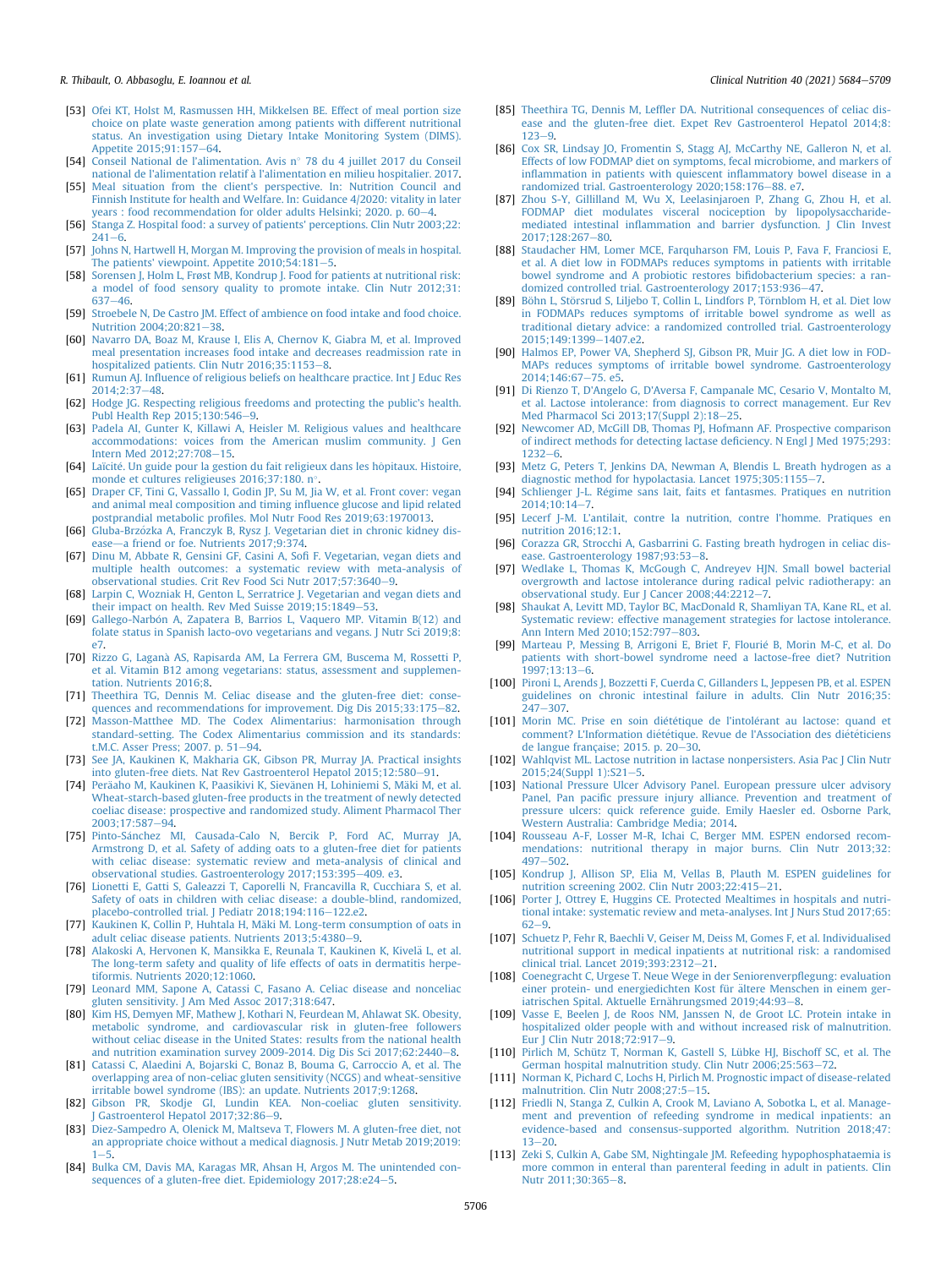- <span id="page-23-0"></span>[114] [Rio A, Whelan K, Goff L, Reidlinger DP, Smeeton N. Occurrence of refeeding](http://refhub.elsevier.com/S0261-5614(21)00456-8/sref114) syndrome in adults started on artifi[cial nutrition support: prospective cohort](http://refhub.elsevier.com/S0261-5614(21)00456-8/sref114) [study. BMJ Open 2013;3:e002173.](http://refhub.elsevier.com/S0261-5614(21)00456-8/sref114)
- <span id="page-23-1"></span>[115] [Vignaud M, Constantin J-M, Ruivard M, Villemeyre-Plane M, Futier E, Bazin J-](http://refhub.elsevier.com/S0261-5614(21)00456-8/sref115)E, et al. Refeeding syndrome infl[uences outcome of anorexia nervosa pa](http://refhub.elsevier.com/S0261-5614(21)00456-8/sref115)[tients in intensive care unit: an observational study. Crit Care 2010;14:R172](http://refhub.elsevier.com/S0261-5614(21)00456-8/sref115). [116] [Hearing SD. Refeeding syndrome. BMJ 2004;328:908](http://refhub.elsevier.com/S0261-5614(21)00456-8/sref116)-[9.](http://refhub.elsevier.com/S0261-5614(21)00456-8/sref116)
- [117] [Kraaijenbrink BV, Lambers WM, Mathus-Vliegen EM, Siegert CE. Incidence of](http://refhub.elsevier.com/S0261-5614(21)00456-8/sref117)
- [refeeding syndrome in internal medicine patients. Neth J Med 2016;74:](http://refhub.elsevier.com/S0261-5614(21)00456-8/sref117)  $116 - 21$  $116 - 21$
- <span id="page-23-2"></span>[118] [Pourhassan M, Cuvelier I, Gehrke I, Marburger C, Modreker MK, Volkert D,](http://refhub.elsevier.com/S0261-5614(21)00456-8/sref118) [et al. Risk factors of refeeding syndrome in malnourished older hospitalized](http://refhub.elsevier.com/S0261-5614(21)00456-8/sref118) patients. Clin Nutr 2018:37:1354-[9](http://refhub.elsevier.com/S0261-5614(21)00456-8/sref118).
- <span id="page-23-3"></span>[119] [Friedli N, Stanga Z, Sobotka L, Culkin A, Kondrup J, Laviano A, et al. Revisiting](http://refhub.elsevier.com/S0261-5614(21)00456-8/sref119) [the refeeding syndrome: results of a systematic review. Nutrition 2017;35:](http://refhub.elsevier.com/S0261-5614(21)00456-8/sref119)  $151 - 60.$  $151 - 60.$  $151 - 60.$
- <span id="page-23-4"></span>[120] [American Diabetes Association. Summary of revisions: standards of medical](http://refhub.elsevier.com/S0261-5614(21)00456-8/sref120) [care in diabetes](http://refhub.elsevier.com/S0261-5614(21)00456-8/sref120)-[2019. Diabetes Care 2018;42:S4](http://refhub.elsevier.com/S0261-5614(21)00456-8/sref120)-[6.](http://refhub.elsevier.com/S0261-5614(21)00456-8/sref120)
- <span id="page-23-5"></span>[121] Mann JI, De Leeuw I, Hermansen K, Karamanos B, Karlström B. [Katsilambros N, et al. Evidence-based nutritional approaches to the treat](http://refhub.elsevier.com/S0261-5614(21)00456-8/sref121)[ment and prevention of diabetes mellitus. Nutr Metabol Cardiovasc Dis](http://refhub.elsevier.com/S0261-5614(21)00456-8/sref121)  $2004:14:373-94$
- <span id="page-23-6"></span>[122] [Ley SH, Hamdy O, Mohan V, Hu FB. Prevention and management of type 2](http://refhub.elsevier.com/S0261-5614(21)00456-8/sref122) [diabetes: dietary components and nutritional strategies. Lancet 2014;383:](http://refhub.elsevier.com/S0261-5614(21)00456-8/sref122) [1999](http://refhub.elsevier.com/S0261-5614(21)00456-8/sref122)-[2007](http://refhub.elsevier.com/S0261-5614(21)00456-8/sref122)
- <span id="page-23-7"></span>[123] [Jeevanandam M, Young DH, Schiller WR. Obesity and the metabolic response](http://refhub.elsevier.com/S0261-5614(21)00456-8/sref123) [to severe multiple trauma in man. J Clin Invest 1991;87:262](http://refhub.elsevier.com/S0261-5614(21)00456-8/sref123)-[9](http://refhub.elsevier.com/S0261-5614(21)00456-8/sref123).
- <span id="page-23-8"></span>[124] [Wang Z, Heshka S, Gallagher D, Boozer CN, Kotler DP, Heyms](http://refhub.elsevier.com/S0261-5614(21)00456-8/sref124)field SB. Resting [energy expenditure-fat-free mass relationship: new insights provided by](http://refhub.elsevier.com/S0261-5614(21)00456-8/sref124) [body composition modeling. Am J Physiol Endocrinol Metab 2000;279:](http://refhub.elsevier.com/S0261-5614(21)00456-8/sref124)  $F539 - 45.$  $F539 - 45.$  $F539 - 45.$
- <span id="page-23-9"></span>[125] [Paiella S, De Pastena M, Casciani F, Pan TL, Bogoni S, Andrianello S, et al.](http://refhub.elsevier.com/S0261-5614(21)00456-8/sref125) [Chyle leak after pancreatic surgery: validation of the international study](http://refhub.elsevier.com/S0261-5614(21)00456-8/sref125) [group of pancreatic surgery classi](http://refhub.elsevier.com/S0261-5614(21)00456-8/sref125)fication. Surgery 2018;164:450-[4.](http://refhub.elsevier.com/S0261-5614(21)00456-8/sref125)
- <span id="page-23-10"></span>[126] [Besselink MG, van Rijssen LB, Bassi C, Dervenis C, Montorsi M, Adham M,](http://refhub.elsevier.com/S0261-5614(21)00456-8/sref126) et al. Definition and classifi[cation of chyle leak after pancreatic operation: a](http://refhub.elsevier.com/S0261-5614(21)00456-8/sref126) [consensus statement by the International Study Group on Pancreatic Sur-](http://refhub.elsevier.com/S0261-5614(21)00456-8/sref126)gery. Surgery 2017:161:365-[72](http://refhub.elsevier.com/S0261-5614(21)00456-8/sref126).
- <span id="page-23-11"></span>[127] [Sriram K, Meguid RA, Meguid MM. Nutritional support in adults with chyle](http://refhub.elsevier.com/S0261-5614(21)00456-8/sref127) leaks. Nutrition  $2016:32:281-6$  $2016:32:281-6$  $2016:32:281-6$ .
- <span id="page-23-12"></span>[128] [Lizaola B, Bonder A, Trivedi HD, Tapper EB, Cardenas A. Review article: the](http://refhub.elsevier.com/S0261-5614(21)00456-8/sref128) [diagnostic approach and current management of chylous ascites. Aliment](http://refhub.elsevier.com/S0261-5614(21)00456-8/sref128) [Pharmacol Ther 2017;46:816](http://refhub.elsevier.com/S0261-5614(21)00456-8/sref128)-[24](http://refhub.elsevier.com/S0261-5614(21)00456-8/sref128).
- <span id="page-23-13"></span>[129] [Weijs TJ, Ruurda JP, Broekhuizen ME, Bracco Gartner TCL, van](http://refhub.elsevier.com/S0261-5614(21)00456-8/sref129) [Hillegersberg R. Outcome of a step-up treatment strategy for chyle leakage](http://refhub.elsevier.com/S0261-5614(21)00456-8/sref129) [after esophagectomy. Ann Thorac Surg 2017;104:477](http://refhub.elsevier.com/S0261-5614(21)00456-8/sref129)-[84](http://refhub.elsevier.com/S0261-5614(21)00456-8/sref129).
- <span id="page-23-14"></span>[130] [Tabchouri N, Frampas E, Marques F, Blanchard C, Jirka A, Regenet N. Chylous](http://refhub.elsevier.com/S0261-5614(21)00456-8/sref130) [ascites management after pancreatic surgery. World J Surg 2016;41:](http://refhub.elsevier.com/S0261-5614(21)00456-8/sref130)  $1054 - 60.$  $1054 - 60.$  $1054 - 60.$  $1054 - 60.$
- <span id="page-23-15"></span>[131] [Steven BR, Carey S. Nutritional management in patients with chyle leakage: a](http://refhub.elsevier.com/S0261-5614(21)00456-8/sref131) [systematic review. Eur J Clin Nutr 2015;69:776](http://refhub.elsevier.com/S0261-5614(21)00456-8/sref131)-[80.](http://refhub.elsevier.com/S0261-5614(21)00456-8/sref131)
- <span id="page-23-16"></span>[132] [Wood JC, Magera MJ, Rinaldo P, Seashore MR, Strauss AW, Friedman A.](http://refhub.elsevier.com/S0261-5614(21)00456-8/sref132) [Diagnosis of very long chain acyl-dehydrogenase de](http://refhub.elsevier.com/S0261-5614(21)00456-8/sref132)ficiency from an infant's [newborn screening card. Pediatrics 2001;108:E19.](http://refhub.elsevier.com/S0261-5614(21)00456-8/sref132)
- <span id="page-23-17"></span>[133] [Cox GF, Souri M, Aoyama T, Rockenmacher S, Varvogli L, Rohr F, et al.](http://refhub.elsevier.com/S0261-5614(21)00456-8/sref133) [Reversal of severe hypertrophic cardiomyopathy and excellent neuro](http://refhub.elsevier.com/S0261-5614(21)00456-8/sref133)[psychologic outcome in very-long-chain acyl-coenzyme A dehydrogenase](http://refhub.elsevier.com/S0261-5614(21)00456-8/sref133) defi[ciency. J Pediatr 1998;133:247](http://refhub.elsevier.com/S0261-5614(21)00456-8/sref133)-[53](http://refhub.elsevier.com/S0261-5614(21)00456-8/sref133).
- <span id="page-23-18"></span>[134] [Jeffries GH, Chapman A, Sleisenger MH. LOW-FAT diet IN intestinal lym](http://refhub.elsevier.com/S0261-5614(21)00456-8/sref134)[phangiectasia. Its effect ON albumin metabolism. N Engl J Med 1964;270:](http://refhub.elsevier.com/S0261-5614(21)00456-8/sref134)  $761 - 6$  $761 - 6$
- <span id="page-23-19"></span>[135] [Tift WL, Lloyd JK. Intestinal lymphangiectasia. Long-term results with MCT](http://refhub.elsevier.com/S0261-5614(21)00456-8/sref135) [diet. Arch Dis Child 1975;50:269](http://refhub.elsevier.com/S0261-5614(21)00456-8/sref135)-[76](http://refhub.elsevier.com/S0261-5614(21)00456-8/sref135).
- <span id="page-23-20"></span>[136] [Sonbol MB, Jain T, Firwana B, Hilal T, Deleon T, Murad A, et al. Neutropenic](http://refhub.elsevier.com/S0261-5614(21)00456-8/sref136) [diets to prevent cancer infections: updated systematic review and meta](http://refhub.elsevier.com/S0261-5614(21)00456-8/sref136)[analysis. BMJ Supportive](http://refhub.elsevier.com/S0261-5614(21)00456-8/sref136) & [Palliative Care; 2019. bmjspcare-2018-001742.](http://refhub.elsevier.com/S0261-5614(21)00456-8/sref136)
- <span id="page-23-21"></span>[137] [van Dalen EC, Mank A, Leclercq E, Mulder RL, Davies M, Kersten MJ, et al. Low](http://refhub.elsevier.com/S0261-5614(21)00456-8/sref137) [bacterial diet versus control diet to prevent infection in cancer patients](http://refhub.elsevier.com/S0261-5614(21)00456-8/sref137) [treated with chemotherapy causing episodes of neutropenia. Cochrane](http://refhub.elsevier.com/S0261-5614(21)00456-8/sref137) [Database Syst Rev: John Wiley](http://refhub.elsevier.com/S0261-5614(21)00456-8/sref137) & [Sons, Ltd; 2012.](http://refhub.elsevier.com/S0261-5614(21)00456-8/sref137)
- <span id="page-23-22"></span>[138] [Lijoi D, Ferrero S, Mistrangelo E, Casa ID, Crosa M, Remorgida V, et al. Bowel](http://refhub.elsevier.com/S0261-5614(21)00456-8/sref138) [preparation before laparoscopic gynaecological surgery in benign conditions](http://refhub.elsevier.com/S0261-5614(21)00456-8/sref138) using a 1-week low fi[bre diet: a surgeon blind, randomized and controlled](http://refhub.elsevier.com/S0261-5614(21)00456-8/sref138) [trial. Arch Gynecol Obstet 2009;280:713](http://refhub.elsevier.com/S0261-5614(21)00456-8/sref138)-[8.](http://refhub.elsevier.com/S0261-5614(21)00456-8/sref138)
- <span id="page-23-26"></span>[139] [Woolner JT, Kirby GA. Clinical audit of the effects of low-](http://refhub.elsevier.com/S0261-5614(21)00456-8/sref139)fibre diet on irri[table bowel syndrome. J Hum Nutr Diet 2000;13:249](http://refhub.elsevier.com/S0261-5614(21)00456-8/sref139)-[53](http://refhub.elsevier.com/S0261-5614(21)00456-8/sref139).
- [140] [Vanhauwaert E, Matthys C, Verdonck L, De Preter V. Low-residue and low](http://refhub.elsevier.com/S0261-5614(21)00456-8/sref140)fi[ber diets in gastrointestinal disease management. Adv Nutr 2015;6:820](http://refhub.elsevier.com/S0261-5614(21)00456-8/sref140)-[7](http://refhub.elsevier.com/S0261-5614(21)00456-8/sref140).
- <span id="page-23-23"></span>[141] [Park DI, Park SH, Lee SK, Baek YH, Han DS, Eun CS, et al. Ef](http://refhub.elsevier.com/S0261-5614(21)00456-8/sref141)ficacy of pre[packaged, low residual test meals with 4L polyethylene glycol versus a clear](http://refhub.elsevier.com/S0261-5614(21)00456-8/sref141) [liquid diet with 4L polyethylene glycol bowel preparation: a randomized](http://refhub.elsevier.com/S0261-5614(21)00456-8/sref141) [trial. J Gastroenterol Hepatol 2009;24:988](http://refhub.elsevier.com/S0261-5614(21)00456-8/sref141)-[91.](http://refhub.elsevier.com/S0261-5614(21)00456-8/sref141)
- [142] [Sipe BW, Fischer M, Baluyut AR, Bishop RH, Born LJ, Daugherty DF, et al.](http://refhub.elsevier.com/S0261-5614(21)00456-8/sref142) [A low-residue diet improved patient satisfaction with split-dose oral sulfate](http://refhub.elsevier.com/S0261-5614(21)00456-8/sref142)

[solution without impairing colonic preparation. Gastrointest Endosc](http://refhub.elsevier.com/S0261-5614(21)00456-8/sref142)  $2013:77:932 - 6$  $2013:77:932 - 6$ 

- [143] [Kim YS, Hong CW, Kim BC, Han KS, Park JW, Seong Choi H, et al. Randomized](http://refhub.elsevier.com/S0261-5614(21)00456-8/sref143) [clinical trial comparing reduced-volume oral picosulfate and a prepackaged](http://refhub.elsevier.com/S0261-5614(21)00456-8/sref143) [low-residue diet with 4-liter PEG solution for bowel preparation. Dis Colon](http://refhub.elsevier.com/S0261-5614(21)00456-8/sref143) [Rectum 2014;57:522](http://refhub.elsevier.com/S0261-5614(21)00456-8/sref143)-[8](http://refhub.elsevier.com/S0261-5614(21)00456-8/sref143).
- [144] Delegge M, Kaplan R. Effi[cacy of bowel preparation with the use of a pre](http://refhub.elsevier.com/S0261-5614(21)00456-8/sref144)packaged, low fi[bre diet with a low sodium, magnesium citrate cathartic vs. a](http://refhub.elsevier.com/S0261-5614(21)00456-8/sref144) [clear liquid diet with a standard sodium phosphate cathartic. Aliment](http://refhub.elsevier.com/S0261-5614(21)00456-8/sref144) Pharmacol Ther  $2005;21:1491-5$  $2005;21:1491-5$  $2005;21:1491-5$ .
- [145] [Melicharkova A, Flemming J, Vanner S, Hookey L. A low-residue breakfast](http://refhub.elsevier.com/S0261-5614(21)00456-8/sref145) [improves patient tolerance without impacting quality of low-volume colon](http://refhub.elsevier.com/S0261-5614(21)00456-8/sref145) [cleansing prior to colonoscopy: a randomized trial. Am J Gastroenterol](http://refhub.elsevier.com/S0261-5614(21)00456-8/sref145)  $2013:108:1551-5$
- <span id="page-23-24"></span>[146] [Avalos DJ, Sussman DA, Lara LF, Sarkis FS, Castro FJ. Effect of diet liber](http://refhub.elsevier.com/S0261-5614(21)00456-8/sref146)[alization on bowel preparation. South Med J 2017;110:399](http://refhub.elsevier.com/S0261-5614(21)00456-8/sref146)-[407](http://refhub.elsevier.com/S0261-5614(21)00456-8/sref146).
- <span id="page-23-25"></span>[147] [Lau C, Phillips E, Bresee C, Fleshner P. Early use of low residue diet is superior](http://refhub.elsevier.com/S0261-5614(21)00456-8/sref147) [to clear liquid diet after elective colorectal surgery. Ann Surg 2014;260:](http://refhub.elsevier.com/S0261-5614(21)00456-8/sref147)  $641 - 9$  $641 - 9$
- <span id="page-23-27"></span>[148] McMurray JJ, Adamopoulos S, Anker SD, Auricchio A, Böhm M, Dickstein K, [et al. ESC guidelines for the diagnosis and treatment of acute and chronic](http://refhub.elsevier.com/S0261-5614(21)00456-8/sref148) [heart failure 2012: the task force for the diagnosis and treatment of acute](http://refhub.elsevier.com/S0261-5614(21)00456-8/sref148) [and chronic heart failure 2012 of the European society of cardiology.](http://refhub.elsevier.com/S0261-5614(21)00456-8/sref148) [Developed in collaboration with the heart failure association \(HFA\) of the](http://refhub.elsevier.com/S0261-5614(21)00456-8/sref148) [ESC. Eur Heart J 2012;33:1787](http://refhub.elsevier.com/S0261-5614(21)00456-8/sref148)-[847](http://refhub.elsevier.com/S0261-5614(21)00456-8/sref148).
- <span id="page-23-28"></span>[149] [Yancy CW, Jessup M, Bozkurt B, Butler J, Casey Jr DE, Drazner MH, et al. ACCF/](http://refhub.elsevier.com/S0261-5614(21)00456-8/sref149) [AHA guideline for the management of heart failure: a report of the American](http://refhub.elsevier.com/S0261-5614(21)00456-8/sref149) [College of cardiology foundation/American heart association task force on](http://refhub.elsevier.com/S0261-5614(21)00456-8/sref149) [practice guidelines. J Am Coll Cardiol 2013;62:e147](http://refhub.elsevier.com/S0261-5614(21)00456-8/sref149)-[239. 2013](http://refhub.elsevier.com/S0261-5614(21)00456-8/sref149).
- <span id="page-23-29"></span>[150] [Tran B, Fonarow GC. Gaps in the heart failure guidelines. European cardi](http://refhub.elsevier.com/S0261-5614(21)00456-8/sref150)[ology 2014;9:104](http://refhub.elsevier.com/S0261-5614(21)00456-8/sref150)-[9](http://refhub.elsevier.com/S0261-5614(21)00456-8/sref150).
- <span id="page-23-30"></span>[151] [Hummel SL, Konerman MC. Dietary sodium restriction in heart failure: a](http://refhub.elsevier.com/S0261-5614(21)00456-8/sref151) [recommendation worth its salt?](http://refhub.elsevier.com/S0261-5614(21)00456-8/sref151) \*[. JACC \(J Am Coll Cardiol\): Heart Fail](http://refhub.elsevier.com/S0261-5614(21)00456-8/sref151)  $2016:4:36-8$
- <span id="page-23-31"></span>[152] [Garofalo C, Borrelli S, Provenzano M, De Stefano T, Vita C, Chiodini P, et al.](http://refhub.elsevier.com/S0261-5614(21)00456-8/sref152) [Dietary salt restriction in chronic kidney disease: a meta-analysis of ran](http://refhub.elsevier.com/S0261-5614(21)00456-8/sref152)[domized clinical trials. Nutrients 2018;10.](http://refhub.elsevier.com/S0261-5614(21)00456-8/sref152)
- <span id="page-23-32"></span>[153] [McMahon EJ, Campbell KL, Bauer JD, Mudge DW. Altered dietary salt intake](http://refhub.elsevier.com/S0261-5614(21)00456-8/sref153) [for people with chronic kidney disease. Cochrane Database Syst Rev 2015:](http://refhub.elsevier.com/S0261-5614(21)00456-8/sref153) [Cd010070](http://refhub.elsevier.com/S0261-5614(21)00456-8/sref153).
- <span id="page-23-33"></span>[154] [Moore K. The management of ascites in cirrhosis: report on the consensus](http://refhub.elsevier.com/S0261-5614(21)00456-8/sref154) [conference of the International Ascites Club. Hepatology 2003;38:258](http://refhub.elsevier.com/S0261-5614(21)00456-8/sref154)-[66](http://refhub.elsevier.com/S0261-5614(21)00456-8/sref154).
- <span id="page-23-34"></span>[155] [Moore KP, Aithal GP. Guidelines on the management of ascites in cirrhosis.](http://refhub.elsevier.com/S0261-5614(21)00456-8/sref155) [Gut 2006;55\(Suppl 6\):vi1](http://refhub.elsevier.com/S0261-5614(21)00456-8/sref155)-[12](http://refhub.elsevier.com/S0261-5614(21)00456-8/sref155).
- <span id="page-23-35"></span>[156] [Sacks FM, Svetkey LP, Vollmer WM, Appel LJ, Bray GA, Harsha D, et al. Effects](http://refhub.elsevier.com/S0261-5614(21)00456-8/sref156) [on blood pressure of reduced dietary sodium and the dietary approaches to](http://refhub.elsevier.com/S0261-5614(21)00456-8/sref156) [stop hypertension \(DASH\) diet. N Engl J Med 2001;344:3](http://refhub.elsevier.com/S0261-5614(21)00456-8/sref156)-[10](http://refhub.elsevier.com/S0261-5614(21)00456-8/sref156).
- <span id="page-23-36"></span>[157] [Graudal NA, Hubeck-Graudal T, Jurgens G. Effects of low sodium diet versus high](http://refhub.elsevier.com/S0261-5614(21)00456-8/sref157) [sodium diet on blood pressure, renin, aldosterone, catecholamines, cholesterol,](http://refhub.elsevier.com/S0261-5614(21)00456-8/sref157) [and triglyceride. Cochrane Database Syst Rev 2017;4. CD004022-CD](http://refhub.elsevier.com/S0261-5614(21)00456-8/sref157).
- <span id="page-23-37"></span>[158] [Paterna S, Parrinello G, Cannizzaro S, Fasullo S, Torres D, Sarullo FM, et al.](http://refhub.elsevier.com/S0261-5614(21)00456-8/sref158) [Medium term effects of different dosage of diuretic, sodium, and](http://refhub.elsevier.com/S0261-5614(21)00456-8/sref158) fluid [administration on neurohormonal and clinical outcome in patients with](http://refhub.elsevier.com/S0261-5614(21)00456-8/sref158) recently compensated heart failure. Am J Cardiol  $2009;103:93-102$  $2009;103:93-102$ .
- <span id="page-23-38"></span>[159] [Aliti GB, Rabelo ER, Clausell N, Rohde LE, Biolo A, Beck-da-Silva L. Aggressive](http://refhub.elsevier.com/S0261-5614(21)00456-8/sref159) fl[uid and sodium restriction in acute decompensated heart failure. JAMA](http://refhub.elsevier.com/S0261-5614(21)00456-8/sref159) [Internal Medicine 2013;173:1058](http://refhub.elsevier.com/S0261-5614(21)00456-8/sref159).
- <span id="page-23-39"></span>[160] Fardet L, Kettaneh A, Gérol J, Tolé[dano C, Tiev KP, Cabane J. Effet](http://refhub.elsevier.com/S0261-5614(21)00456-8/sref160) à [court](http://refhub.elsevier.com/S0261-5614(21)00456-8/sref160) terme des apports sodés sur la pression arté[rielle des patients recevant une](http://refhub.elsevier.com/S0261-5614(21)00456-8/sref160) corticothérapie systémique : é[tude prospective, randomis](http://refhub.elsevier.com/S0261-5614(21)00456-8/sref160)ée, croisée. Rev [Med Interne 2009;30:741](http://refhub.elsevier.com/S0261-5614(21)00456-8/sref160)-[6](http://refhub.elsevier.com/S0261-5614(21)00456-8/sref160).
- <span id="page-23-40"></span>[161] [Davies RJ, Lomer MCE, Yeo SI, Avloniti K, Sangle SR, D'Cruz DP. Weight loss](http://refhub.elsevier.com/S0261-5614(21)00456-8/sref161) [and improvements in fatigue in systemic lupus erythematosus: a controlled](http://refhub.elsevier.com/S0261-5614(21)00456-8/sref161) [trial of a low glycaemic index diet versus a calorie restricted diet in patients](http://refhub.elsevier.com/S0261-5614(21)00456-8/sref161) [treated with corticosteroids. Lupus 2012;21:649](http://refhub.elsevier.com/S0261-5614(21)00456-8/sref161)-[55.](http://refhub.elsevier.com/S0261-5614(21)00456-8/sref161)
- <span id="page-23-41"></span>[162] [Fardet L, Cabane J, Kettaneh A, Lebbe C, Flahault A. Corticosteroid-induced](http://refhub.elsevier.com/S0261-5614(21)00456-8/sref162) [lipodystrophy is associated with features of the metabolic syndrome.](http://refhub.elsevier.com/S0261-5614(21)00456-8/sref162) [Rheumatology 2007;46:1102](http://refhub.elsevier.com/S0261-5614(21)00456-8/sref162)-[6](http://refhub.elsevier.com/S0261-5614(21)00456-8/sref162).
- <span id="page-23-42"></span>[163] [Azadbakht L, Izadi V, Ehsani S, Esmaillzadeh A. Effects of the dietary ap](http://refhub.elsevier.com/S0261-5614(21)00456-8/sref163)[proaches to stop hypertension \(DASH\) eating plan on the metabolic side](http://refhub.elsevier.com/S0261-5614(21)00456-8/sref163) [effects of corticosteroid medications. J Am Coll Nutr 2015;35:285](http://refhub.elsevier.com/S0261-5614(21)00456-8/sref163)-[90](http://refhub.elsevier.com/S0261-5614(21)00456-8/sref163).
- <span id="page-23-43"></span>[164] Sailler L, Pugnet G, Arlet P. Corticothérapie systé[mique : les mesures d](http://refhub.elsevier.com/S0261-5614(21)00456-8/sref164)'ac[compagnement. Rev Med Interne 2013;34:279](http://refhub.elsevier.com/S0261-5614(21)00456-8/sref164)-[83](http://refhub.elsevier.com/S0261-5614(21)00456-8/sref164).
- <span id="page-23-44"></span>[165] Nogué M, Rambaud J, Fabre S, Filippi N, Jorgensen C, Pers Y-M. Long-term [corticosteroid use and dietary advice: a qualitative analysis of the dif](http://refhub.elsevier.com/S0261-5614(21)00456-8/sref165)ficulties [encountered by patient. BMC Health Serv Res 2019;19.](http://refhub.elsevier.com/S0261-5614(21)00456-8/sref165)
- <span id="page-23-45"></span>[166] [Miggiano GA, Migneco MG. \[Diet and chronic corticosteroid therapy\]. Clin](http://refhub.elsevier.com/S0261-5614(21)00456-8/sref166) [Ter 2004;155:213](http://refhub.elsevier.com/S0261-5614(21)00456-8/sref166)-[20.](http://refhub.elsevier.com/S0261-5614(21)00456-8/sref166)
- <span id="page-23-46"></span>[167] [Six M, Morin C, Fardet L. Prescription des mesures adjuvantes aux cortico](http://refhub.elsevier.com/S0261-5614(21)00456-8/sref167)[th](http://refhub.elsevier.com/S0261-5614(21)00456-8/sref167)é[rapies syst](http://refhub.elsevier.com/S0261-5614(21)00456-8/sref167)émiques prolongé[es en fonction de la sp](http://refhub.elsevier.com/S0261-5614(21)00456-8/sref167)écialité [du pre](http://refhub.elsevier.com/S0261-5614(21)00456-8/sref167) scripteur. Rev Med Interne  $2019;40:427-32$  $2019;40:427-32$ .
- <span id="page-23-47"></span>[168] [Liu D, Ahmet A, Ward L, Krishnamoorthy P, Mandelcorn ED, Leigh R, et al.](http://refhub.elsevier.com/S0261-5614(21)00456-8/sref168) [A practical guide to the monitoring and management of the complications of](http://refhub.elsevier.com/S0261-5614(21)00456-8/sref168) [systemic corticosteroid therapy. Allergy Asthma Clin Immunol 2013;9:30.](http://refhub.elsevier.com/S0261-5614(21)00456-8/sref168)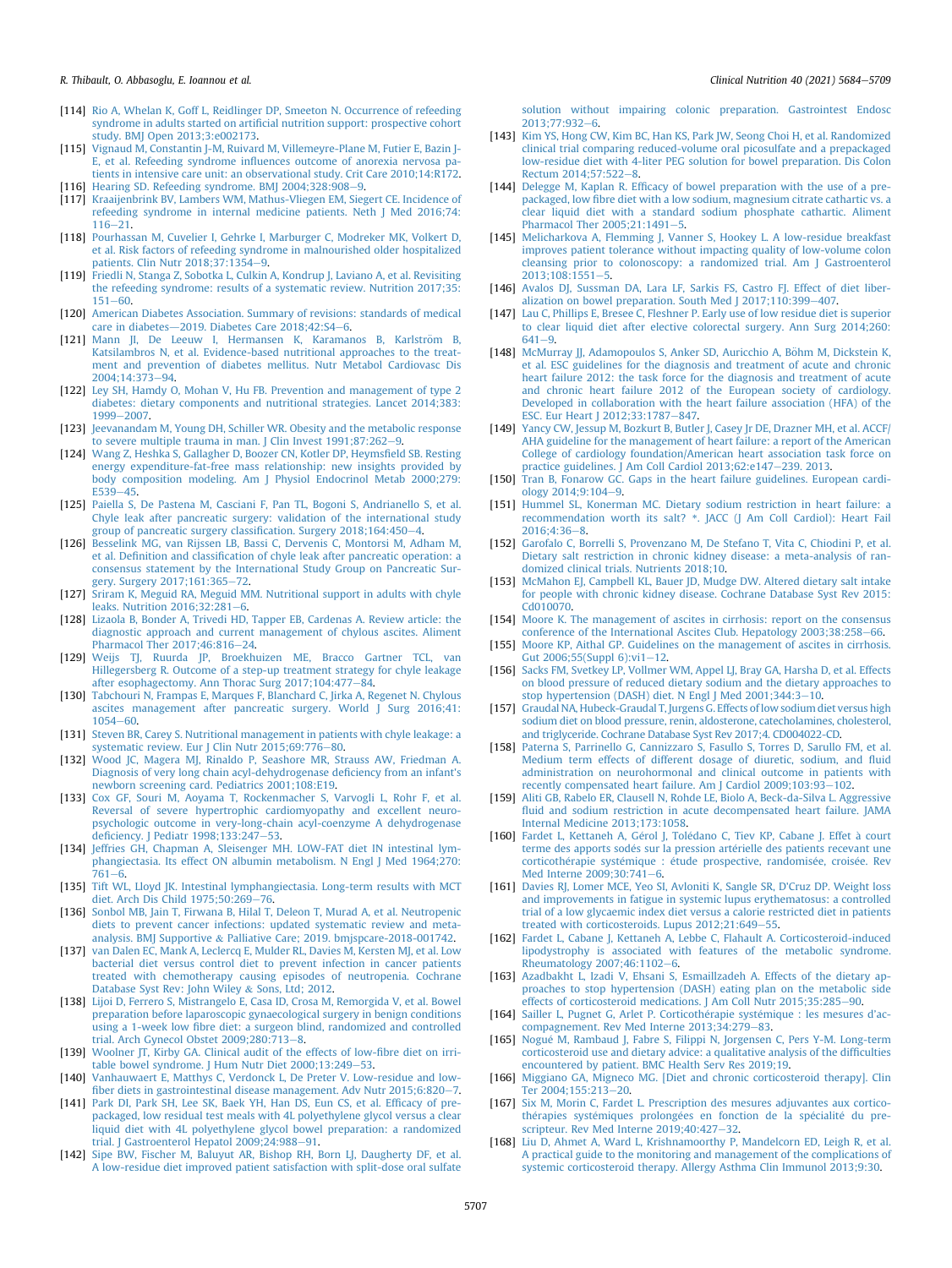#### R. Thibault, O. Abbasoglu, E. Ioannou et al. Clinical Nutrition 40 (2021) 5684-5709

- <span id="page-24-0"></span>[169] [Fu S, Li L, Deng S, Zan L, Liu Z. Effectiveness of advanced carbohydrate](http://refhub.elsevier.com/S0261-5614(21)00456-8/sref169) [counting in type 1 diabetes mellitus: a systematic review and meta-analysis.](http://refhub.elsevier.com/S0261-5614(21)00456-8/sref169) [Sci Rep 2016;6:37067.](http://refhub.elsevier.com/S0261-5614(21)00456-8/sref169)
- [170] [Bell KJ, Barclay AW, Petocz P, Colagiuri S, Brand-Miller JC. Ef](http://refhub.elsevier.com/S0261-5614(21)00456-8/sref170)ficacy of car[bohydrate counting in type 1 diabetes: a systematic review and meta](http://refhub.elsevier.com/S0261-5614(21)00456-8/sref170)[analysis. The Lancet Diabetes](http://refhub.elsevier.com/S0261-5614(21)00456-8/sref170)  $\&$  [Endocrinology 2014;2:133](http://refhub.elsevier.com/S0261-5614(21)00456-8/sref170)-[40.](http://refhub.elsevier.com/S0261-5614(21)00456-8/sref170)
- [171] Schmidt S, Schelde B, Nørgaard K, Effects of advanced carbohydrate counting [in patients with Type 1 diabetes: a systematic review. Diabet Med 2014;31:](http://refhub.elsevier.com/S0261-5614(21)00456-8/sref171)  $886 - 96$  $886 - 96$
- [172] [Souto DL, Zajdenverg L, Rodacki M, Rosado EL. Impact of advanced and basic](http://refhub.elsevier.com/S0261-5614(21)00456-8/sref172) [carbohydrate counting methods on metabolic control in patients with type 1](http://refhub.elsevier.com/S0261-5614(21)00456-8/sref172) diabetes. Nutrition  $2014;30:286-90$  $2014;30:286-90$ .
- <span id="page-24-1"></span>[173] [Bataille S, Landrier J-F, Astier J, Cado S, Sallette J, Giaime P, et al. Haemo](http://refhub.elsevier.com/S0261-5614(21)00456-8/sref173)[dialysis patients with diabetes eat less than those without: a plea for a](http://refhub.elsevier.com/S0261-5614(21)00456-8/sref173) [permissive diet. Nephrology 2017;22:712](http://refhub.elsevier.com/S0261-5614(21)00456-8/sref173)-[9](http://refhub.elsevier.com/S0261-5614(21)00456-8/sref173).
- <span id="page-24-2"></span>[174] [Dyson PA, Twenefour D, Breen C, Duncan A, Elvin E, Goff L, et al. Diabetes UK](http://refhub.elsevier.com/S0261-5614(21)00456-8/sref174) [evidence-based nutrition guidelines for the prevention and management of](http://refhub.elsevier.com/S0261-5614(21)00456-8/sref174) diabetes. Diabet Med  $2018:35:541-7$ .
- <span id="page-24-3"></span>[175] Morley JE, Malmstrom TK, Rodriguez-Mañas L, Sinclair AJ. Frailty, sarcopenia and diabetes. J Am Med Dir Assoc  $2014:15:853-9$  $2014:15:853-9$ .
- <span id="page-24-4"></span>[176] [The Emerging Risk Factors C. Diabetes mellitus, fasting blood glucose con](http://refhub.elsevier.com/S0261-5614(21)00456-8/sref176)[centration, and risk of vascular disease: a collaborative meta-analysis of 102](http://refhub.elsevier.com/S0261-5614(21)00456-8/sref176) prospective studies. Lancet  $2010;375:2215-22$ .
- <span id="page-24-5"></span>[177] Camilleri M, Parkman HP, Shafi [MA, Abell TL, Gerson L. Clinical guideline:](http://refhub.elsevier.com/S0261-5614(21)00456-8/sref177) [management of gastroparesis. Am J Gastroenterol 2013;108:18](http://refhub.elsevier.com/S0261-5614(21)00456-8/sref177)-[37](http://refhub.elsevier.com/S0261-5614(21)00456-8/sref177).
- <span id="page-24-6"></span>[178] [Fontana RJ, Barnett JL. Jejunostomy tube placement in refractory diabetic](http://refhub.elsevier.com/S0261-5614(21)00456-8/sref178) [gastroparesis: a retrospective review. Am J Gastroenterol 1996;91:2174](http://refhub.elsevier.com/S0261-5614(21)00456-8/sref178)-[8.](http://refhub.elsevier.com/S0261-5614(21)00456-8/sref178)<br>[179] [National Clinical Guideline C. National Institute for health and care excel-](http://refhub.elsevier.com/S0261-5614(21)00456-8/sref179)
- <span id="page-24-7"></span>[lence: clinical guidelines. Chronic kidney disease \(partial update\): early](http://refhub.elsevier.com/S0261-5614(21)00456-8/sref179) identifi[cation and management of chronic kidney disease in adults in pri](http://refhub.elsevier.com/S0261-5614(21)00456-8/sref179)[mary and secondary care, vol. 2014. London: National Institute for Health](http://refhub.elsevier.com/S0261-5614(21)00456-8/sref179) [and Care Excellence \(UK\) Copyright](http://refhub.elsevier.com/S0261-5614(21)00456-8/sref179) © National Clinical Guideline Centre; [2014.](http://refhub.elsevier.com/S0261-5614(21)00456-8/sref179)
- <span id="page-24-8"></span>[180] [Beck AM, Kjaersgaard A, Hansen T, Poulsen I. Systematic review and evi](http://refhub.elsevier.com/S0261-5614(21)00456-8/sref180)[dence based recommendations on texture modi](http://refhub.elsevier.com/S0261-5614(21)00456-8/sref180)fied foods and thickened [liquids for adults \(above 17 years\) with oropharyngeal dysphagia - an](http://refhub.elsevier.com/S0261-5614(21)00456-8/sref180) [updated clinical guideline. Clin Nutr 2018;37:1980](http://refhub.elsevier.com/S0261-5614(21)00456-8/sref180)-[91.](http://refhub.elsevier.com/S0261-5614(21)00456-8/sref180)
- <span id="page-24-9"></span>[181] [Hotaling DL. Nutritional considerations for the pureed diet texture in dys](http://refhub.elsevier.com/S0261-5614(21)00456-8/sref181)[phagic elderly. Dysphagia 1992;7:81](http://refhub.elsevier.com/S0261-5614(21)00456-8/sref181)-[5](http://refhub.elsevier.com/S0261-5614(21)00456-8/sref181).
- <span id="page-24-10"></span>[182] [Leder SB, Suiter DM. An epidemiologic study on aging and dysphagia in the](http://refhub.elsevier.com/S0261-5614(21)00456-8/sref182) [acute care hospitalized population: 2000-2007. Gerontology 2009;55:](http://refhub.elsevier.com/S0261-5614(21)00456-8/sref182)  $714 - 8$  $714 - 8$
- <span id="page-24-11"></span>[183] [Fujishima I, Fujiu-Kurachi M, Arai H, Hyodo M, Kagaya H, Maeda K, et al.](http://refhub.elsevier.com/S0261-5614(21)00456-8/sref183) [Sarcopenia and dysphagia: position paper by four professional organizations.](http://refhub.elsevier.com/S0261-5614(21)00456-8/sref183) Geriatr Gerontol Int  $2019:19:91-7$  $2019:19:91-7$ .
- <span id="page-24-12"></span>[184] Carrión S, Cabré [M, Monteis R, Roca M, Palomera E, Serra-Prat M, et al.](http://refhub.elsevier.com/S0261-5614(21)00456-8/sref184) [Oropharyngeal dysphagia is a prevalent risk factor for malnutrition in a](http://refhub.elsevier.com/S0261-5614(21)00456-8/sref184) [cohort of older patients admitted with an acute disease to a general hospital.](http://refhub.elsevier.com/S0261-5614(21)00456-8/sref184) [Clin Nutr 2015;34:436](http://refhub.elsevier.com/S0261-5614(21)00456-8/sref184)-[42](http://refhub.elsevier.com/S0261-5614(21)00456-8/sref184).
- [185] [García-Peris P, Par](http://refhub.elsevier.com/S0261-5614(21)00456-8/sref185)ó[n L, Velasco C, de la Cuerda C, Camblor M, Bret](http://refhub.elsevier.com/S0261-5614(21)00456-8/sref185)ó[n I, et al.](http://refhub.elsevier.com/S0261-5614(21)00456-8/sref185) [Long-term prevalence of oropharyngeal dysphagia in head and neck cancer](http://refhub.elsevier.com/S0261-5614(21)00456-8/sref185) atients: impact on quality of life. Clin Nutr 2007;26:710-7
- <span id="page-24-13"></span>[186] [Ihalainen T. Incidence, risk factors and recovery of laryngeal penetration](http://refhub.elsevier.com/S0261-5614(21)00456-8/sref186)[aspiration after traumatic cervical spinal cord injury. 2018](http://refhub.elsevier.com/S0261-5614(21)00456-8/sref186).
- [187] [Smithard DG, O'Neill PA, Park C, Morris J, Wyatt R, England R, et al. Com](http://refhub.elsevier.com/S0261-5614(21)00456-8/sref187)[plications and outcome after acute stroke. Stroke 1996;27:1200](http://refhub.elsevier.com/S0261-5614(21)00456-8/sref187)-[4.](http://refhub.elsevier.com/S0261-5614(21)00456-8/sref187)
- <span id="page-24-14"></span>[188] [Andersen PM, Abrahams S, Borasio GD, de Carvalho M, Chio A, Van Damme P,](http://refhub.elsevier.com/S0261-5614(21)00456-8/sref188) [et al. EFNS guidelines on the Clinical Management of Amyotrophic Lateral](http://refhub.elsevier.com/S0261-5614(21)00456-8/sref188) [Sclerosis \(MALS\) - revised report of an EFNS task force. Eur J Neurol 2011;19:](http://refhub.elsevier.com/S0261-5614(21)00456-8/sref188)  $360 - 75.$  $360 - 75.$  $360 - 75.$
- <span id="page-24-15"></span>[189] [Forbes A, Escher J, Hebuterne X, Klek S, Krznaric Z, Schneider S, et al. ESPEN](http://refhub.elsevier.com/S0261-5614(21)00456-8/sref189) guideline: clinical nutrition in infl[ammatory bowel disease. Clin Nutr](http://refhub.elsevier.com/S0261-5614(21)00456-8/sref189) 2017:36:321-[47.](http://refhub.elsevier.com/S0261-5614(21)00456-8/sref189)
- <span id="page-24-16"></span>[190] Barbon CE, Steele CM, Effi[cacy of thickened liquids for eliminating aspiration](http://refhub.elsevier.com/S0261-5614(21)00456-8/sref190) [in head and neck cancer: a systematic review. Otolaryngol Head Neck Surg](http://refhub.elsevier.com/S0261-5614(21)00456-8/sref190) [2015;152:211](http://refhub.elsevier.com/S0261-5614(21)00456-8/sref190)-[8.](http://refhub.elsevier.com/S0261-5614(21)00456-8/sref190)
- <span id="page-24-17"></span>[191] [Newman R, Vilardell N, Clav](http://refhub.elsevier.com/S0261-5614(21)00456-8/sref191)é [P, Speyer R. Effect of bolus viscosity on the](http://refhub.elsevier.com/S0261-5614(21)00456-8/sref191) safety and effi[cacy of swallowing and the kinematics of the swallow](http://refhub.elsevier.com/S0261-5614(21)00456-8/sref191) [response in patients with oropharyngeal dysphagia: white paper by the](http://refhub.elsevier.com/S0261-5614(21)00456-8/sref191) [European society for swallowing disorders \(ESSD\). Dysphagia 2016;31:](http://refhub.elsevier.com/S0261-5614(21)00456-8/sref191)  $232 - 49.$  $232 - 49.$  $232 - 49.$
- <span id="page-24-18"></span>[192] [Li J, Xue G-J, Liu Y-L, Javed MA, Zhao X-L, Wan M-H, et al. Early oral refeeding](http://refhub.elsevier.com/S0261-5614(21)00456-8/sref192) [wisdom in patients with mild acute pancreatitis. Pancreas 2013;42:88](http://refhub.elsevier.com/S0261-5614(21)00456-8/sref192)-[91](http://refhub.elsevier.com/S0261-5614(21)00456-8/sref192).
- <span id="page-24-19"></span>[193] [Zhang H, Wang Y, Sun S, Huang X, Tu G, Wang J, et al. Early enteral nutrition](http://refhub.elsevier.com/S0261-5614(21)00456-8/sref193) [versus delayed enteral nutrition in patients with gastrointestinal bleeding: a](http://refhub.elsevier.com/S0261-5614(21)00456-8/sref193) [PRISMA-compliant meta-analysis. Medicine 2019;98. e14864-e](http://refhub.elsevier.com/S0261-5614(21)00456-8/sref193).
- <span id="page-24-20"></span>[194] [Rajkumar N, Karthikeyan VS, Ali SM, Sistla SC, Kate V. Clear liquid diet vs soft](http://refhub.elsevier.com/S0261-5614(21)00456-8/sref194) [diet as the initial meal in patients with mild acute pancreatitis. Nutr Clin](http://refhub.elsevier.com/S0261-5614(21)00456-8/sref194) [Pract 2012;28:365](http://refhub.elsevier.com/S0261-5614(21)00456-8/sref194)-[70](http://refhub.elsevier.com/S0261-5614(21)00456-8/sref194).
- [195] [Teich N, Aghdassi A, Fischer J, Walz B, Caca K, Wallochny T, et al. Optimal](http://refhub.elsevier.com/S0261-5614(21)00456-8/sref195) [timing of oral refeeding in mild acute pancreatitis. Pancreas 2010;39:](http://refhub.elsevier.com/S0261-5614(21)00456-8/sref195) [1088](http://refhub.elsevier.com/S0261-5614(21)00456-8/sref195)-[92](http://refhub.elsevier.com/S0261-5614(21)00456-8/sref195).
- [196] [Eckerwall GE, Tingstedt BBÅ, Bergenzaun PE, Andersson RG. Immediate oral](http://refhub.elsevier.com/S0261-5614(21)00456-8/sref196) [feeding in patients with mild acute pancreatitis is safe and may accelerate](http://refhub.elsevier.com/S0261-5614(21)00456-8/sref196) [recovery](http://refhub.elsevier.com/S0261-5614(21)00456-8/sref196)—[a randomized clinical study. Clin Nutr 2007;26:758](http://refhub.elsevier.com/S0261-5614(21)00456-8/sref196)-[63](http://refhub.elsevier.com/S0261-5614(21)00456-8/sref196).
- <span id="page-24-23"></span>[197] [Sathiaraj E, Murthy S, Mansard MJ, Rao GV, Mahukar S, Reddy DN. Clinical](http://refhub.elsevier.com/S0261-5614(21)00456-8/sref197) [trial: oral feeding with a soft diet compared with clear liquid diet as initial](http://refhub.elsevier.com/S0261-5614(21)00456-8/sref197) [meal in mild acute pancreatitis. Aliment Pharmacol Ther 2008;28:777](http://refhub.elsevier.com/S0261-5614(21)00456-8/sref197)-[81.](http://refhub.elsevier.com/S0261-5614(21)00456-8/sref197)
- [198] [Jacobson BC, Vander Vliet MB, Hughes MD, Maurer R, McManus K, Banks PA.](http://refhub.elsevier.com/S0261-5614(21)00456-8/sref198) [A prospective, randomized trial of clear liquids versus low-fat solid diet as](http://refhub.elsevier.com/S0261-5614(21)00456-8/sref198) [the initial meal in mild acute pancreatitis. Clin Gastroenterol Hepatol](http://refhub.elsevier.com/S0261-5614(21)00456-8/sref198) [2007;5:946](http://refhub.elsevier.com/S0261-5614(21)00456-8/sref198)-[51](http://refhub.elsevier.com/S0261-5614(21)00456-8/sref198).
- <span id="page-24-21"></span>[199] [Moraes JMM, Felga GEG, Chebli LA, Franco MB, Gomes CA, Gaburri PD, et al.](http://refhub.elsevier.com/S0261-5614(21)00456-8/sref199) [A full solid diet as the initial meal in mild acute pancreatitis is safe and result](http://refhub.elsevier.com/S0261-5614(21)00456-8/sref199) in a shorter length of hospitalization. J Clin Gastroenterol  $2010;44:517-22$ .
- <span id="page-24-22"></span>[200] [Zhao XL, Zhu SF, Xue GJ, Li J, Liu YL, Wan MH, et al. Early oral refeeding based](http://refhub.elsevier.com/S0261-5614(21)00456-8/sref200) [on hunger in moderate and severe acute pancreatitis: a prospective](http://refhub.elsevier.com/S0261-5614(21)00456-8/sref200)  $controlled.$  randomized clinical trial. Nutrition  $2015:31:171-5$  $2015:31:171-5$  $2015:31:171-5$ .
- <span id="page-24-24"></span>[201] [Larino-Noia J, Lindkvist B, Iglesias-García J, Seijo-Ríos S, Iglesias-Canle J,](http://refhub.elsevier.com/S0261-5614(21)00456-8/sref201) ~ Domínguez-Muñoz JE. Early and/or immediately full caloric diet versus [standard refeeding in mild acute pancreatitis: a randomized open-label trial.](http://refhub.elsevier.com/S0261-5614(21)00456-8/sref201) Pancreatology  $2014:14:167-73$
- <span id="page-24-25"></span>[202] [Meng W-B. Three initial diets for management of mild acute pancreatitis: a](http://refhub.elsevier.com/S0261-5614(21)00456-8/sref202) [meta-analysis. World J Gastroenterol 2011;17:4235](http://refhub.elsevier.com/S0261-5614(21)00456-8/sref202).
- <span id="page-24-26"></span>[203] Oskarsson V, Sadr-Azodi O, Discacciati A, Orsini N, Wolk A, Overall diet [quality and risk of recurrence and progression of non-gallstone-related acute](http://refhub.elsevier.com/S0261-5614(21)00456-8/sref203) [pancreatitis: a prospective cohort study. Eur J Nutr 2017;57:2537](http://refhub.elsevier.com/S0261-5614(21)00456-8/sref203)-[45](http://refhub.elsevier.com/S0261-5614(21)00456-8/sref203)
- <span id="page-24-27"></span>[204] [Lodewijkx PJ, Besselink MG, Witteman BJ, Schepers NJ, Gooszen HG, van](http://refhub.elsevier.com/S0261-5614(21)00456-8/sref204) [Santvoort HC, et al. Nutrition in acute pancreatitis: a critical review. Expet](http://refhub.elsevier.com/S0261-5614(21)00456-8/sref204) [Rev Gastroenterol Hepatol 2016;10:571](http://refhub.elsevier.com/S0261-5614(21)00456-8/sref204)-[80.](http://refhub.elsevier.com/S0261-5614(21)00456-8/sref204)
- <span id="page-24-28"></span>[205] Tenner S, Baillie J, DeWitt J, Vege SS, American College of gastroenterology [guideline: management of acute pancreatitis. Am J Gastroenterol 2013;108:](http://refhub.elsevier.com/S0261-5614(21)00456-8/sref205)  $1400 - 15$  $1400 - 15$  $1400 - 15$
- <span id="page-24-29"></span>[206] [Han-Geurts IJM, Hop WCJ, Kok NFM, Lim A, Brouwer KJ, Jeekel J. Randomized](http://refhub.elsevier.com/S0261-5614(21)00456-8/sref206) [clinical trial of the impact of early enteral feeding on postoperative ileus and](http://refhub.elsevier.com/S0261-5614(21)00456-8/sref206) [recovery. Br J Surg 2007;94:555](http://refhub.elsevier.com/S0261-5614(21)00456-8/sref206)-[61.](http://refhub.elsevier.com/S0261-5614(21)00456-8/sref206)
- <span id="page-24-30"></span>[207] [Lassen K, Kjæve J, Fetveit T, Tranø G, Sigurdsson HK, Horn A, et al. Allowing](http://refhub.elsevier.com/S0261-5614(21)00456-8/sref207) [normal food at will after major upper gastrointestinal surgery does not in](http://refhub.elsevier.com/S0261-5614(21)00456-8/sref207)crease morbidity. Ann Surg  $2008;247:721-9$  $2008;247:721-9$ .
- <span id="page-24-31"></span>[208] [Osland E, Yunus RM, Khan S, Memon MA. Early versus traditional post](http://refhub.elsevier.com/S0261-5614(21)00456-8/sref208)[operative feeding in patients undergoing resectional gastrointestinal sur](http://refhub.elsevier.com/S0261-5614(21)00456-8/sref208)[gery. J Parenter Enteral Nutr 2011;35:473](http://refhub.elsevier.com/S0261-5614(21)00456-8/sref208)-[87](http://refhub.elsevier.com/S0261-5614(21)00456-8/sref208).
- <span id="page-24-32"></span>[209] [Zhuang C-L, Ye X-Z, Zhang C-J, Dong Q-T, Chen B-C, Yu Z. Early versus](http://refhub.elsevier.com/S0261-5614(21)00456-8/sref209) [traditional postoperative oral feeding in patients undergoing elective colo](http://refhub.elsevier.com/S0261-5614(21)00456-8/sref209)[rectal surgery: a meta-analysis of randomized clinical trials. Dig Surg](http://refhub.elsevier.com/S0261-5614(21)00456-8/sref209) 2013:30:225-32
- <span id="page-24-33"></span>[210] [Lewis SJ, Egger M, Sylvester PA, Thomas S. Early enteral feeding versus "nil](http://refhub.elsevier.com/S0261-5614(21)00456-8/sref210) [by mouth" after gastrointestinal surgery: systematic review and meta](http://refhub.elsevier.com/S0261-5614(21)00456-8/sref210)[analysis of controlled trials. BMJ 2001;323:773.](http://refhub.elsevier.com/S0261-5614(21)00456-8/sref210)
- <span id="page-24-34"></span>[211] [Dag A, Colak T, Turkmenoglu O, Gundogdu R, Aydin S. A randomized](http://refhub.elsevier.com/S0261-5614(21)00456-8/sref211) [controlled trial evaluating early versus traditional oral feeding after colo](http://refhub.elsevier.com/S0261-5614(21)00456-8/sref211)rectal surgery. Clinics  $2011;66:2001-5$ .
- <span id="page-24-35"></span>[212] [Lucha PA, Butler R, Plichta J, Francis M. The economic impact of early enteral](http://refhub.elsevier.com/S0261-5614(21)00456-8/sref212) [feeding in gastrointestinal surgery: a prospective survey of 51 consecutive](http://refhub.elsevier.com/S0261-5614(21)00456-8/sref212) [patients. Am Surg 2005;71:187](http://refhub.elsevier.com/S0261-5614(21)00456-8/sref212)-[90.](http://refhub.elsevier.com/S0261-5614(21)00456-8/sref212)
- <span id="page-24-36"></span>[213] [Herbert G, Perry R, Andersen HK, Atkinson C, Penfold C, Lewis SJ, et al. Early](http://refhub.elsevier.com/S0261-5614(21)00456-8/sref213) [enteral nutrition within 24 hours of lower gastrointestinal surgery versus](http://refhub.elsevier.com/S0261-5614(21)00456-8/sref213) [later commencement for length of hospital stay and postoperative compli](http://refhub.elsevier.com/S0261-5614(21)00456-8/sref213)[cations. Cochrane Database Syst Rev 2019;2019.](http://refhub.elsevier.com/S0261-5614(21)00456-8/sref213)
- <span id="page-24-37"></span>[214] [Sun HB, Li Y, Liu XB, Zhang RX, Wang ZF, Lerut T, et al. Early oral feeding](http://refhub.elsevier.com/S0261-5614(21)00456-8/sref214) [following McKeown minimally invasive esophagectomy: an open-label,](http://refhub.elsevier.com/S0261-5614(21)00456-8/sref214) [randomized, controlled, noninferiority trial. Ann Surg 2018;267:435](http://refhub.elsevier.com/S0261-5614(21)00456-8/sref214)-[42.](http://refhub.elsevier.com/S0261-5614(21)00456-8/sref214)
- <span id="page-24-38"></span>[215] [Wang J, Liu M, Liu C, Ye Y, Huang G. Percutaneous endoscopic gastrostomy](http://refhub.elsevier.com/S0261-5614(21)00456-8/sref215) [versus nasogastric tube feeding for patients with head and neck cancer: a](http://refhub.elsevier.com/S0261-5614(21)00456-8/sref215) systematic review. J Radiat Res  $2014;55:559-67.$  $2014;55:559-67.$  $2014;55:559-67.$
- <span id="page-24-39"></span>[216] [Willcutts KF, Chung MC, Erenberg CL, Finn KL, Schirmer BD, Byham-Gray LD.](http://refhub.elsevier.com/S0261-5614(21)00456-8/sref216) [Early oral feeding as compared with traditional timing of oral feeding after](http://refhub.elsevier.com/S0261-5614(21)00456-8/sref216) [upper gastrointestinal surgery: a systematic review and meta-analysis. Ann](http://refhub.elsevier.com/S0261-5614(21)00456-8/sref216) [Surg 2016;264:54](http://refhub.elsevier.com/S0261-5614(21)00456-8/sref216)-63
- <span id="page-24-40"></span>[217] [Tweed T, van Eijden Y, Tegels J, Brenkman H, Ruurda J, van Hillegersberg R,](http://refhub.elsevier.com/S0261-5614(21)00456-8/sref217) et al. Safety and effi[cacy of early oral feeding for enhanced recovery](http://refhub.elsevier.com/S0261-5614(21)00456-8/sref217) [following gastrectomy for gastric cancer: a systematic review. Surg Oncol](http://refhub.elsevier.com/S0261-5614(21)00456-8/sref217) 2019:28:88-[95](http://refhub.elsevier.com/S0261-5614(21)00456-8/sref217).
- <span id="page-24-41"></span>[218] [Oakland K, Chadwick G, East JE, Guy R, Humphries A, Jairath V, et al. Diag](http://refhub.elsevier.com/S0261-5614(21)00456-8/sref218)[nosis and management of acute lower gastrointestinal bleeding: guidelines](http://refhub.elsevier.com/S0261-5614(21)00456-8/sref218) [from the British Society of Gastroenterology. Gut 2019;68:776](http://refhub.elsevier.com/S0261-5614(21)00456-8/sref218)-[89](http://refhub.elsevier.com/S0261-5614(21)00456-8/sref218).
- <span id="page-24-42"></span>[219] [Strate LL, Gralnek IM. ACG clinical guideline: management of patients with](http://refhub.elsevier.com/S0261-5614(21)00456-8/sref219) [acute lower gastrointestinal bleeding. Am J Gastroenterol 2016;111:755.](http://refhub.elsevier.com/S0261-5614(21)00456-8/sref219)
- <span id="page-24-43"></span>[220] [McClave SA, Chang WK. When to feed the patient with gastrointestinal](http://refhub.elsevier.com/S0261-5614(21)00456-8/sref220) bleeding. Nutr Clin Pract  $2005;20:544-50$  $2005;20:544-50$ .
- <span id="page-24-44"></span>[221] [Laine L, Cohen H, Brodhead J, Cantor D, Garcia F, Mosquera M. Prospective](http://refhub.elsevier.com/S0261-5614(21)00456-8/sref221) [evaluation of immediate versus delayed refeeding and prognostic value of](http://refhub.elsevier.com/S0261-5614(21)00456-8/sref221) [endoscopy in patients with upper gastrointestinal hemorrhage. Gastroen](http://refhub.elsevier.com/S0261-5614(21)00456-8/sref221)[terology 1992;102:314](http://refhub.elsevier.com/S0261-5614(21)00456-8/sref221)-[6](http://refhub.elsevier.com/S0261-5614(21)00456-8/sref221).
- <span id="page-24-45"></span>[222] [de L](http://refhub.elsevier.com/S0261-5614(21)00456-8/sref222)é[dinghen V, Beau P, Mannant PR, Ripault MP, Borderie C, Silvain C, et al.](http://refhub.elsevier.com/S0261-5614(21)00456-8/sref222) [\[When should patients with bleeding peptic ulcer resume oral intake? A](http://refhub.elsevier.com/S0261-5614(21)00456-8/sref222) [randomized controlled study\]. Gastroenterol Clin Biol 1998;22:282](http://refhub.elsevier.com/S0261-5614(21)00456-8/sref222)-[5](http://refhub.elsevier.com/S0261-5614(21)00456-8/sref222).
- <span id="page-24-46"></span>[223] [Khoshbaten M, Ghaffarifar S, Jabbar Imani A, Shahnazi T. Effects of early oral](http://refhub.elsevier.com/S0261-5614(21)00456-8/sref223) [feeding on relapse and symptoms of upper gastrointestinal bleeding in](http://refhub.elsevier.com/S0261-5614(21)00456-8/sref223) [peptic ulcer disease. Dig Endosc 2012;25:125](http://refhub.elsevier.com/S0261-5614(21)00456-8/sref223)-[9](http://refhub.elsevier.com/S0261-5614(21)00456-8/sref223).